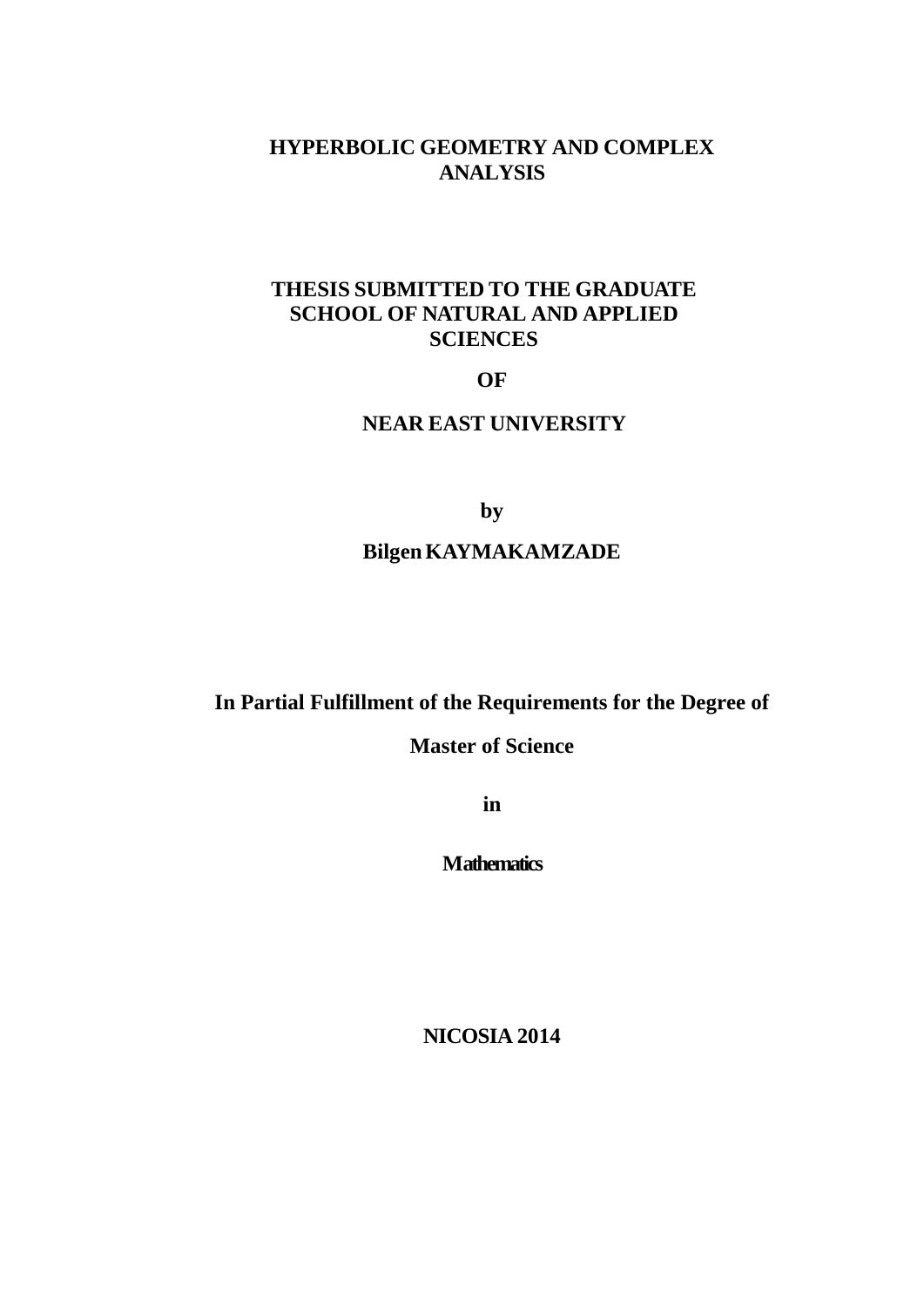## **Bilgen Kaymakamzade: HYPERBOLIC GEOMETRY AND COMPLEX ANALYSIS**

**Approval of Director of Graduate School of Applied Sciences**

**Prof. Dr. İlkay SALİHOĞLU**

### **We certify this thesis is satisfactory for the award of the degree of Masters of Science in Mathematics**

### **Examining Committee in Charge:**

Prof. Dr. İ. Kaya Özkın, Committee Chairman And Supervisor Department of Mathematics Near East University

Assoc. Prof. Dr. Harun Karslı, Department of Mathematics, Bolu Abant İzzet Baysal University

Assoc. Prof. Dr. Evren Hinçal, Department of Mathematics

Near East University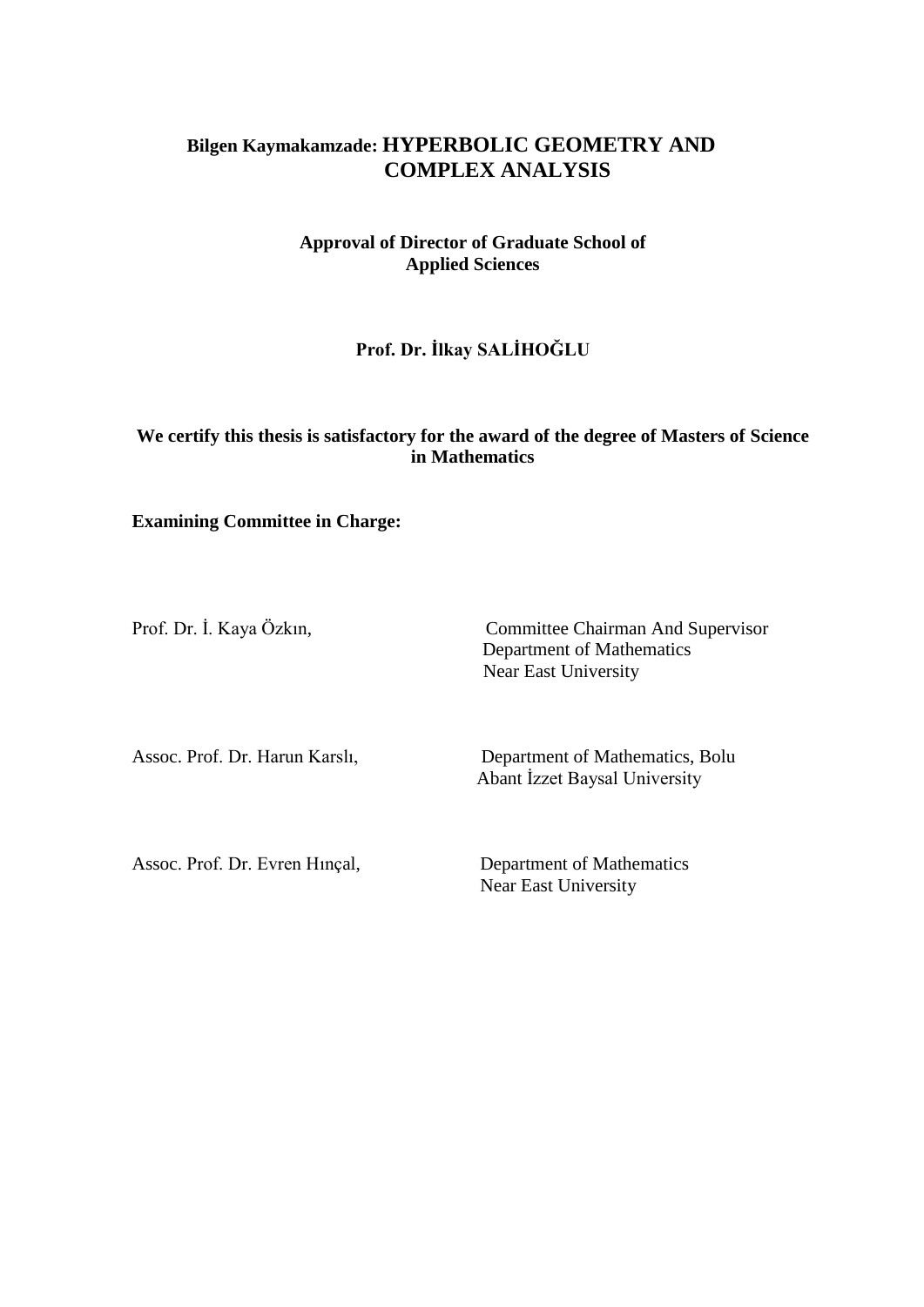I hereby declare that all information in this document has been obtained and presented in accordance with academic rules and ethical conduct. I also declare that, as required by these rules and conduct, I have fully cited and referenced all material and results that are not orginal to this work.

Name, Last name:

Signature:

Date: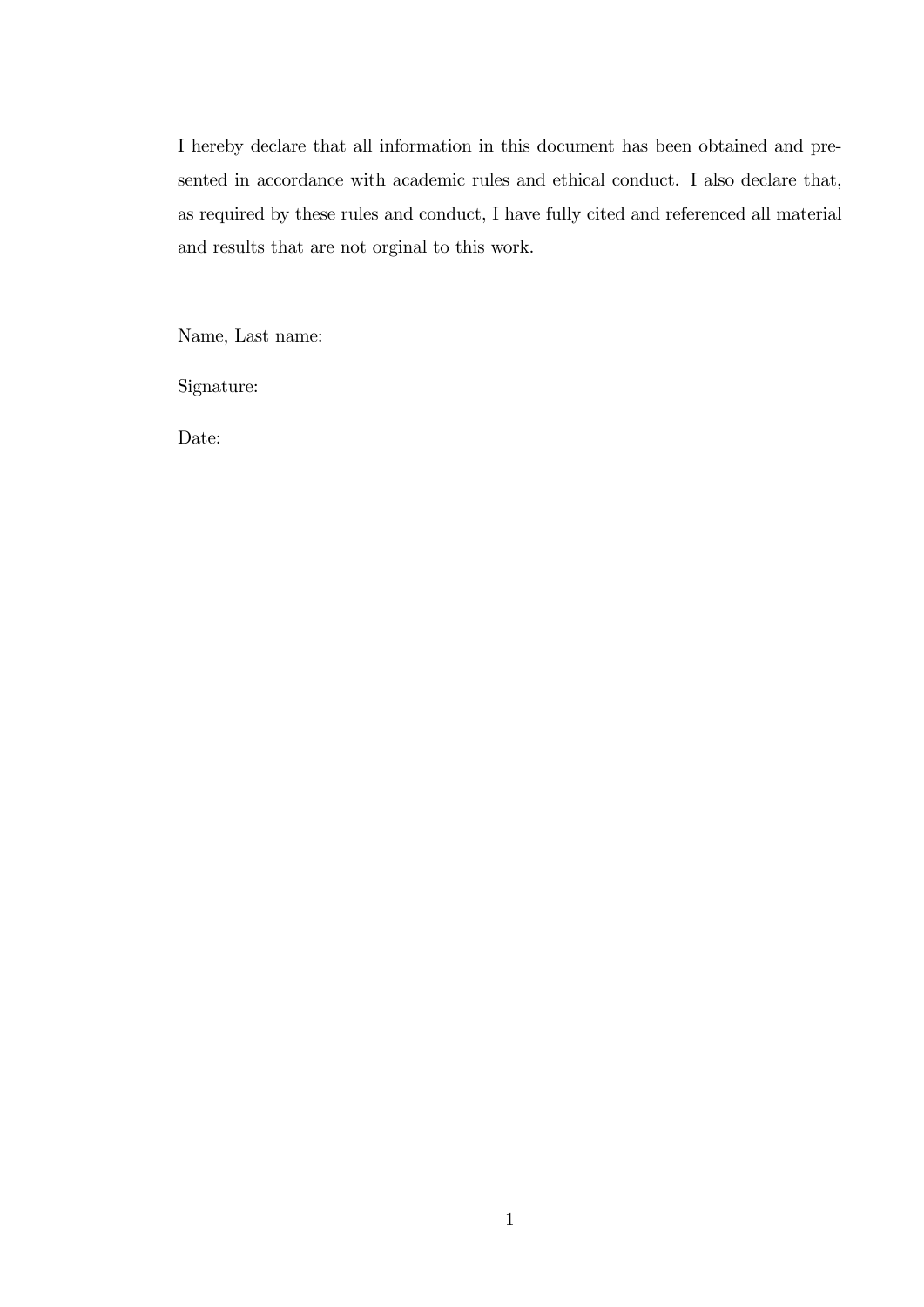#### **ABSTRACT**

Hyperbolic geometry, which has a large place in mathematics, consists dynamical systems, chaos theory, number theory and many more mathematics and physics area beside geometry. This geometry dating back to 19.CC, was found during the studies of understanding the axiom which is known as parallel axiom and the fifth one of the axioms published in 300 BC by Euclid. In hyperbolic geometry althought the first four postulate hold, the fifth postulate of Euclid is changed as a, a hyperbolic line and a point not on the given line, there are at least two lines parallel to the given line.The convenient meta- definition for geometry is given by Felix Clain (1849-1929) in his Erlangen programme which is published in 1872. It is 'given a set with some structure and a group of transformations that preserve that structure, geometry is the study of objects that are invariant under these transformations.' For two dimensional Euclidean geometry, the set is the plane  $\mathbb{R}^2$  equipped with the Euclidean distance function together with a group of transformations that preserves the distance between points. In this thesis, the defination of hyperbolic geometry given like Euclidean geometry; it will be defined a notation of distance on a set and study the transformations which preserve this distance. During this study will be studied with the upper half plane model and Poancaré madel with the complex valuable functions.

**Keyword:** Euclidean geometry, Hyperbolic geometry, Möbius transformations, upper half plane and Poancaré model.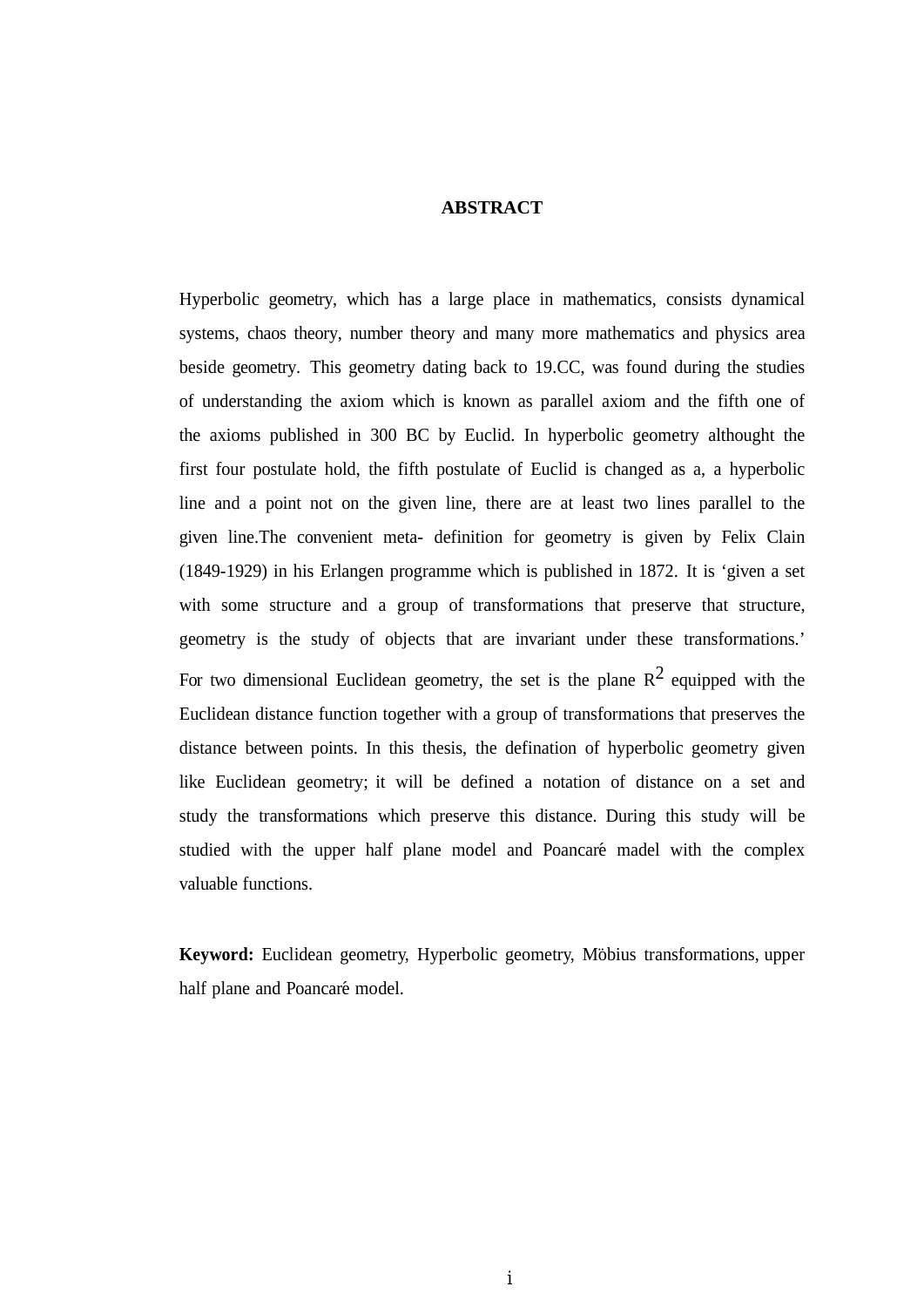## **ÖZET**

Hiperbolik geometri, matematikte geniş yer kaplayan konulardan biri olup, geometrinin yanı sıra Dinamik Sistemler, Kaos Teorisi, Sayılar Teorisi ve daha bir çok matematik ve fizik alanlarını kapsamaktadır. 19. yüzyılda ortaya çıkan bu geometri, Öklid in Milattan önce 300 yılında yayınladığı aksiyomların beşincisi olan ve günümüzde paralellik aksiomu olarak bilinen bu aksiomu anlamaya yönelik yapılan çalışmalarda bulunmuştur. Hiperbolik geometride, Öklid geometrisindeki ilk dört aksiom sağlanmasına rağmen, beşinci aksiom; verilen bir hiperbolik doğru ve bu hiperbolik doğru üzerinde olmayan bir nokta, bu noktadan geçen ve verilen hiperbolik doğruya paralel olan en az iki doğru vardır, olarak değişir.

Geometriye, uygun bir tanımı 1892 yılında Felix Klein, yayınladığı Erlange programında şöyle tanımlamıştır;

'Geometri, bazı yapılarla verilen bir kümede, yapıları koruyan dönüşüm grupları, ve bu dönüşümler altında değişmeyen nesnelerlein incelenmesidir.' iki boyutlu Oklid geometrisi, Öklid uzaklık fonksiyonu ile birlikte noktalar arasındaki mesafeleri koruyan grup dönüşümü ile donatılmış  $R^2$  düzlemidir. Bu tezde, hiperbolik geometri de ayni yolla tanımlanarak bir küme üzerinde uzklık kavramı tanımlayarak, bu uzaklıkları koruyan dönüşümlerle çalışılacaktır. Bu çalışma sırasında hiperbolik geometrinin modellerinden kompleks değerli fonksiyonlar ve üzerinden iüst yarı düzlem modeli ve Poancaré modeli ile çalışılacaktır.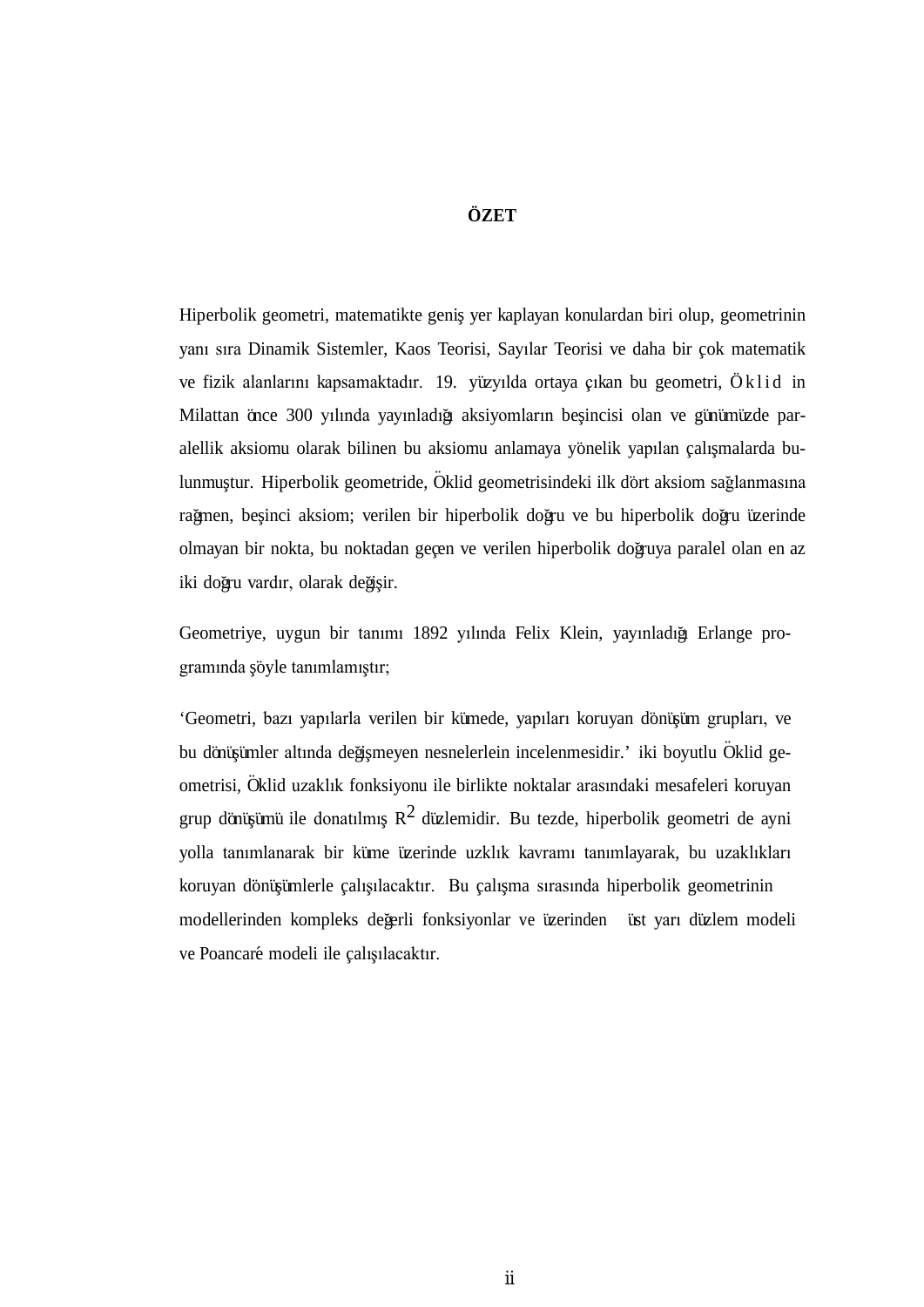#### **ACKNOWLEDGEMENTS**

I would like to gratefully and sincerely thank to my supervisor Prof. Dr. I. Kaya ÖZKIN for his guidance, understanding and patience. He gave me to golden opportunity to this project and he has been a tremendous mentor for me.

I would like to heartly thank Assoc. Prof. Dr. Evren HINCAL and Assoc. Prof. Dr Harun KARSLI for thir great support and help. They always belived me and feeld me motived and encouranged every time. .

Last but not least, i would like express my sincere thanks to my mother, father and sister. They always kindness and support to me during this stressful study.

Without the support of all these people, this study would not have been completed. It is to them that I owe my deepest gratitude.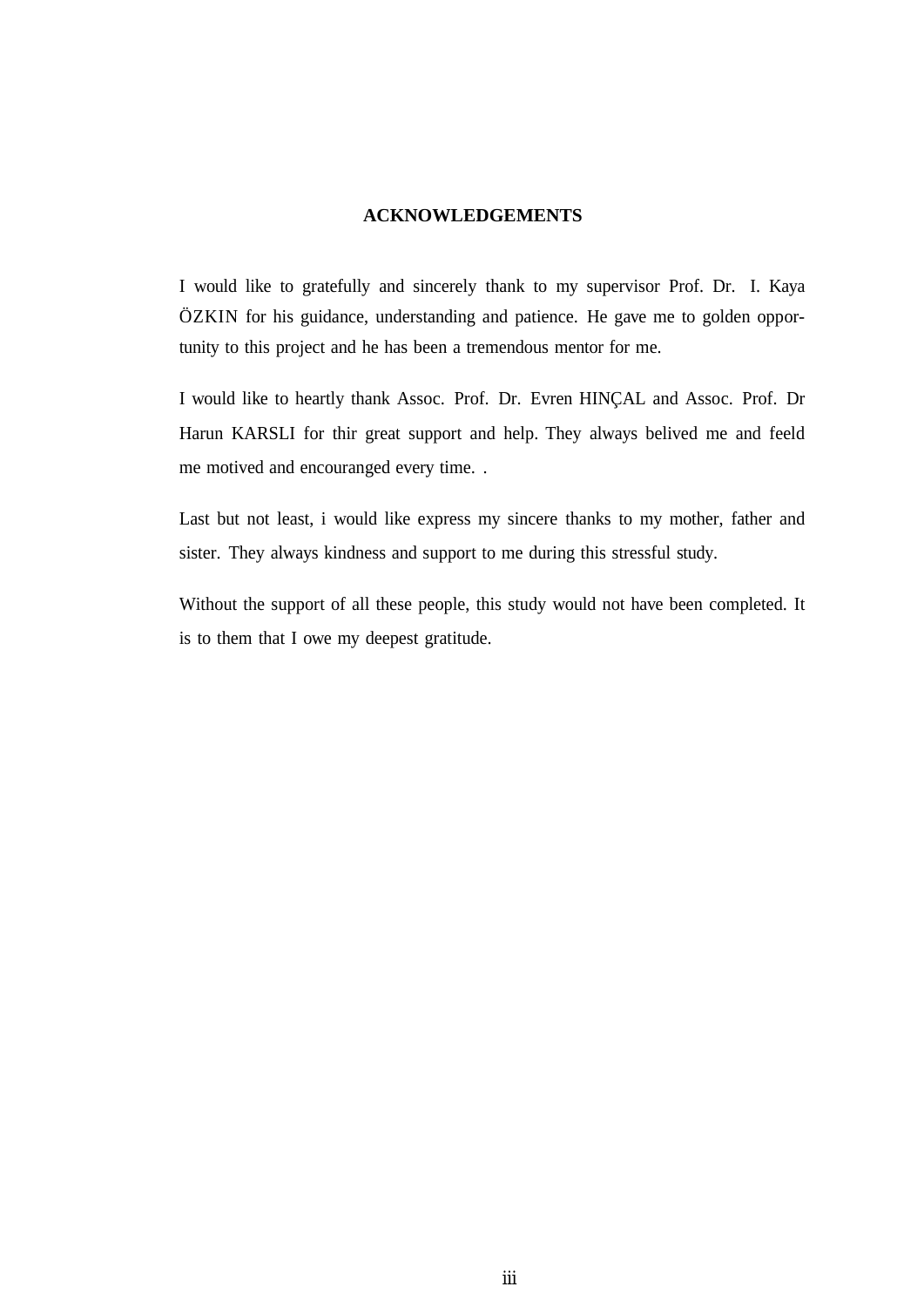## **TABLE OF CONTENTS**

| 111 |
|-----|
|     |

## **CHAPTER 1: INTRODUCTION**

## **CHAPTER 2: COMPLEX NUMBERS**

## **CHAPTER 3: CONFORMAL MAPPING AND MOBIUS TRANSFORMATIONS**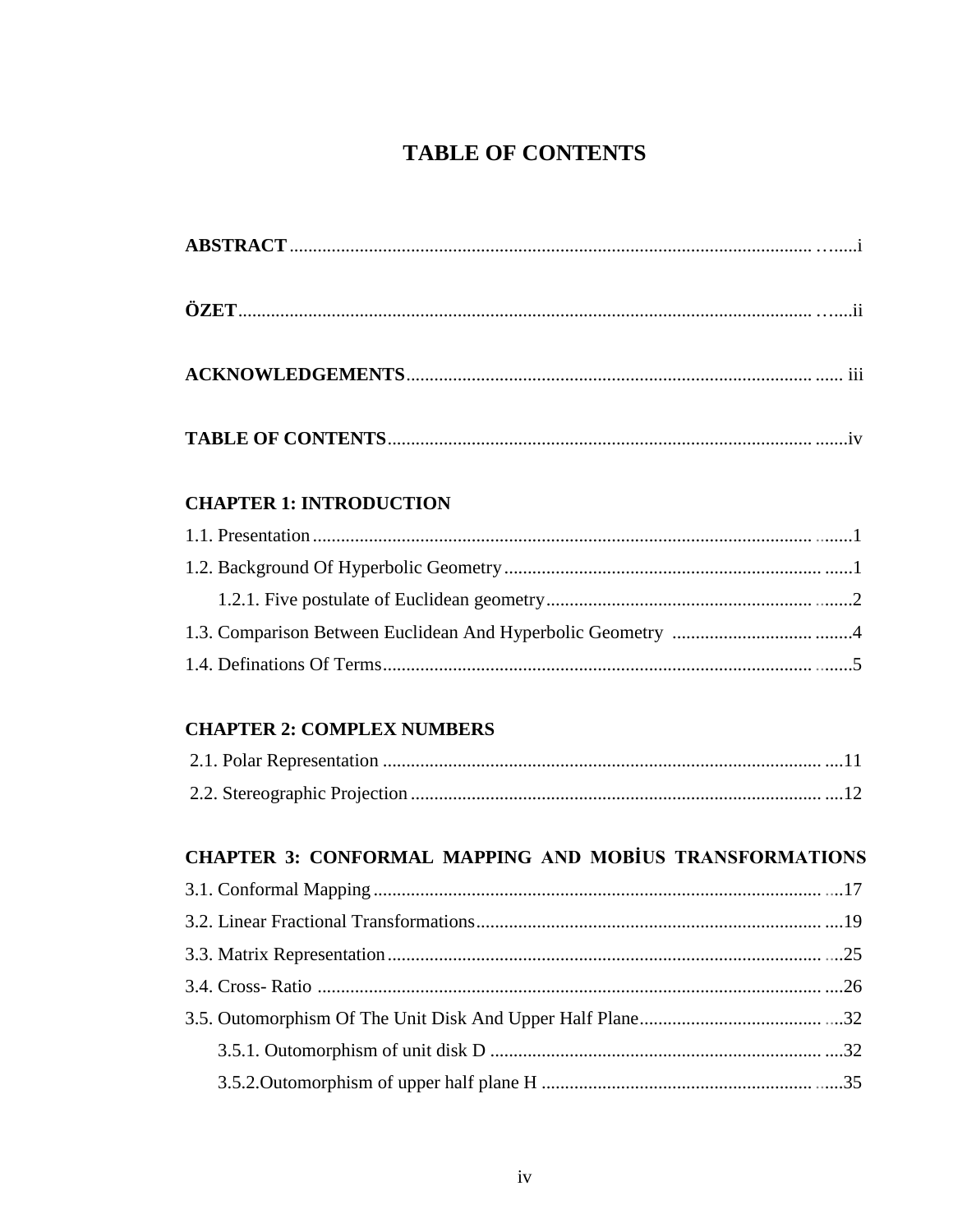## **CHAPTER 4: HYPERBOLIC GEOMETRY**

|--|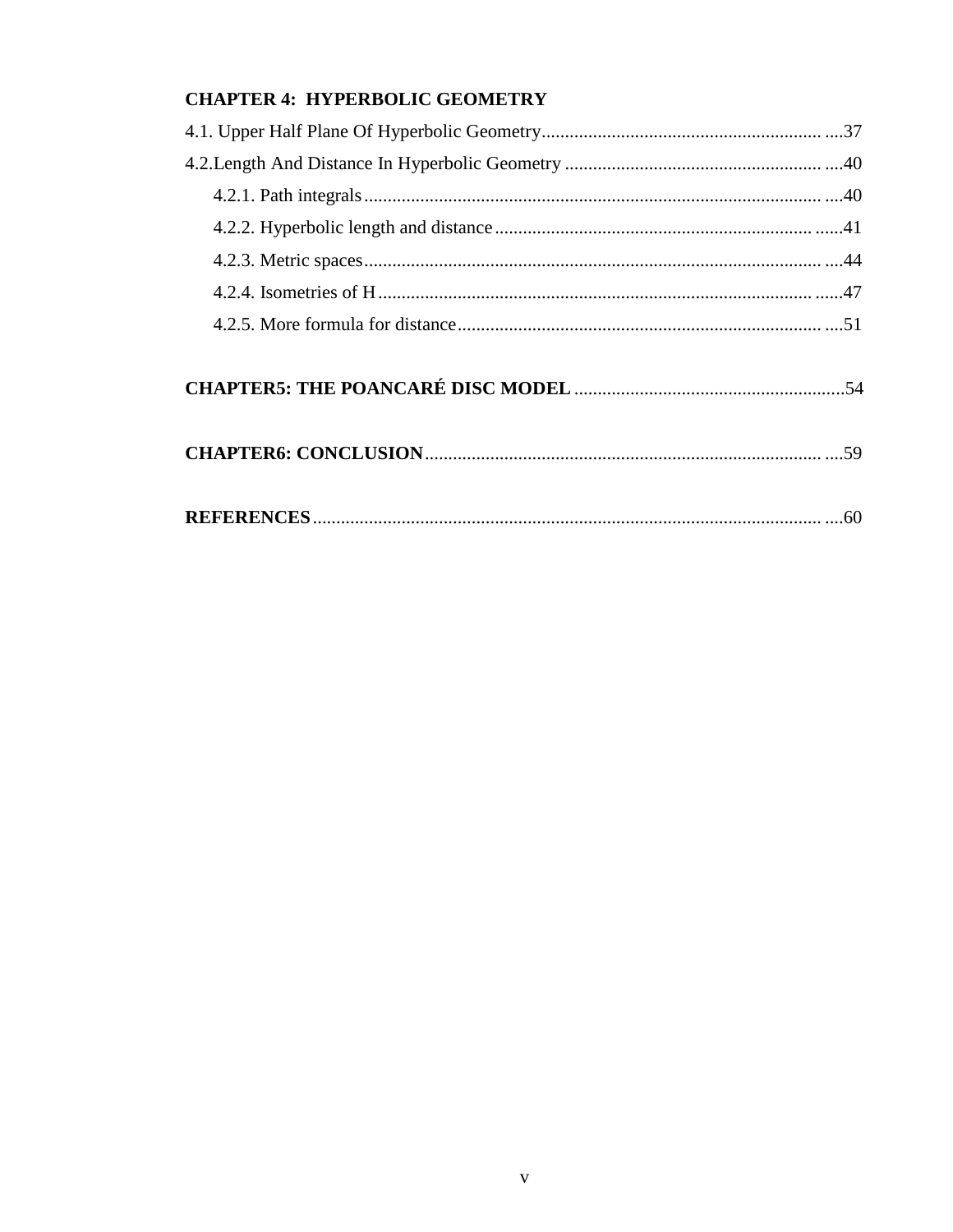## CHAPTER 1

### INTRODUCTION TO THE STUDY

### 1.1 Overview

In this chapter the background of the Hyperbolic Geometry will be presented.

Hyperbolic Geometry has been put forward by different mathematicians. Hyperbolic Geometry originates from Euclidean Geometry. For every line and for every point that does not lie on, there exists a unique line through the point that is parallel to the line. (Greenberg, 1993). All studies and reserches focuses on the same postulate and proves the same result. However this postulate is not true on Hyperbolic geometry. In this study this will be the main focus area.

## 1.2 Background of the Hyperbolic Geometry

Hyperbolic Geometry was discovered in the first half of the nineteenth century in the midst of attempt to understand the fifth postulate of Euclidean geometry. Hyperbolic geometry is the one of the non-Euclidean geometry that is the prototype of the study of geometry on space of constant negative curvature.

Hyperbolic geometry is connected the many other parts of mathematics. Like, complex analysis, topology, differential geometry, dynamical systems, number theory, geometric group theory, Riemann surface, etc.

In this thesis it will be studied in the upper half plane (also known as the Lobachevskiı̆ plane)  $\mathbb{H} = \{z \in \mathbb{C} : Imz > 0\}$  with the metric  $ds = \frac{|dz|}{Imz}$  and the unit disc (Poincare disk)  $D = \{z \in \mathbb{C} : |z| < 1\}$  with the metric  $ds = \frac{2|dz|}{(1-|z|)}$  $\frac{2|az|}{(1-|z|^2}$ . However, to construct the hyperbolic geometry there are some other models, like, Jemisphere, Klein and Loid (hyperboloid). In order to define and give the background of Hyperbolic Geometry, It is better to start with given Euclidean postulates.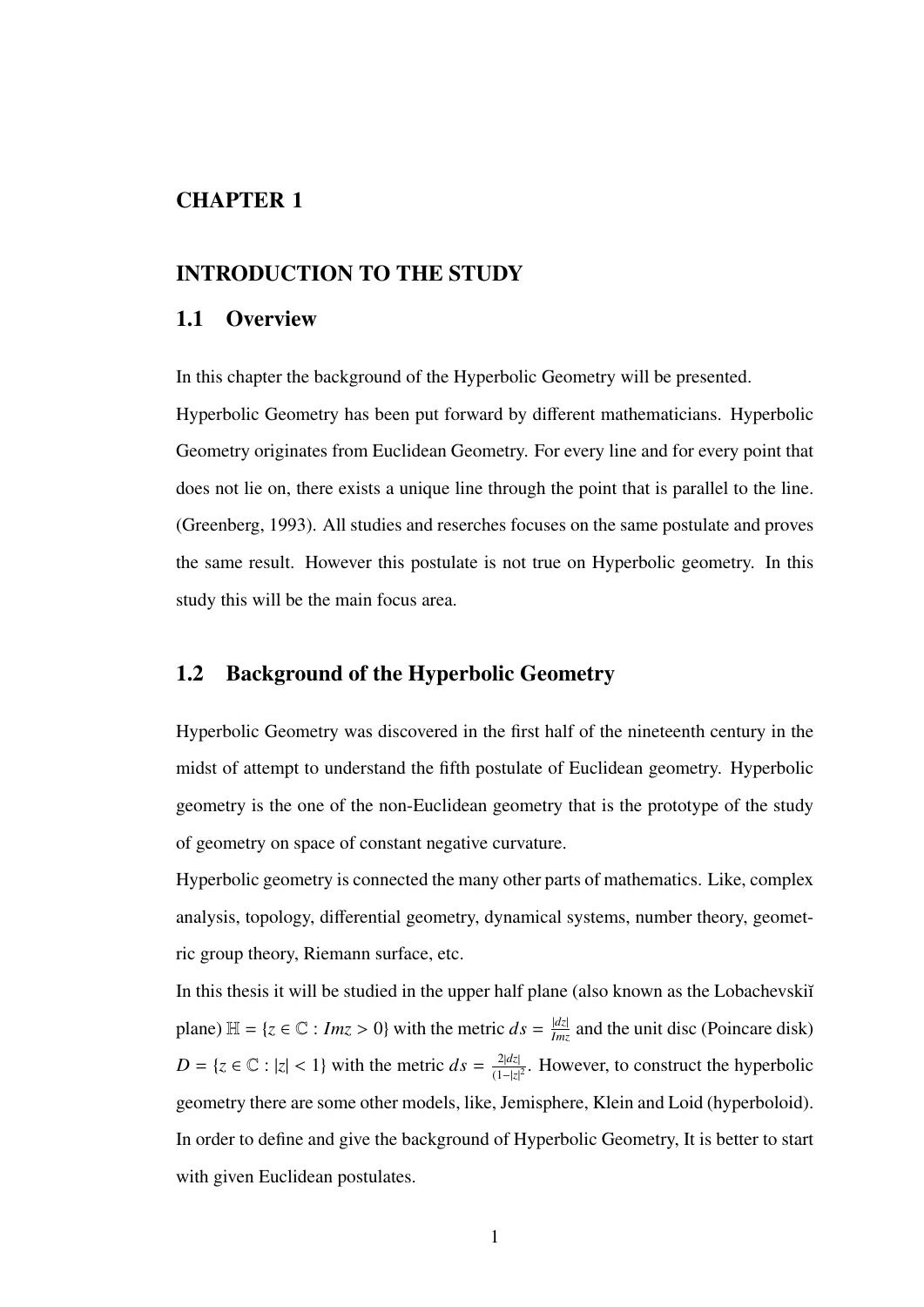## *1.2.1 Five postulate of Euclidean geometry*

Euclidean geometry is study of geometry in  $\mathbb{R}^2$  or more generally  $\mathbb{R}^n$ . There are many ways to constructing Euclidean geometry, one of them Klein's Erlanges program (Klein, 1878); its give the definition of Euclidean geometry in term of Euclidean plane, equipped with the Euclidean distance function and the set of isometries that preserve the Euclidean distance. The alternatively defination can be given with Greek mathematician Euclid (c.325BC- c.265BC). In the first of his thirteen volume set ' The Elements', Euclid systematically developed Euclidean geometry. In his first book contains twenty three definitions (point, line etc.), five common notions, some proposition and following five postulates (Euclid, 1926);

- (i) a straight line may be drown from any point to any other point,
- (ii) a finite straight line may be extended continously in a straight line,
- (iii) a circle may be drown with any center and any radius,
- (iv) all right angles are equal,

(v) if a straight line falling on two straight lines makes the interior angles on the same side less than two right- angles, then the two straight lines, if extended indefinitely, meet on the side on which the angles are less than two right-angles.

It is easy to understand the first four postulates but the fifth postulate is more complex and not natural. Therefore the equivalent explanation for the fifth postulate which is given below and it is known as the *parallel postulate;*

Given any infinite straight line and a point not on that line, there exists a unique infinite straight line through that point and parallel to the given line.

For over two thousand years there are most of studies the fifth postulate. During this period most of plane geometry can be devoloped without using fifth postulate and it is not used until proposition 29 in Euclid's first book and so it is suggested that the parallel postulate is not necessary. In the same period most of mathematcians attempt to prove that the fifth postulate is not independent from the first four postulates and it can be obtained from the others first four simplier postulates. In fact,all studies turned out to be equivalent to the fifth postulate: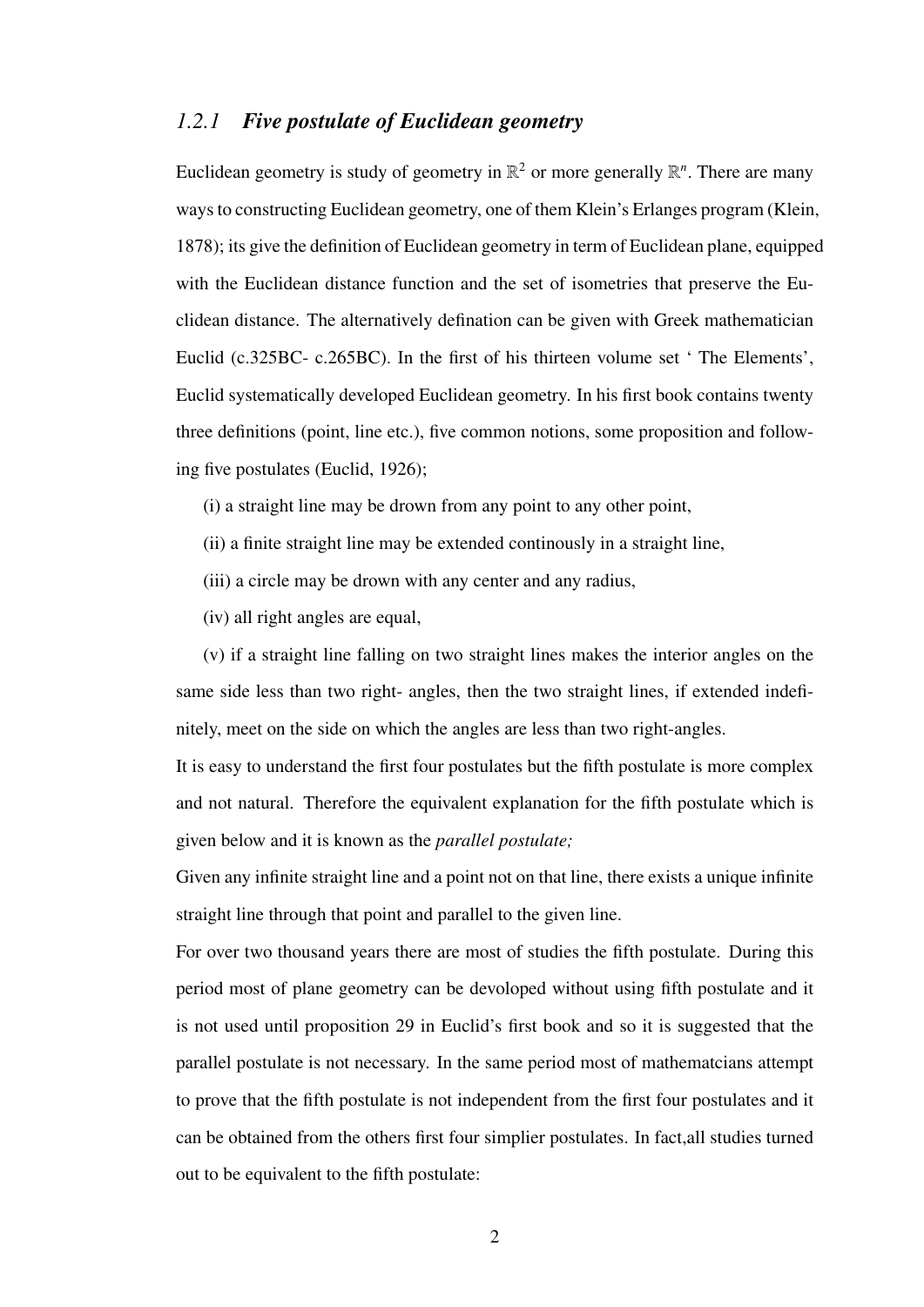Proclus (412- 485), Suppose *L* is a line and *P* is a point not on *L*. Then there exist a unique line  $L'$  through  $P$  and parallel to (i.e. not meeting)  $L$ .

The Englishman John Wallis (1616,1703), he thought he had deduce the fifth postulate but he actually showed, there exist similar triangles of different sizes.

Girolamo Saccheri (1667-1733) who was italian mathematician, considered quadrilaterals with two base angles equal to right angle and with vertical sides having equal length and deduced concequences from the (non euclidean) possibility that the remaining two angles were not right angles.

Johann Heinrich Lambert (1728-1777) proceeded in a similar fashion and wrote an extensive work on the subject.

Kästener (1719-1800) studied with his student Klügel (1739-1812), they considered approximately thirty proof attempts for the parallel postulate.

In the nineteenth century, the decisive progress came when mathematicians leave the studies to find the contradiction the fifth postulate, and they found that,

"Given a line and a point on it, there is more then one line going through the given point that is parallel to the given line."

This postulate constucts the hyperbolic geometry.

Carl Friedrich Gauss (1777-1855), Nikolaĭ Ivanovich Lobachevskiĭ (1792-1856) and Janos Bolyai (1802- 1860) independently developed a consistent geometry which the parallel postulate fails but the rest of Euclidean's postulates remain true.

Gauss prove that the fifth postulate is independent from the other four postulates. Indeed, he discovery that geometry for which the first four postulates hold but the parallel postulate fail. And this geometry is different from the Euclidean geometry. For instance as a known fact the sum of the three sides of triangle is 180 degrees in the Euclidean geometry but in 1824 Gauss wrote an assumtion that the sum of the sides is less then 180 degrees. And this geometry called Non-Euclidean geometry. Gauss did not publish any of his findings.

Later hyperbolic geometry rediscoverd independently by Bolyai who interest come from his father and he published his discovery as a 26 pages Appendix in his father's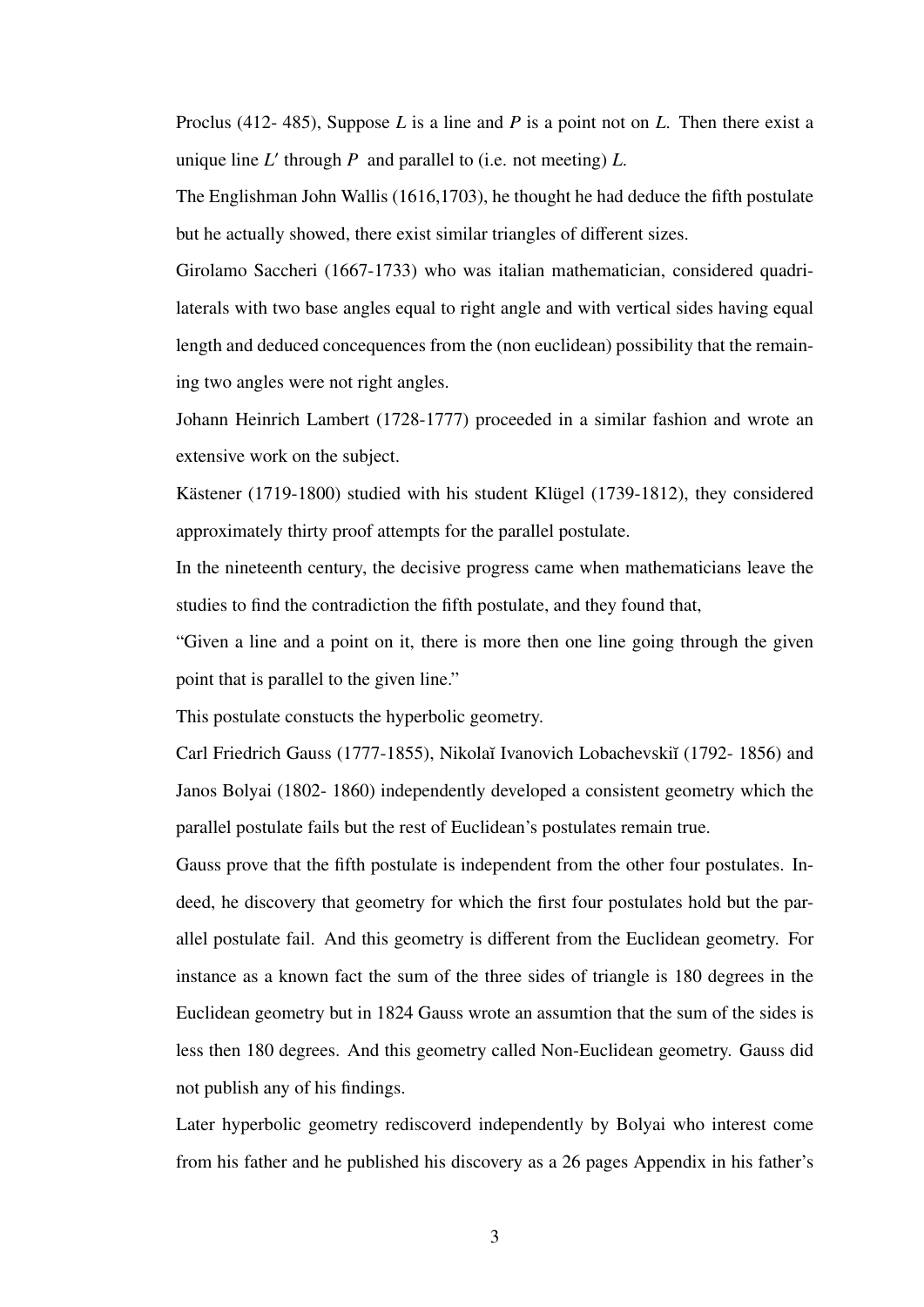book in 1831 (Bolyai and Bolyai, 1913). The third one is Lobachevskiı. He did more extensive studies. He developed a non- Euclidean trigonometry that paralleled the trigonometric formulas of Euclidean geometry and publish his findings in 1829. In 1837 he suggested that curved surface of constant negative curvature represent non-Euclidean geometry.

In 1868 Eugenio Beltrami, established one can constract the hyperbolic plane using standart mathematics and Euclidean geometry.

Klein (1872), study of properties of a set invariant under a transformation group.

Poincare (1854- 1912), in 1881 put forward the isometries or distance preserving bijections of upper half plane model and unit disc model are just the linear fractional transformations or Möbius maps which preserve  $D$  or  $H$  respectively. This makes it particularly easy to study and compute with such maps. It turns out that they are also the set of all conformal automorphisms of *D* or H.

| <b>Euclidean</b>               | <b>Hyperbolic</b>                 |
|--------------------------------|-----------------------------------|
| points, lines, planes          | points, lines, planes             |
| Euclidean plane                | D or $\mathbb H$                  |
| Euclidean lines                | arcs orthogonal to boundary       |
| any two distace point          | any two distance point            |
| lie on a unique line           | lie on a unique line              |
| throught any point             | throught any point                |
| $P \notin L$ there is a unique | $p \notin L$ there are infinitely |
| parallel line to $L$           | many parallel to $L$              |
|                                | $< \pi$                           |
|                                |                                   |
|                                | $2\pi$ sinh r                     |
|                                |                                   |
| $\pi r^2$                      | $4\pi \sinh^2 \frac{r}{2}$        |
|                                | π<br>$2\pi r$                     |

## 1.3 Comparison Between Euclidean And Hyperbolic Geometry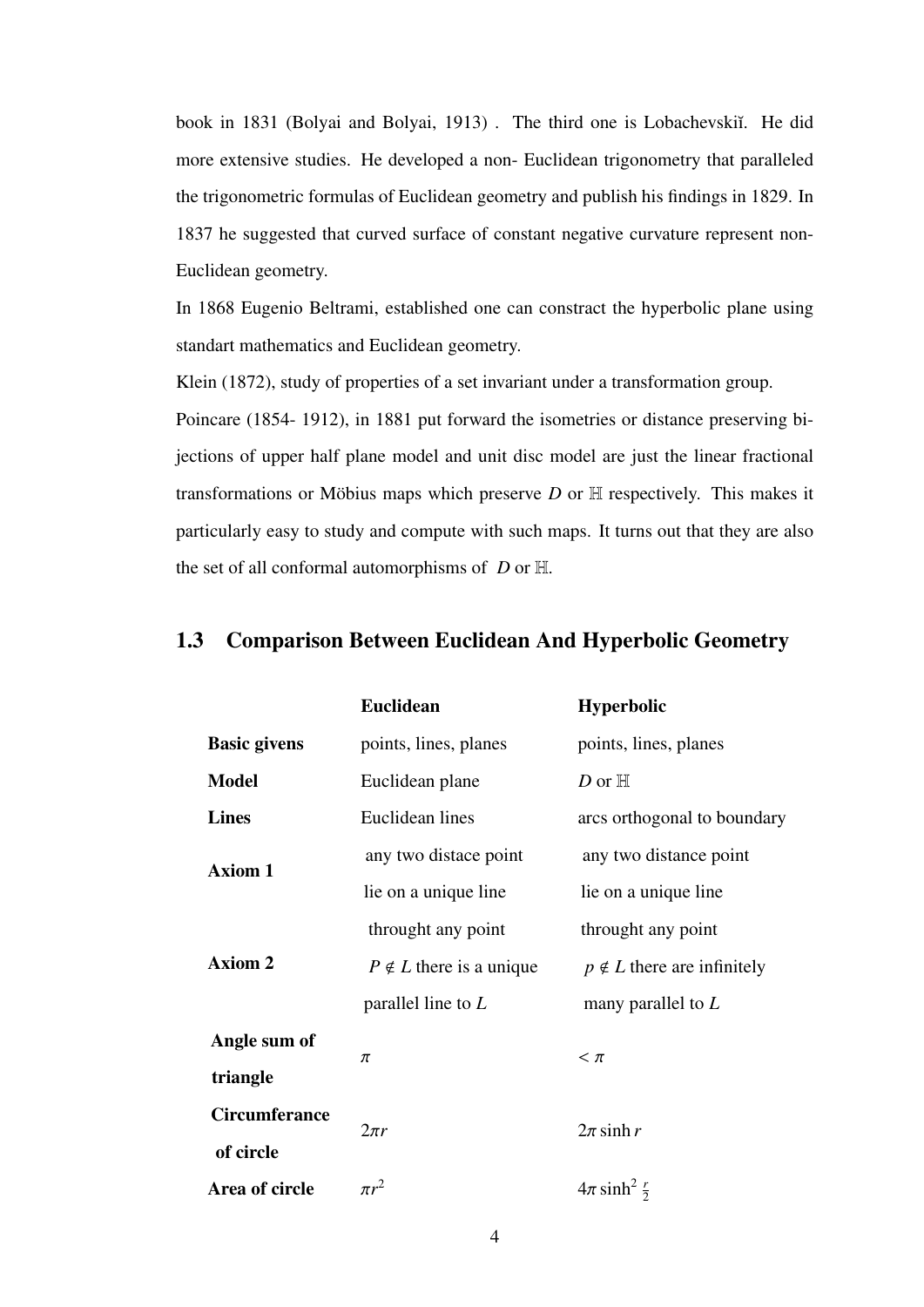## 1.4 Definitions of Terms

| $\mathbb H$ |                  |
|-------------|------------------|
|             | Upper half plane |

- *D* : Unit disc
- $\overline{D}$  : Closure of unit disc.
- C : Complex plane
- $\overline{\mathbb{C}}$  : Extended complex plane.
- $Aut(\overline{\mathbb{C}})$  : Conformal Möbius group Group of conformal Möbius
- *Aut*(H) : transformation which transformation <sup>H</sup> to <sup>H</sup>.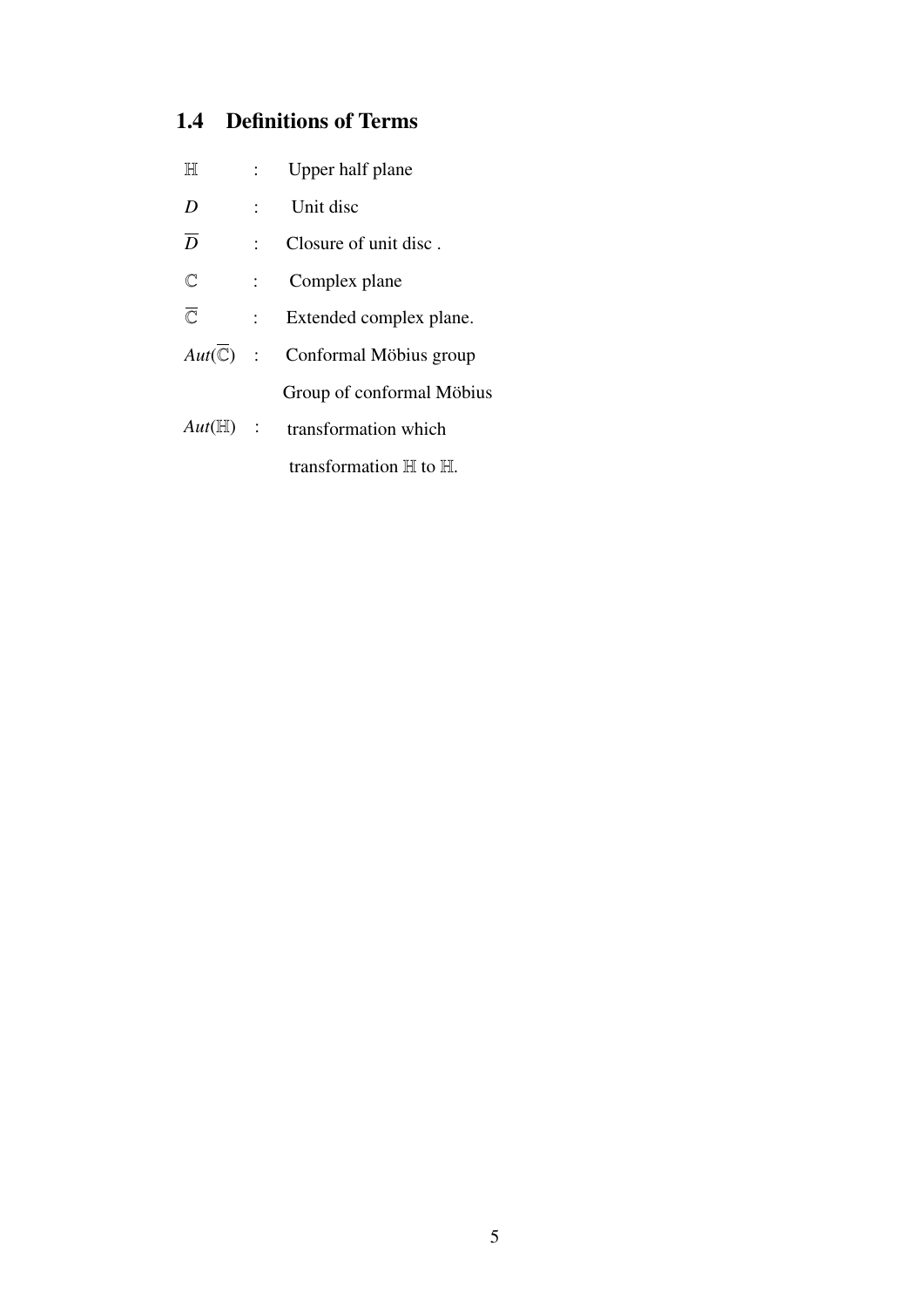## CHAPTER 2

## COMPLEX NUMBERS

The aim of this chaper is give the some backround of complex analysis. There will be given some basic properties and described the polar form of complex numbers. And the end of this chapter there will be defined the Stereographic projection.

Complex numbers can be defined as a ordered pairs  $(x, y)$  of real numbers, and there is a one to one correspondence between complex numbers and ordered pairs in the Euclidean plane  $\mathbb{R}^2$ . The real numbers correspond to the *x*-*axis* and the pure imaginary numbers which of form *iy* are corresponds to the *y*-*axis* in the Euclidean plane. The *y*-*axis* is reffered to as the imaginart axis.

The sum and product of two complex numbers  $z_1 = (x_1, y_1)$  and  $z_2 = (x_2, y_2)$  are defined as follows;

$$
z_1 + z_2 = (x_1, y_1) + (x_2, y_2) = (x_1 + x_2, y_1 + y_2)
$$
\n(2.1)

$$
z_1 \tcdot z_2 = (x_1, y_1) \tcdot (x_2, y_2) = (x_1 x_2 - y_1 y_2, x_1 y_2 - x_2 y_1) \t\t(2.2)
$$

Any complex number  $z = (x, y)$  can be written as

$$
z = (x,0) + (0,y)
$$

acording to (2.2) , it is easy to see that

$$
(0,1)(y,0) = (0,y)
$$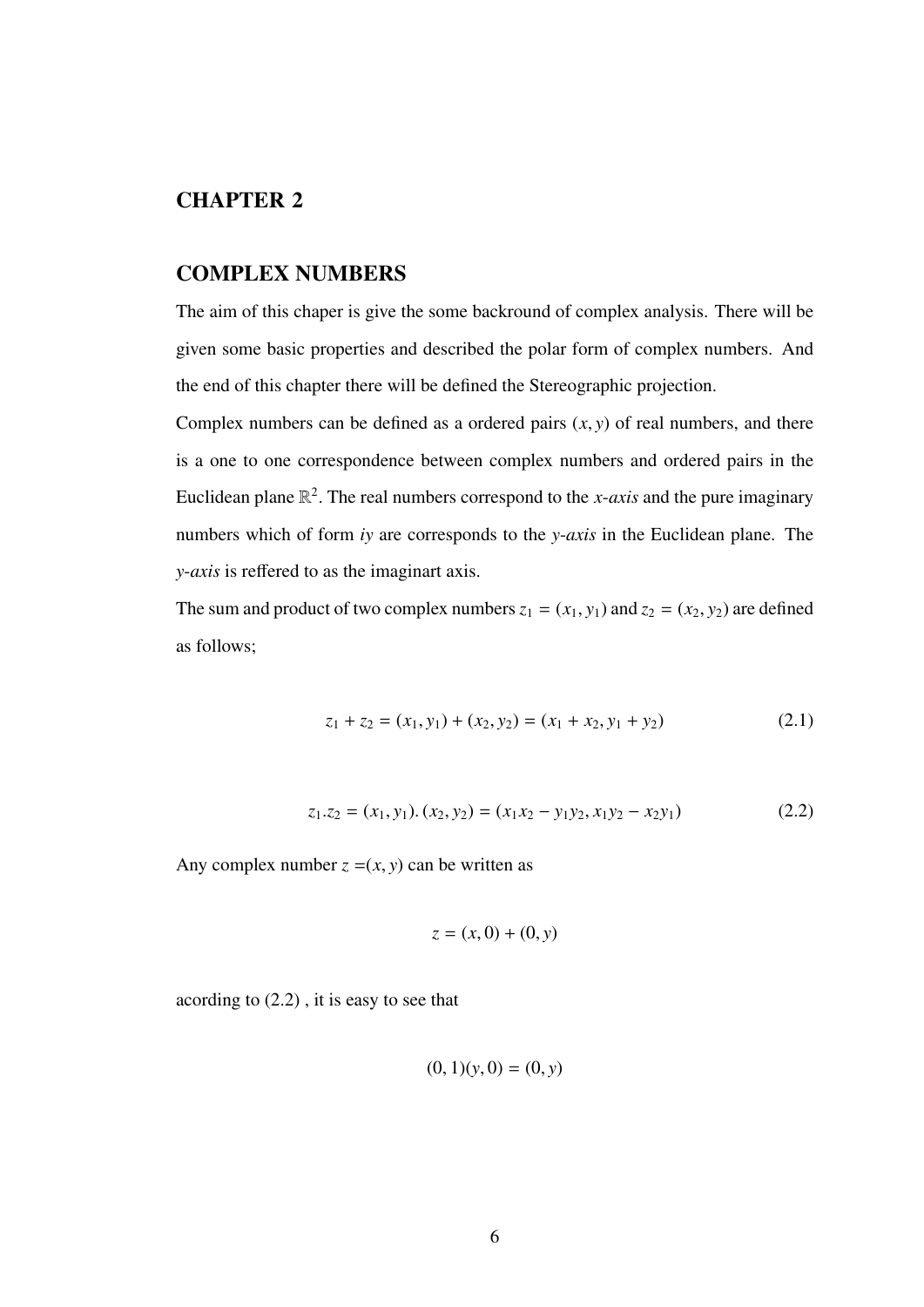and if defined  $i := (0, 1)$  then it will be obtained,

$$
z = (x, y) = x + iy.
$$

Also the square of *i* is;

$$
i^2 = (0, 1)(0, 1) = (-1, 0) = -1.
$$

In conclusion it can be said that, the complex numbers can be expression of the form,

$$
z = x + iy \tag{2.3}
$$

where *x* and *y* are real numbers.

Now, some basic of algebraic properties for addition and multiplication can be given,

1) 
$$
z_1 + z_2 = z_2 + z_1
$$
 and  $z_1z_2 = z_2z_1$  (commutative laws)  
\n2)  $(z_1 + z_2) + z_3 = z_1 + (z_2 + z_3), (z_1z_2)z_3 = z_1(z_2z_3)$  (associative laws)  
\n3)  $z_1(z_2 + z_3) = z_1z_2 + z_1z_3$  (distributive law)

Complex numbers behave as same with the real numbers with respect to algebraic operations. The additive identity  $0 = (0, 0)$  and multiplicative identity  $1 = (1, 0)$  carry over the entire complex plane from the real numbers. That is,

$$
z + 0 = (x, y) + (0, 0) = (x, y) = z
$$

and

$$
z.1 = (x, y) (1, 0) = (x, y) = z,
$$

are satisfied for every complex number  $z = (x, y) = x + iy$ .

In the complex number system there is a unique additive inverse  $-z = (-x, -y) =$  $-x - iy$  for any complex number *z*. And additive inverse  $-z$  satisfy the equation  $z + iy$  $(-z) = 0$ . Similarly, there is a unique multiplicative invrese  $z^{-1}$  which is satisfy  $z \cdot z^{-1} = 1.$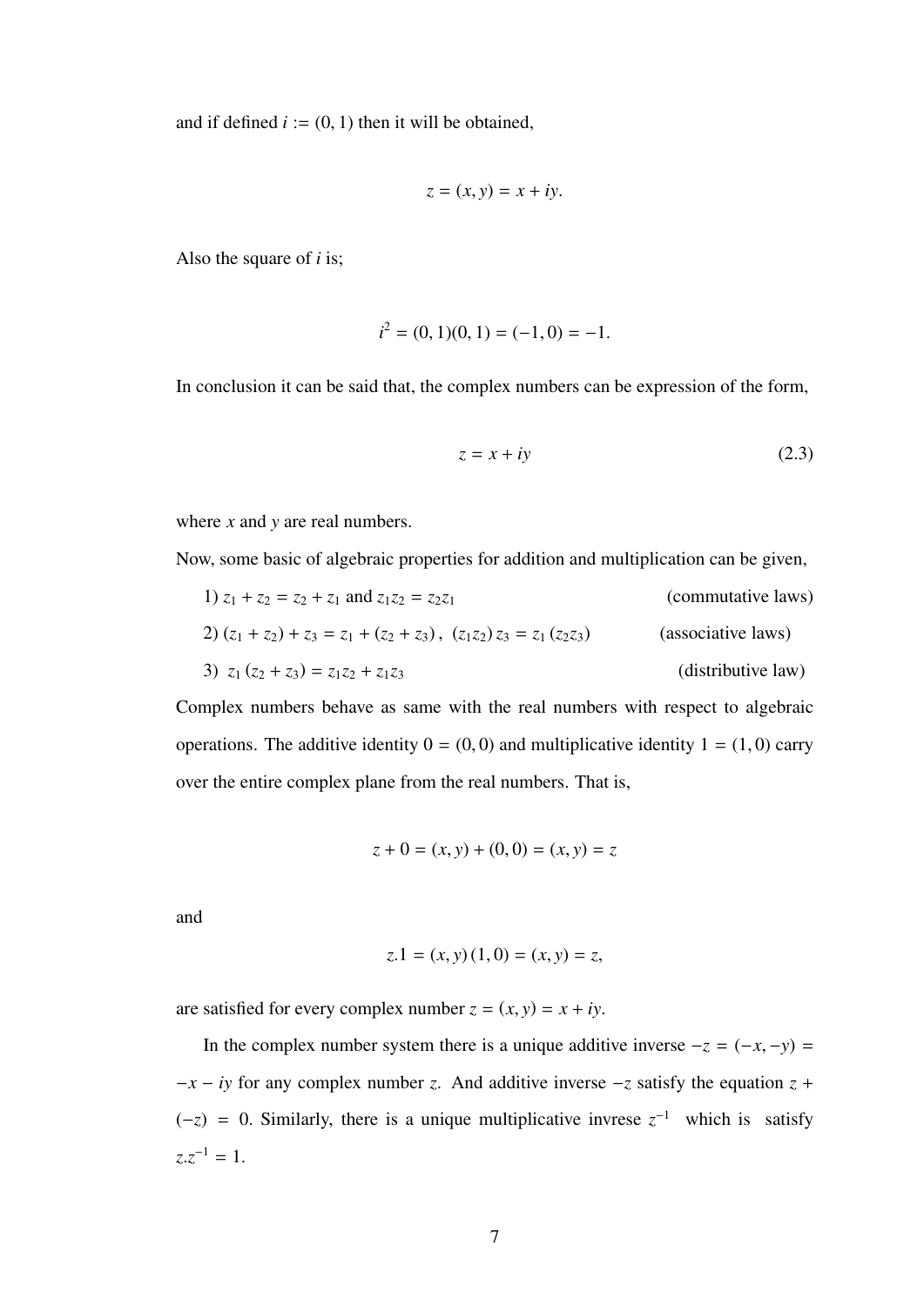#### Definition 2.1 *(Modulus)*

The modulus or absolute value of the complex number  $z = x + iy$  is a nonegative real number denoted by the relation

$$
|z| = \sqrt{x^2 + y^2}.
$$

The number  $|z|$  is the distance between the orgin and the point  $z = (x, y)$ . From (2.3),  $z^2 = (Rez)^2 + (Imz)^2$ , then  $Rez \leq |Rez| \leq |z|$  and  $Imz \leq |Imz| \leq |z|$  are easily obtained.

#### Definition 2.2 *(Complex conjugate)*

The complex conjugate of a complex number  $z = x + iy$  is defined to be  $\overline{z} = x - iy$ . Geometrically is the reflection of *z* in the *x*-axis.



Let  $z = x + iy$  and the conjugate of  $z$  is  $\overline{z} = x - iy$ , then their addition,

$$
z + \overline{z} = 2x
$$

can be defined the real part of *z* as a,

$$
x = \frac{z + \overline{z}}{2}.
$$
 (2.4)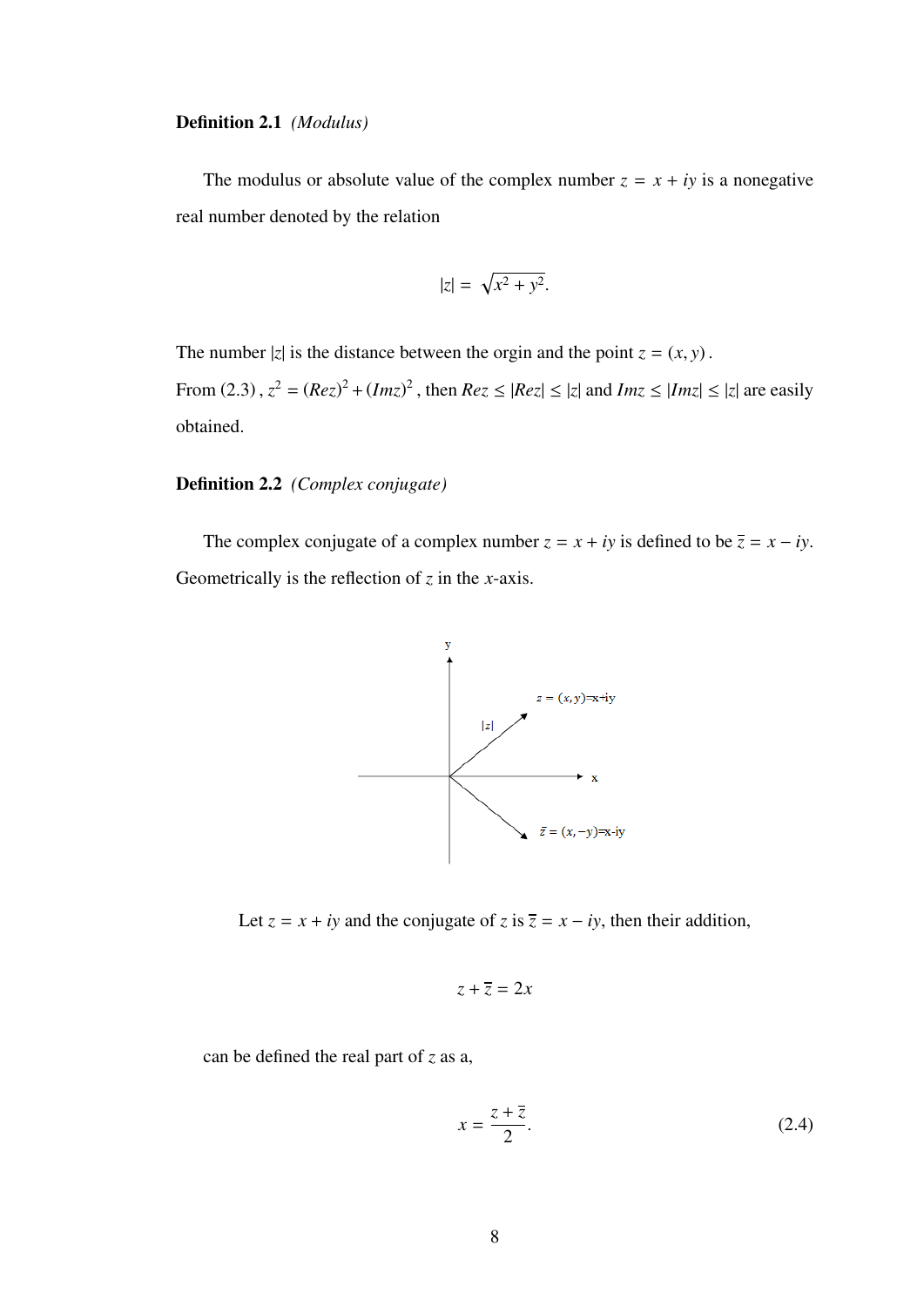If thinking the subtruction of *z* and  $\overline{z}$ , it will be obtained the imaginary part of *z*,

$$
z-\overline{z}=2iy
$$

then

$$
y = \frac{z - \overline{z}}{2i}.\tag{2.5}
$$

Some properties of compex conjugation are;

$$
\overline{z} = z
$$
  
\n
$$
\overline{z_1 + z_2} = \overline{z_1} + \overline{z_2}
$$
  
\n
$$
\overline{z_1 z_2} = \overline{z_1} \overline{z_2}
$$
  
\n
$$
|z| = |\overline{z}|
$$
  
\n
$$
|z|^2 = z.\overline{z}.
$$

After these properties it can be given the triangle inequalitiy which is the important appication of these properties.

#### Theorem 2.3 *(Triangle inequalitiy)*

*If z*<sup>1</sup> *and z*<sup>2</sup> *are arbitrary complex numbers, then*

$$
|z_1+z_2|\leq |z_1|+|z_2|.
$$

Proof.

$$
|z_1 + z_2|^2 = (z_1 + z_2)(\overline{z_1} + \overline{z_2})
$$
  
\n
$$
= z_1\overline{z_1} + z_1\overline{z_2} + \overline{z_1}z_2 + z_2\overline{z_2}
$$
  
\n
$$
= |z_1|^2 + z_1\overline{z_2} + \overline{z_1}\overline{z_2} + |z_2|^2
$$
  
\n
$$
= |z_1|^2 + 2Re(z_1\overline{z_2}) + |z_2|^2
$$
  
\n
$$
\leq |z_1|^2 + 2|z_1||z_2| + |z_2|^2
$$
  
\n
$$
= (|z_1| + |z_2|)^2
$$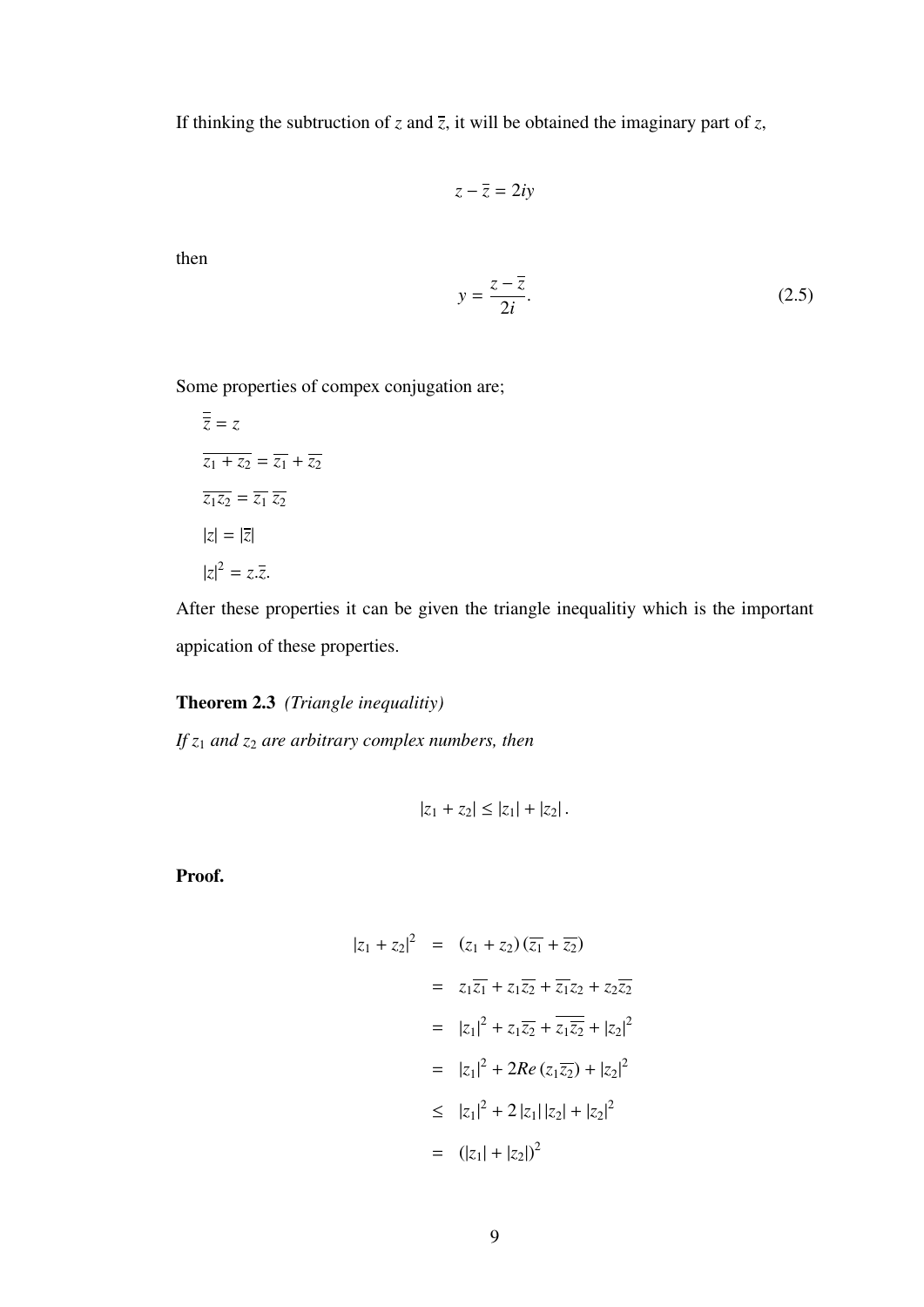hence,

$$
|z_1 + z_2|^2 \le (|z_1| + |z_2|)^2
$$

in conclusion;

$$
|z_1 + z_2| \le |z_1| + |z_2|
$$

is hold.  $\square$ 

And the other usefull identity is obtained by means of the trianle inequality. Taking any point  $z \in \mathbb{C}$ , it can be written by

$$
z=z-w+w
$$

if taking modulus both sides, and apply the triangle inequality

$$
|z| = |z - w + w|
$$
  

$$
\leq |z - w| + |z|
$$

subtructing |*w*| from both sides of inequality then,

$$
|z| - |w| \le |z - w|,
$$
\n(2.6)

with the same idea, if z and *w* change their place,

$$
|w| - |z| \le |w - z| \tag{2.7}
$$

since,

$$
|w - z| = |-(z - w)| = |z - w|
$$

then (2.7),

$$
|z| - |w| \ge -|z - w|
$$
 (2.8)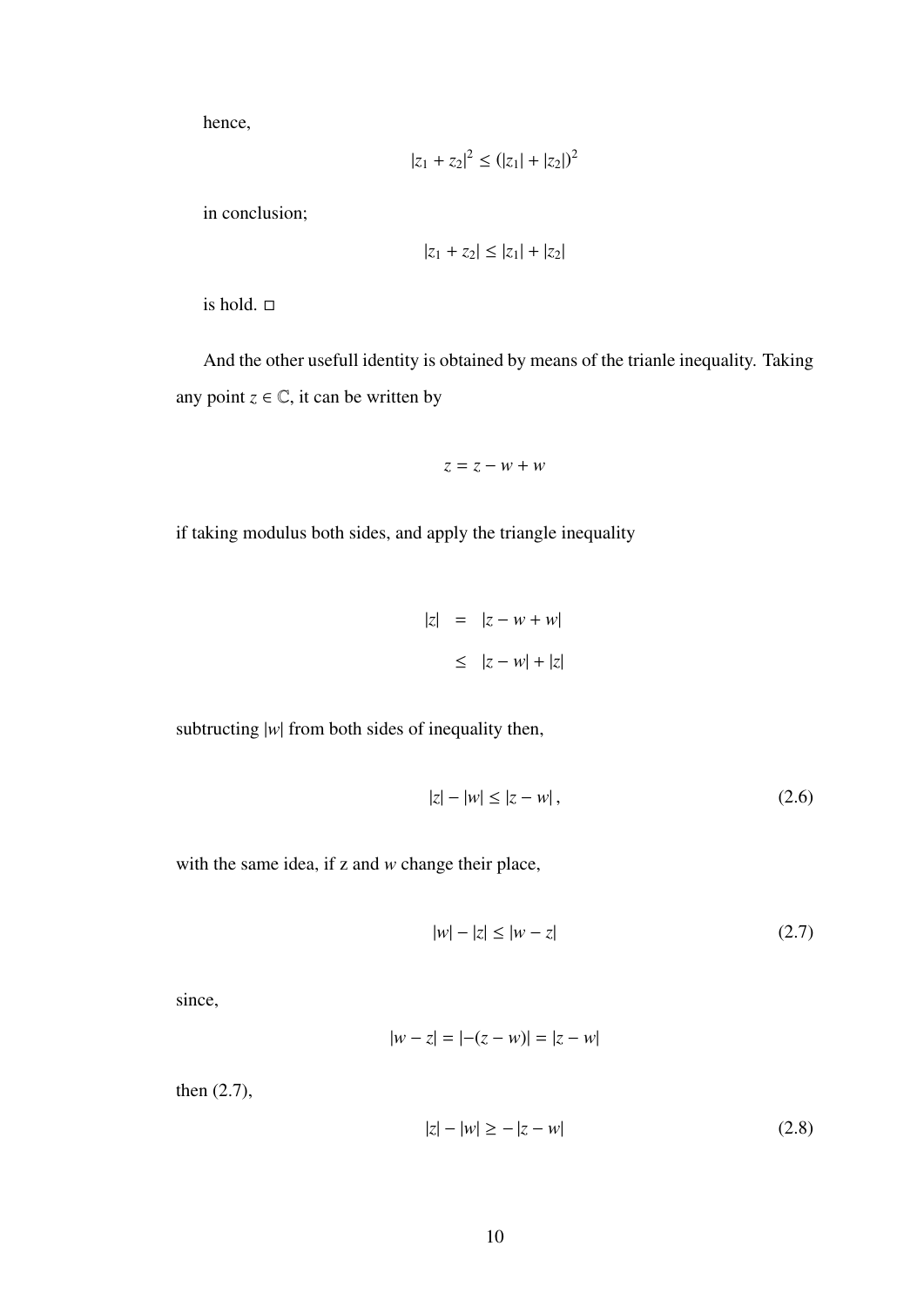and from (2.6) and (2.8) ,

$$
||z| - |w|| \le |z - w|.
$$

## 2.1 Polar Representation

Any point  $z = (x, y)$  in the complex plane can be described by polar coordinates *r* and θ, where *<sup>r</sup>* is the modulus of *<sup>z</sup>* and θ is the angle between the vector from orgin to the point *z* and *x*-axis And the cartesian coordinates *x* and *y* can be recovered from the polar coordinates  $r$ ,  $\theta$  by

$$
x = r \cos \theta
$$
  

$$
y = r \sin \theta
$$

then the number  $z$  can be written in polar form as

$$
z = r(\cos\theta + i\sin\theta).
$$





The argument of *z* is defined by angle  $\theta$  and it is written

$$
\arg z = \theta.
$$

Thus arg *z* is multivalud function, defined for  $z \neq 0$ .

The principal vale of arg *z*, denoted by *Argz* is that unique  $\theta$  such that  $-\pi < \theta \leq \pi$ . The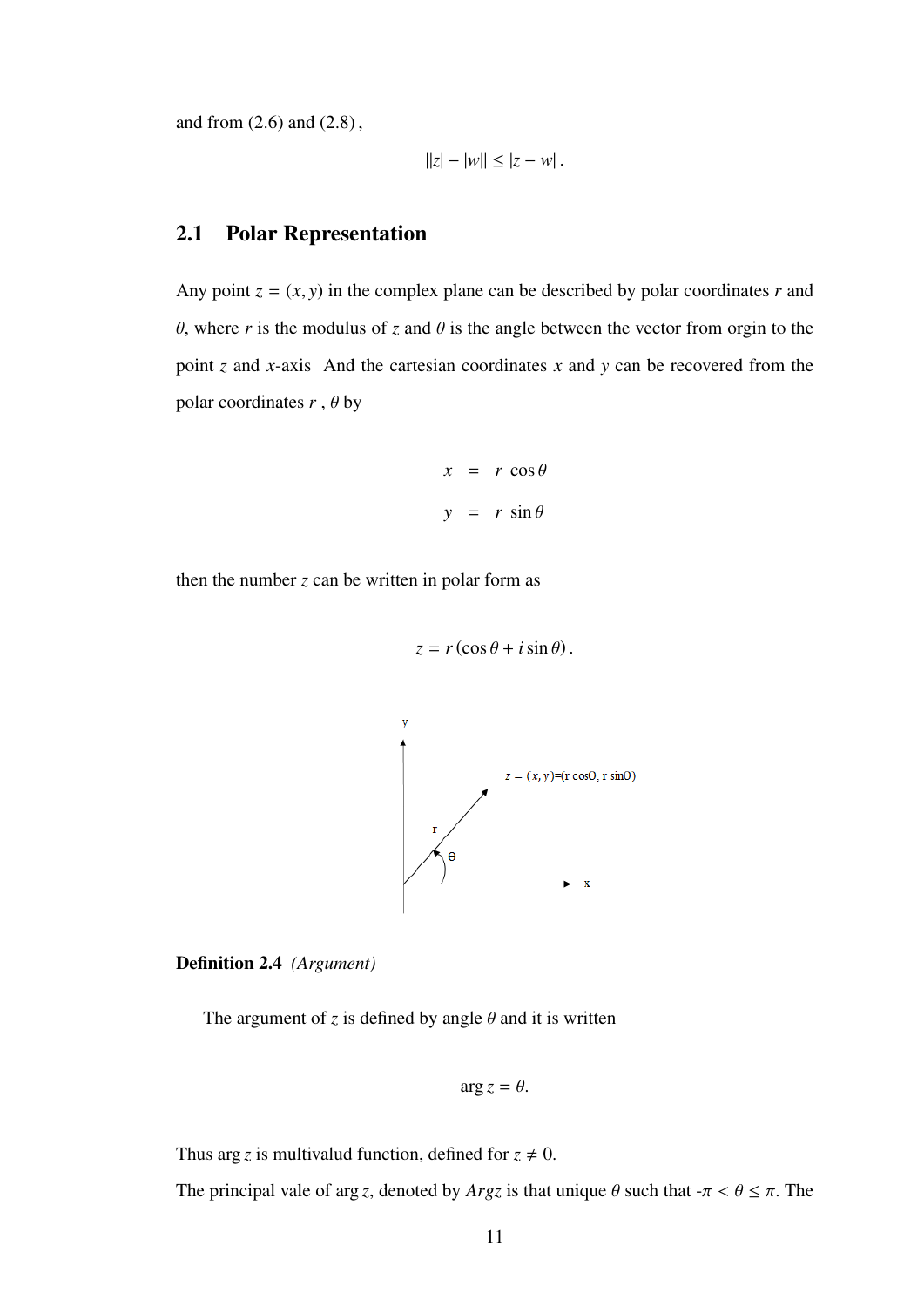vales of arg *z* are obtained from *Argz* by adding integral multiples of  $2\pi$ , such that

$$
\arg z = \{Arg z + 2\pi n : n = 0, \pm 1, \pm 2, \pm 3, \ldots\}.
$$

## 2.2 Stereographic Projection

In order to understand the relationship among the hyperbolic models it will be used stereographic projection. In this section,it will be developed some important properties of stereographic projection.

To construct the streographic projection, let denote *S* with the unit sphere  $x^2 + y^2 + z^2 = 1$ in  $\mathbb{R}^3$  and let *N* = (0, 0, 1) denote the "*North Pole*" of *S*. Take a point  $P(X, Y, Z) \in S$ , other then *N*, then the line connecting *N* and *P* intersects the *XY*- plane (which is identify the complex plane  $\mathbb{C}$ ) at a point  $z(x, y, 0)$ . (as it can see following figure)



The line which is pass through *<sup>N</sup>*, *<sup>P</sup>* and *<sup>z</sup>* can be considered with,

$$
P - z = t(N - z), \text{ where } t \in \mathbb{R},
$$

and so there exist,

$$
(X, Y, Z) = t(0, 0, 1) + (1 - t)(x, y, 0)
$$

then,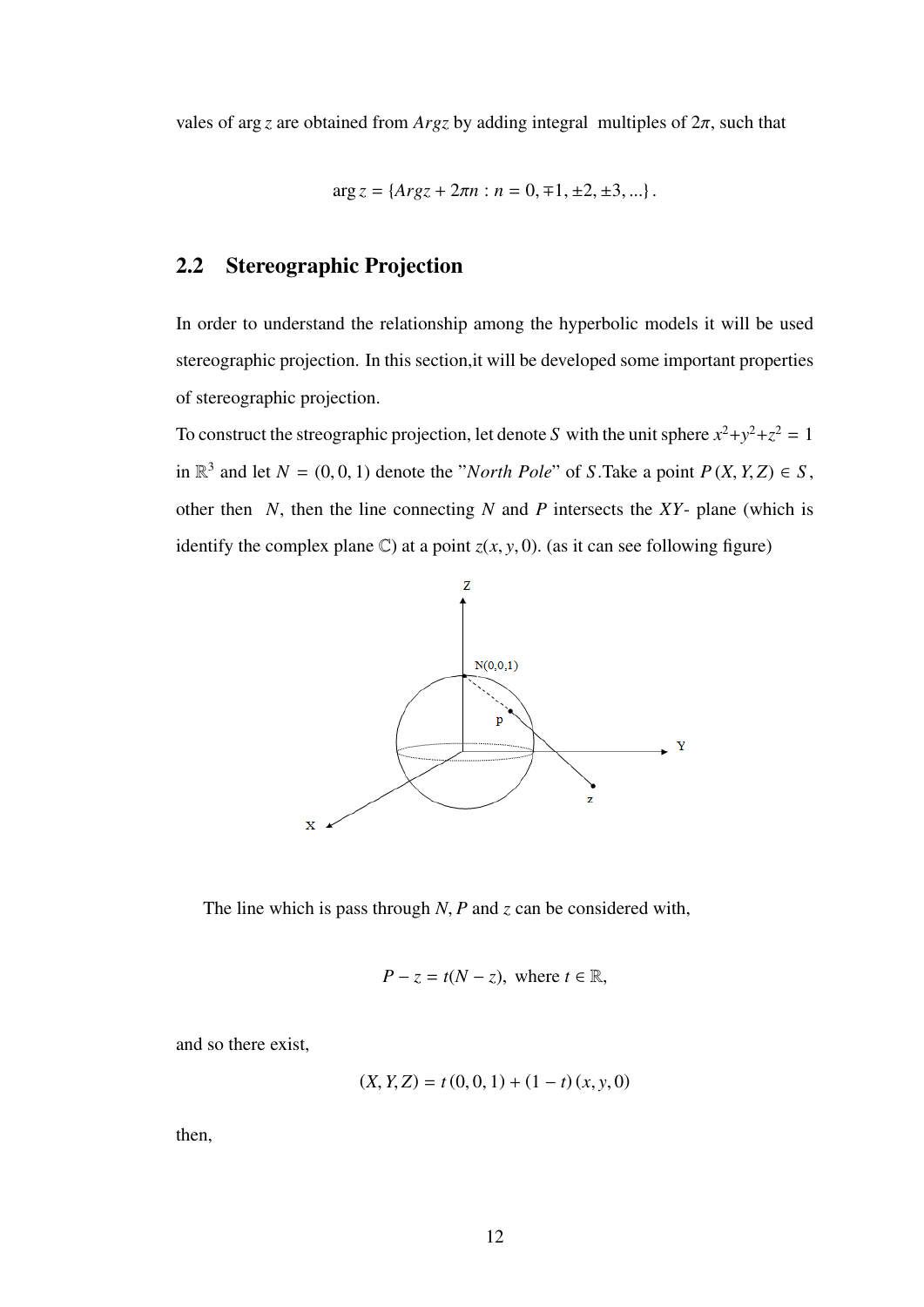$$
\begin{cases}\nX = (1 - t)x \\
Y = (1 - t)y \\
Z = t\n\end{cases}
$$
\n(2.9)

Since  $(X, Y, Z)$  on the unit sphere *S*, there fore,

$$
(1-t)^2 x^2 + (1-t)^2 y^2 + t^2 = 1
$$

so that,

$$
(1-t)^2 |z|^2 = 1-t^2
$$

from the assumtion, *P* is diferent point from the  $N(0, 0, 1)$ , so  $t \neq 1$ , then,

$$
t = \frac{|z|^2 - 1}{|z|^2 + 1}.
$$

using this and (2.4) , the equation (2.9) yiels,

$$
\begin{cases}\nX = \frac{2}{|z|^2 + 1} x = \frac{z + \overline{z}}{|z|^2 + 1} \\
Y = \frac{2}{|z|^2 + 1} y = \frac{z - \overline{z}}{|z|^2 + 1} \\
Z = \frac{|z|^2 - 1}{|z|^2 + 1}\n\end{cases} (2.10)
$$

conversly, it is easily obtained that,

$$
\begin{cases}\n x = \frac{x}{1 - z} \\
 y = \frac{y}{1 - z}\n\end{cases}.
$$
\n(2.11)

Now, it can be given the defination of streographic projection.

(Stereographic projection)

Let *S* denote the unit sphere  $x^2 + y^2 + z^2 = 1$  in  $\mathbb{R}^3$  and let  $N = (0, 0, 1)$  denote the "*North Pole*" of *S*. Given a point  $P \in S$ , other then *N*, then the line connecting *N* and *<sup>P</sup>* intersects the *XY*- plane (which is considered as the *<sup>z</sup>*- plane) at a point *<sup>z</sup>*. The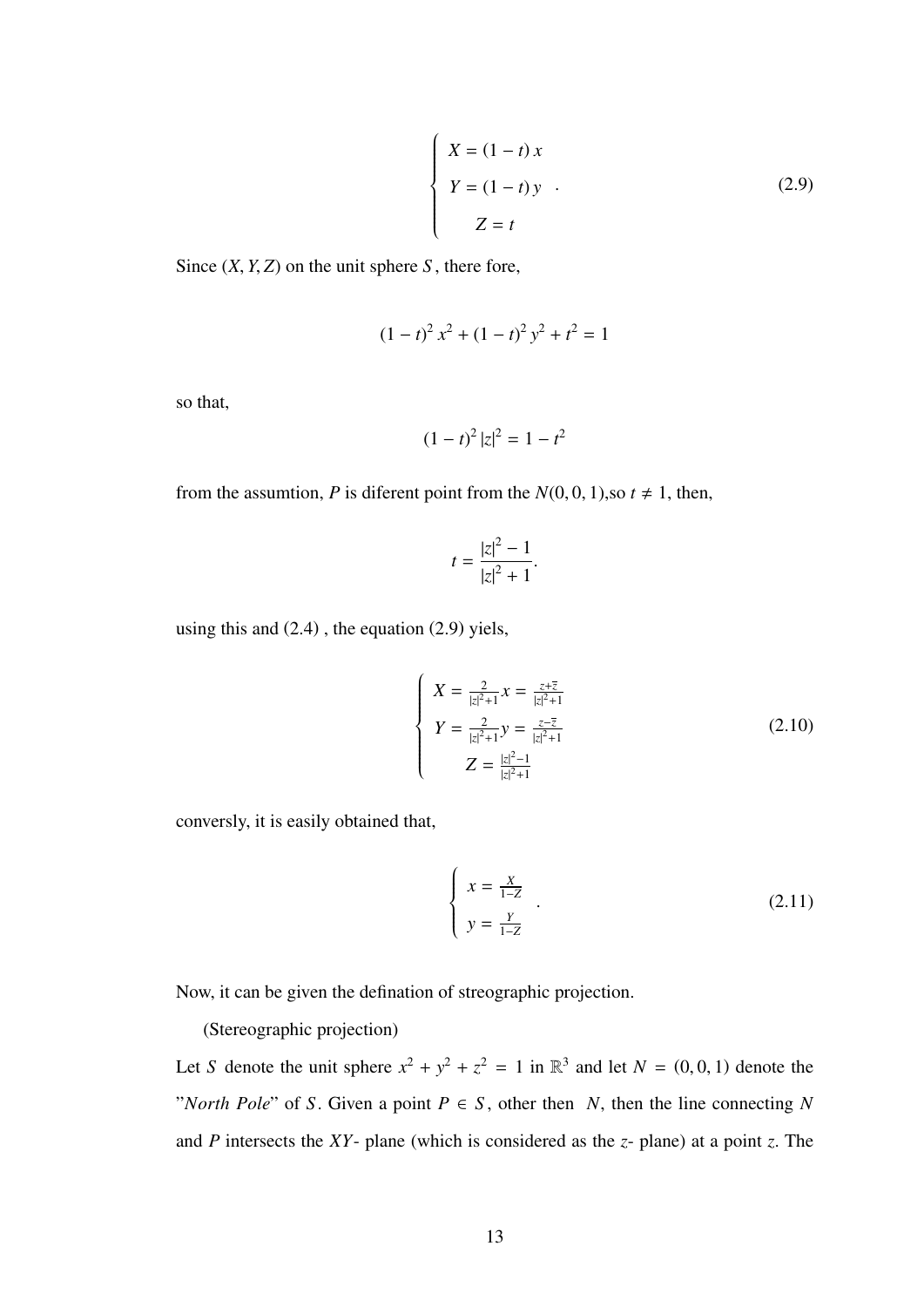$$
\pi: \mathbb{C} \to S - \{N\}: z \to P
$$

conversely,

$$
\pi^{-1}: S - \{N\} \to \mathbb{C} : P \to z.
$$

Note that, under stereographic projection, points on the unit circle  $|z| = 1$  (in the zplane) remain fixed (that is z=Z), forming the equator. Point outside the unit circle  $|z| > 1$  project to points in the northern hemisphere, while those inside the unit circle <sup>|</sup>*z*<sup>|</sup> <sup>&</sup>lt; 1 project to southern hemisphere. In particular the orgin of the *<sup>z</sup>*-plane projects to the south pole of the Reimann Sphere.

**Theorem 2.5** *Suppose*  $T \subset \mathbb{C}_{\infty}$ *. Then the corresponding image of*  $T$  *on the Rimann sphere S is*

- *(a) a circle in S not containing image* (0, <sup>0</sup>, 1)*, if T is a circle;*
- *(b) a circle in S passes through* (0, <sup>0</sup>, 1) *if T is a line.*

Proof. First start the proof with considering the general equation of a circle in the plane,

$$
T = \{(x, y) : A(x^2 + y^2) + Bx + Cy + D = 0\}
$$
 (2.12)

the image of  $T$  under stereographic projection with using equation  $(2.11)$ ,

$$
A\frac{1+Z}{1-Z} + B\frac{X}{1-Z} + C\frac{Y}{1-Z} + D = 0
$$

then,

$$
(A - D)Z + BX + XY + (A + D) = 0
$$
\n(2.13)

which is the equation of a plane in the space. Since the intersection of any plane and sphere is a circle. And the point  $N = (0, 0, 1)$  is not satisfiy the equation (2.13).

Thus, the image of any circle in  $\mathbb{C}_{\infty}$  under streographic projection is a circle not contain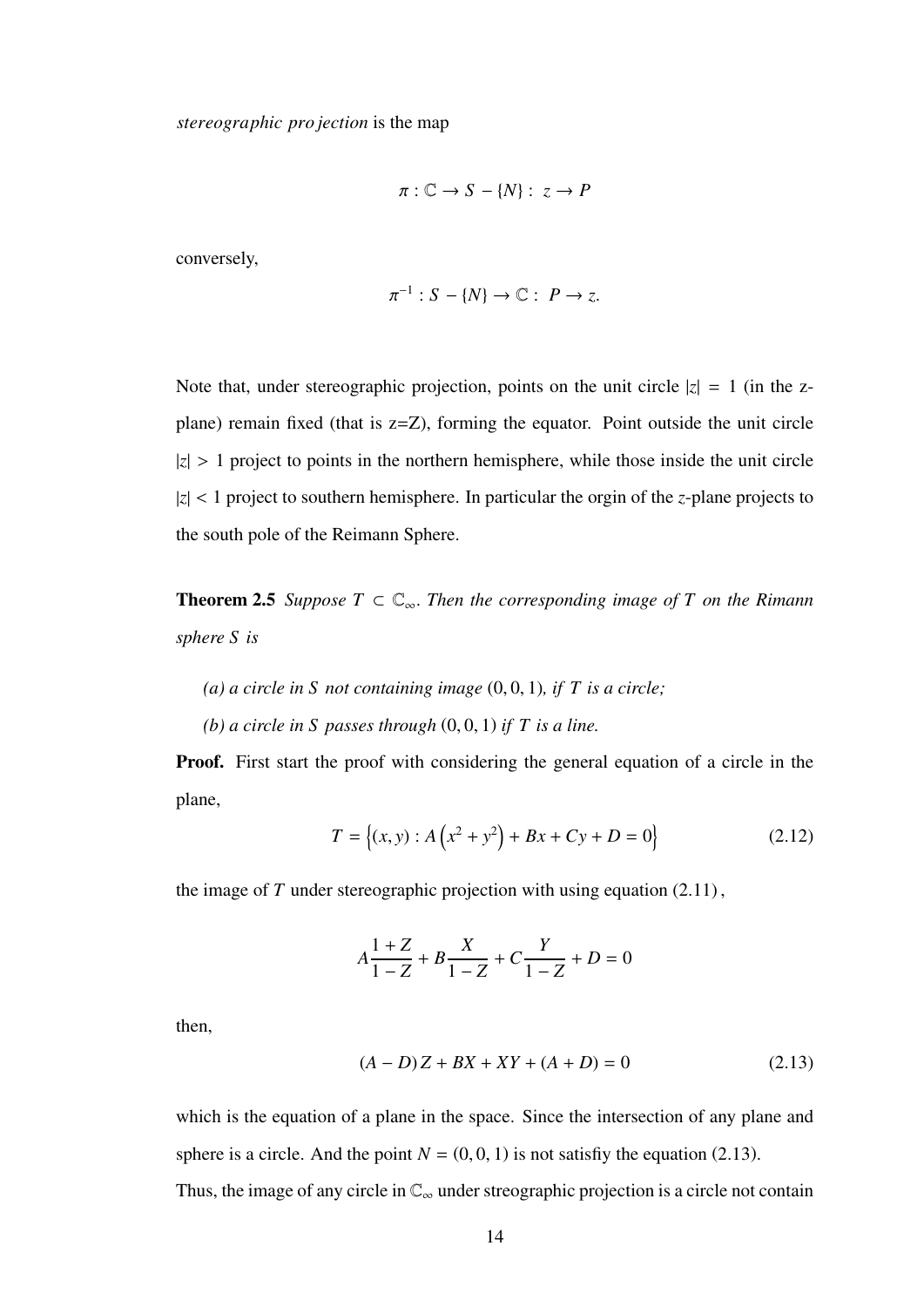the point  $(0, 0, 1)$ .

Assume that,  $A = 0$  in the equation (2.12) then *T* will be a line  $\mathbb{C}_{\infty}$ . And the image of line will be

$$
BX + XY - DZ + D = 0
$$

the intersection of this equation with sphere *S* is a circle wihich is passes through the  $N = (0, 0, 1)$ .

Hence, if *T* is a line then the image of *T* is a circle in *S* passes through  $(0, 0, 1)$ .  $\Box$ 

The converse of above theorem takes the above form;

**Theorem 2.6** If  $T_s$  is acircle on the Riemann sphere S and T is its stereographic pro*jection on* <sup>C</sup><sup>∞</sup>, *then*

- (*a*) *T* is a circle if  $(0, 0, 1) \notin T_s$
- (b) *T* is a line if  $(0, 0, 1) \in T_s$ .

**Proof.** If  $T_s$  is acircle on the sphere *S*, then  $T_s$  can be defined by the intersection of a plane with sphere *<sup>S</sup>*,

$$
T_s = \{AX + BY + CZ + D = 0\} \cap \left\{AX^2 + BY^2 + CZ^2 = 1\right\}.
$$
 (2.14)

And according the (2.10) ,

$$
A\frac{2x}{|z|^2+1} + B\frac{2y}{|z|^2+1} + C\frac{|z|^2-1}{|z|^2+1} + D = 0
$$

if rewrite the above equation,

$$
(C+D)\left(x^2+y^2\right) + 2Ax + 2By - C + D = 0 \tag{2.15}
$$

is obtained.

Now, from (2.14),  $T_s$  passes through (0, 0, 1) if  $C + D = 0$ . Then the eqn (2.15) represents the line when  $C + D = 0$ , and if  $C + D \neq 0$ , its represent the equation of circle on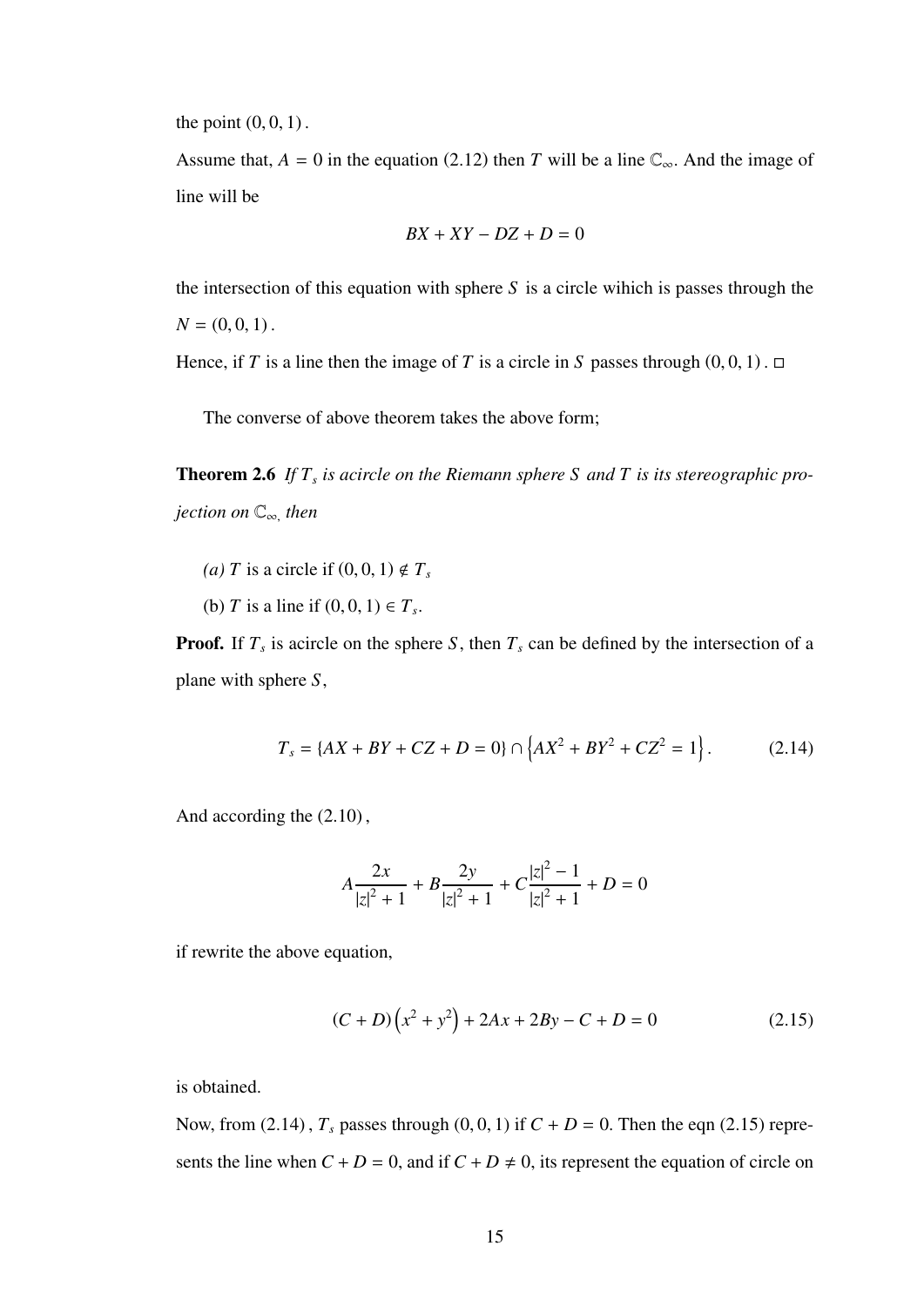$\mathbb{C}_{\infty}$ .

In conclution, *T* is a circle if  $(0, 0, 1) \notin T_s$  and it is a line if  $(0, 0, 1) \in T_s$ .

The length of the segment joining  $Z = (X, Y, Z)$  and  $W = (U, V, W)$ , known as chordal distance of z from w, is defined as  $\chi(z, w) = d(Z, W)$ . therefore,

$$
\chi(z, w) = \sqrt{(X - U)^2 + (Y - V)^2 + (Z - W)^2}
$$

since,  $X + Y + Z = 1$  and  $U + V + W = 1$ , then

$$
\chi(z, w) = \sqrt{2 - 2\left(XU + YV + ZW\right)}
$$

according to (2.10) , it is botained,

$$
\chi(z, w) = \frac{2|z - w|}{\sqrt{1 + |z|^2} \sqrt{1 + |w|^2}}
$$

In particular,  $\chi$  is defined with chordal metric that is satisfies the properties of a metric,

a)  $\chi(z_1, z_2) \ge 0$ b)  $\chi(z_1, z_2) = 0 \Leftrightarrow z_1 = z_2$ c) $\chi(z_1, z_2) = \chi(z_2, z_1)$ d) $\chi(z_1, z_3) \leq \chi(z_1, z_2) + \chi(z_2, z_3)$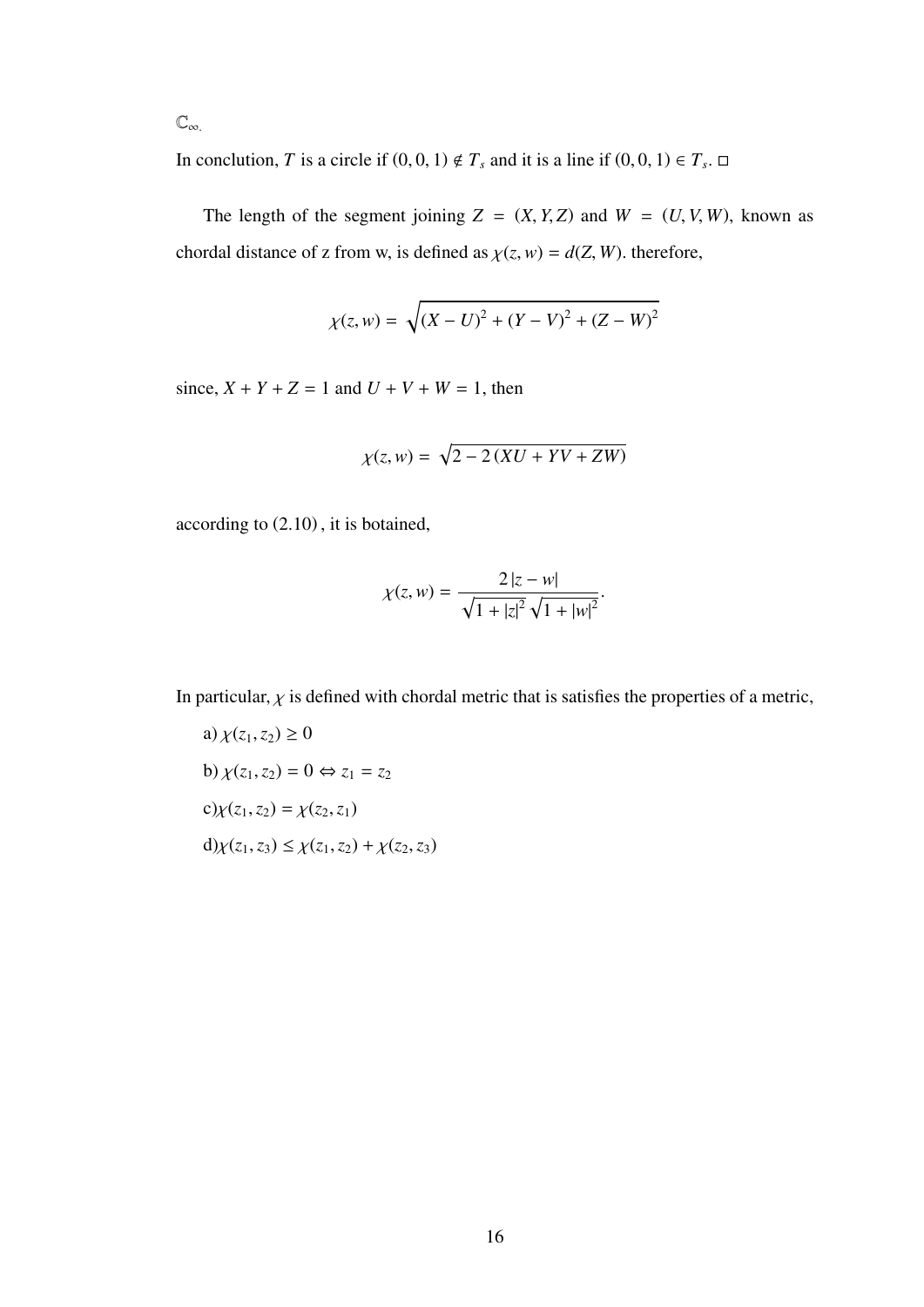## CHAPTER 3

### CONFORMAL MAPPING AND MOBIUS TRANSFORMATION

The aim of this chapter, given the definition of conforml mappings, and defined the Möbius transformations which are analytic conformal mapping. And the end of this chapter there will be given important transformations which transforms  $D$  to  $D$ ,  $H$  to  $H$  and *D* to  $H$  and the following next chapter they help to construct the isometries of hyperboic geometry.

### 3.1 Conformal Mapping

Before given the theorem of conformality, it is needed to given the some definitions.

#### Definition 3.1 *(Continuity of a function)*

Let  $f(z)$  be a complex function of the complex variable z that is defined for all values of *z* in some neighborhood of  $z_0$ .  $f(z)$  is continious at  $z_0$  if the following three conditions are satisfied:

 $\lim_{z\to z_0} f(z)$  exists;

 $f(z_0)$  exists;

lim<sub>*z*→*z*<sup>0</sup></sub>  $f(z) = f(z_0)$ .

A continuos function is a function that is continuous at each point of its domain.

(Analytic function)

A function  $f(z)$  is analytic on the open set *U* if  $f(z)$  is (complex) differentiable at each point of *U* and complex derivative  $f'(z)$  is continuous on *U*.

#### Definition 3.2 *(homeomorphism)*

A function  $f : \overline{\mathbb{C}} \longrightarrow \overline{\mathbb{C}}$  is a homeomorphism if *f* is a bijection and if both *f* and *f*<sup>−1</sup> are continuous.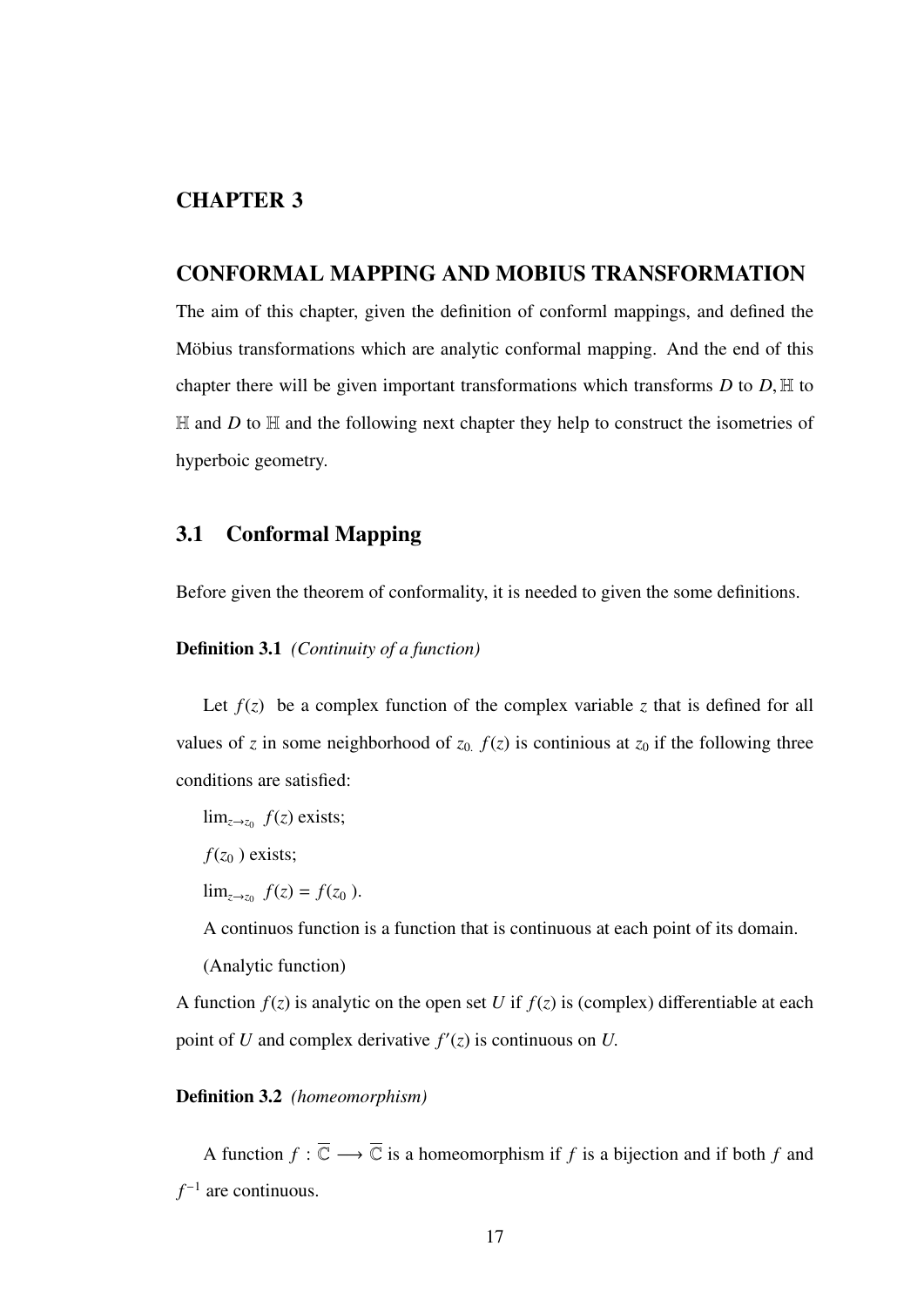#### Definition 3.3 *(Automorphism)*

The set of all conformal bijections  $\overline{\mathbb{C}} \to \overline{\mathbb{C}}$  are defined by  $Aut(\overline{\mathbb{C}})$ .

**Theorem 3.4** *Suppose*  $f(z)$  *is analytic at*  $z_0$ *with*  $f'(z_0) \neq 0$ *. Let*  $\gamma_1 : \gamma_1(t)$  *and*  $\gamma_2 : \gamma_2(t)$ *be smooth curves in the z- plane that intersect at*  $z_0 =: \gamma_1(t_0) =: \gamma_2(t_0)$ *, with*  $\Gamma_1$ :  $w_1(t)$  *and*  $\Gamma_2$  :  $w_2(t)$  *the images of*  $\gamma_1$  *and*  $\gamma_2$  *respectively. Then the angle between*  $\gamma_1$ *and*  $\gamma_2$  *measured from*  $\gamma_1$  *to*  $\gamma_2$  *equal to the angle between*  $\Gamma_1$  *and*  $\Gamma_2$  *measured from*  $\Gamma_1$ *to*  $\Gamma_2$ *.* 

**Proof.** *consider that, the tangents of*  $\gamma_1$  *and*  $\gamma_2$  *makes angle with*  $\theta_1$  *and*  $\theta_2$  *and the argument of the tangent vectors*  $\Gamma_1$  *and*  $\Gamma_2$  *are*  $\Theta_1$  *and*  $\Theta_2$  *respectively and so as it can be seen below figure the angle between* <sup>γ</sup><sup>1</sup>*and* <sup>γ</sup><sup>2</sup> *which is the angle between their tangent curves is*  $\theta_2 - \theta_1$ *, and the angle between the image curves*  $\Gamma_1$  *and*  $\Gamma_2$  *is*  $\Theta_1 - \Theta_2$ *.* 



*Firstly, For any point*  $z_1$  *on the curve*  $\gamma_1$  *other than*  $z_0$ *,* 

$$
w_1 - w_0 = \frac{f(z_1) - f(z_0)}{z_1 - z_0} (z_1 - z_0).
$$

*Thus,*

$$
\arg(w_1 - w_0) = \arg\left(\frac{f(z_1) - f(z_0)}{z_1 - z_0}\right) + \arg\left(z_1 - z_0\right). \tag{3.1}
$$

*Note that, when*  $z_0$  *approaches*  $z_0$  *along the curve*  $\gamma_1$ ,  $\arg(z_1 - z_0)$  *approaches a value*  $\theta_1$ , *likewise*,  $\arg(w_1 - w_0)$  *is approaches a value*  $\Theta_1$ *. And sice*  $f(z)$  *is analytic at*  $z_0$ *,*  $f'(z_0) \neq 0$ , *therefore*  $f'(z_0)$  *has meaning.* 

*Now, if consider the limit of both sides of equation* (3.1) ,

$$
\Theta_1 = \arg f'(z_1) + \theta_1
$$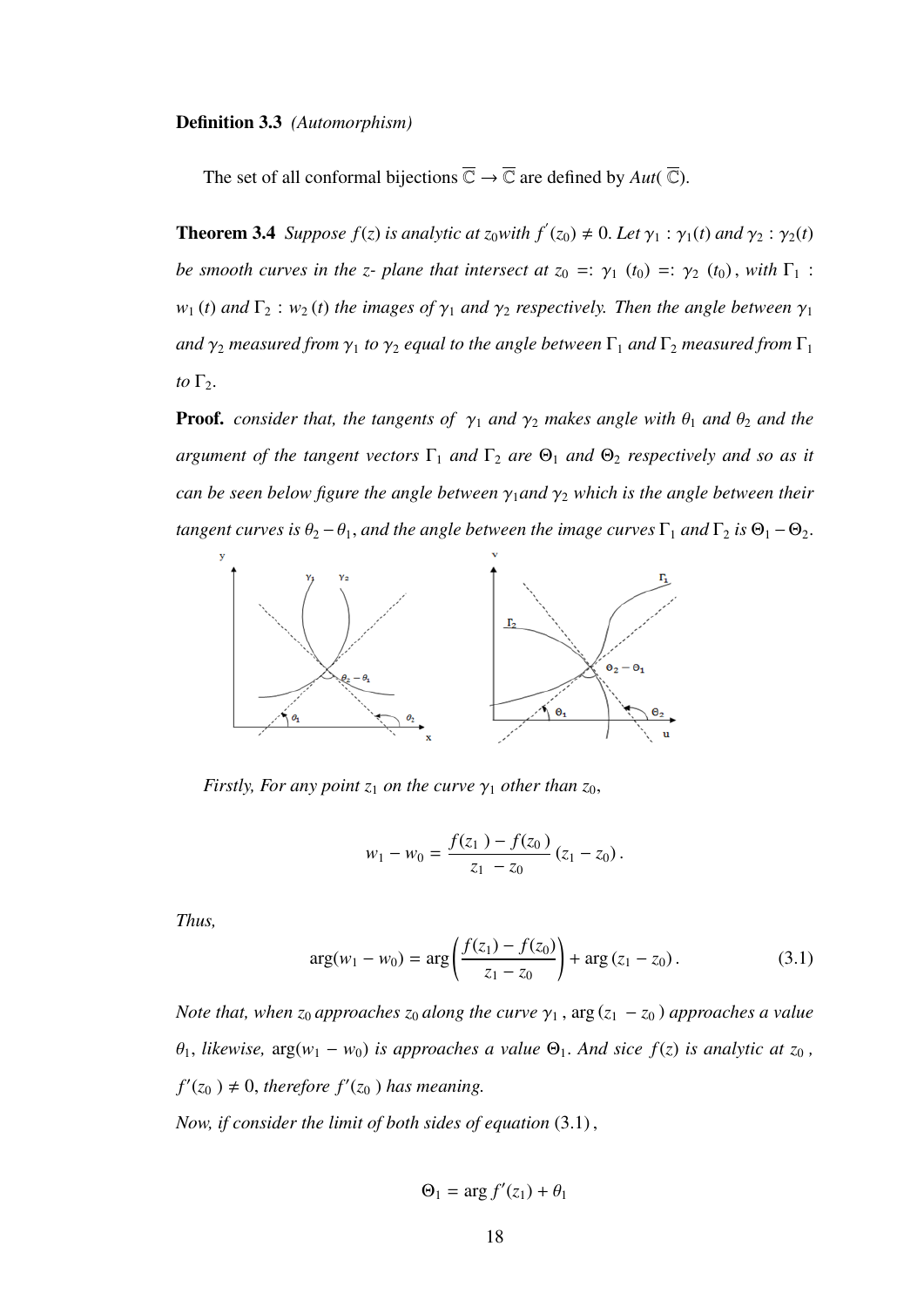*is obtained. With the same way if take any point on*  $\gamma_2$ , *then it can be easily obtained that,*

$$
\Theta_2 = \arg f'(z_1) + \theta_2.
$$

*Then, the angle between*  $\Gamma_1$  *and*  $\Gamma_2$  *which is the angle between their tangent lines is,* 

$$
\Theta_1 - \Theta_2 = \left( \arg \left( f'(z_0) + \theta_2 \right) - \left( \arg \left( f'(z_0) + \theta_1 \right) \right) = \theta_2 - \theta_1
$$

*Consequently, the angle between*  $\gamma_1$  *and*  $\gamma_2$  *is equal to the angle between*  $\Gamma_1$  *and*  $\Gamma_2$ .  $\Box$ 

If *f* is analytic at all points in complaex plane then the theorem (3.4) provides at all points. It gives that, if *f* is analytic function than it is *conformal.*

### 3.2 Linear Fractional Transformations

The aim of this section, give a special transformation like,maps the upper half plane on to the unit disk, upper half plane to upper half plane and unit disc to unit disc which they give isometries of the hyperbolic geometry. In order to define this special map, it will be given some definitions and properties of Linear Fractinal Transformations. Moreover, threre will be given cross ratio which is used later to define the formula for distance in the Hyperbolic geometry.

#### Definition 3.5 *(Linear Fractional Transformation)*

A linear fractiınal transformation is a function of the form

$$
w = f(z) = \frac{az+b}{cz+d},
$$
\n(3.2)

where *a*, *b*, *c* and *d* are complex constants satisfying  $ad - bc \neq 0$ . Linear fractional transformations ara also called Möbius transformations. If  $c = 0$  then the transformation  $f(z)$  given by (3.2) reduces to

$$
f(z) = \frac{az}{d} + \frac{b}{d}
$$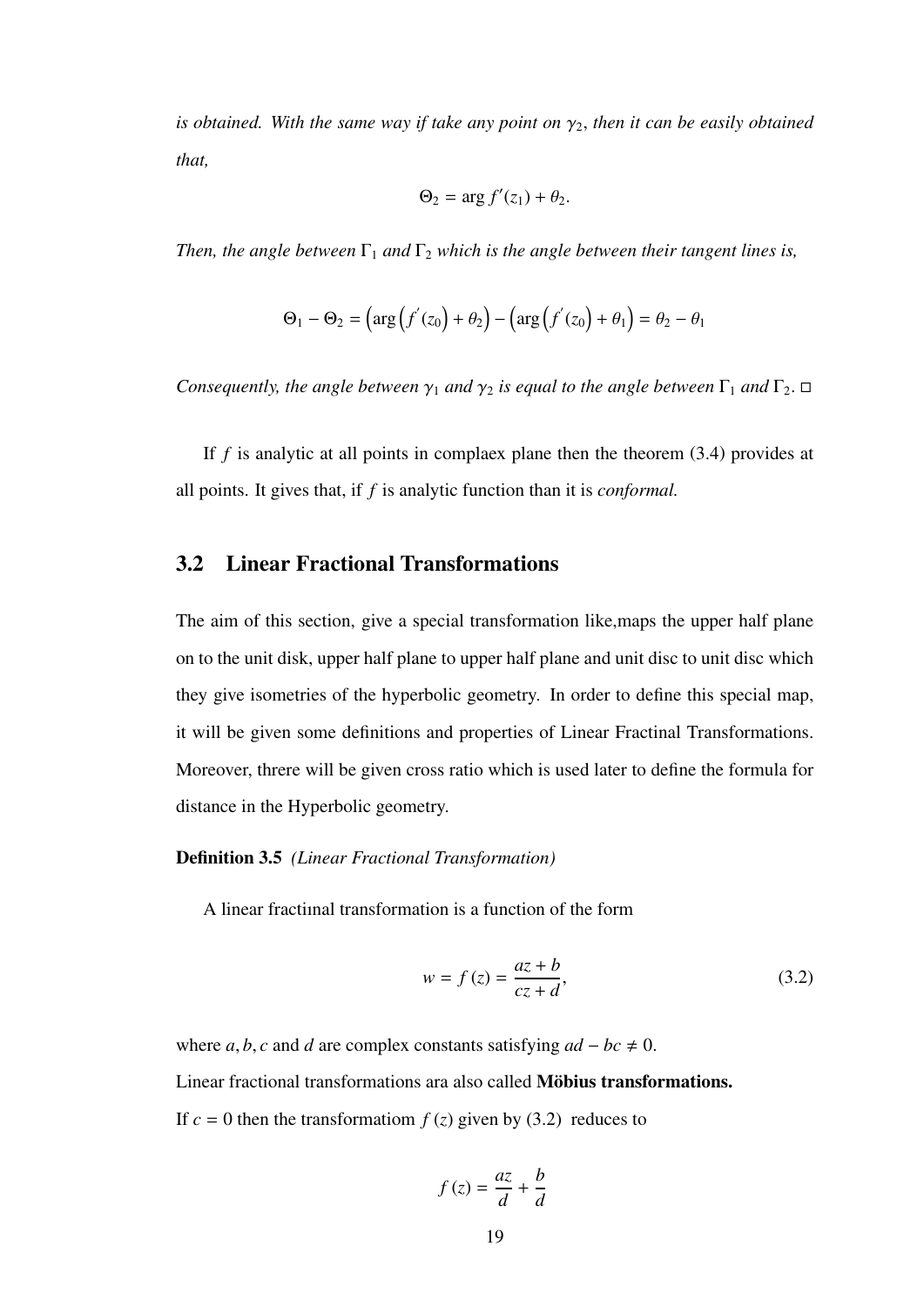and it can be written

$$
f(z)=Az+B,
$$

where  $A = \frac{a}{d}$  $\frac{a}{d}$  and  $B = \frac{b}{d}$  $\frac{b}{d}$ , and *ad*  $\neq$  0, i.e. *A*  $\neq$  0. A function of this form is called linear transformation.

It is obvious that Möbius transformations are analytic on  $\mathbb{C} \setminus \{-d/c\}$ . Consider the derivative,

$$
f'(z) = \frac{ad - bc}{(cz + d)^2} \qquad (z \neq -d/c),
$$

since,  $ad - bc ≠ 0$  so that  $f'(z) ≠ 0$ , it means that  $f(z)$  is not constant.

There are special types of transformations which Möbius transformations can be written the composition of these transformations:

(i) 
$$
f(z) = z + A
$$
, where  $A \in \mathbb{C}$ . (*translation*),  
\n(ii)  $f(z) = rz$ , where  $r \in \mathbb{R} \setminus \{0\}$ , (*magnification*),  
\n(iii)  $f(z) = e^{i\theta}z$ ,  $\theta \in \mathbb{R}$  (*rotations*),  
\n(iv)  $f(z) = \frac{1}{z}$ , (*inverse*).

Then, if  $c \neq 0$ , then the transformation (3.2) can be decomposed as,

$$
f(z) = \frac{a}{c} + \frac{bc - ad}{c} \frac{1}{cz + d}
$$
  

$$
= \frac{a}{c} - \left(\frac{ad - bc}{c^2}\right) \frac{1}{z + \frac{d}{c}}
$$
 (3.3)

so, the Möbius transformations can be obtaind with the compsitions of the following transformations;

$$
f_1(z) = w_1 = z + \frac{d}{c}
$$
 (*translation*),  
\n
$$
f_2(z) = w_2 = \frac{1}{w_1} = \frac{1}{z + \frac{d}{c}}
$$
 (*inversion*),  
\n
$$
f_3(z) = w_3 = \left(-\frac{ad - bc}{c^2}\right)w_2
$$
 (*magnification* and *rotation*),  
\n
$$
f_4(z) = w_4 = \frac{a}{c} + w_3
$$
 (*translation*),

hence,  $f(z) = f_1(z) \circ f_2(z) \circ f_3(z) \circ f_4(z)$ .

Proposition 3.6 *Composition of two Möbius transformation is a Möbius transformation.*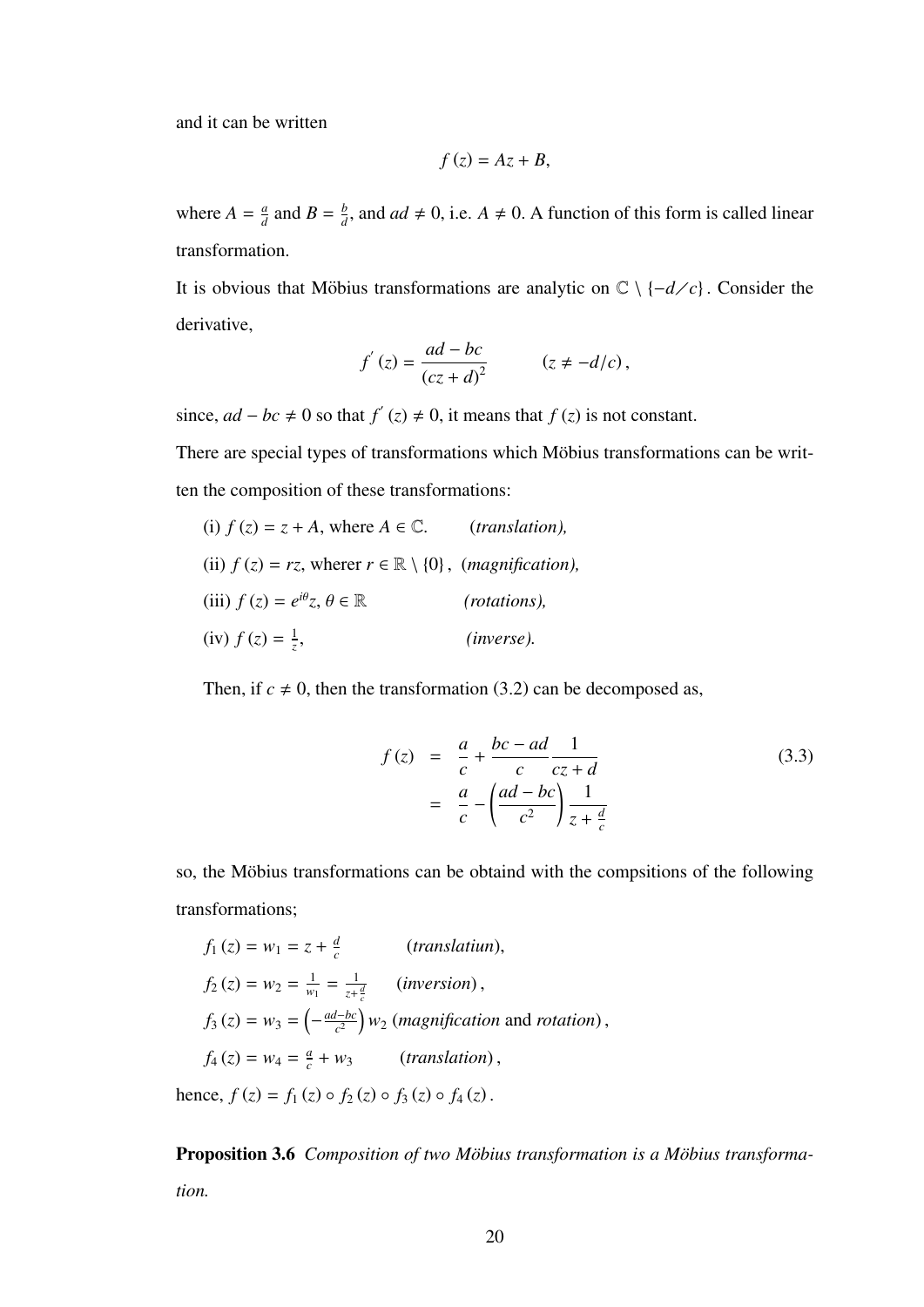**Proof.** Let  $f = \frac{az+b}{cz+d}$ *<u>c<sub>z+</sub><i>d*</sub>, (*ad* − *b* ≠ 0) *and*  $g = \frac{a'z+b'}{c'z+d'}$ </u>  $\frac{a'z+b'}{c'z+d'}$ ,  $(a'd'-b'c' \neq 0)$  are *Möbius transformations. The composite function of f and g is defined by*

$$
(f \circ g)(z) = \frac{a \frac{a'z+b'}{c'z+d'} + b}{c \frac{a'z+b'}{c'z+d'} + d}
$$
  
= 
$$
\frac{(aa' + bc')z + (ab' + bd')}{(ca' + dc')z + (cb' + dd')}
$$
  
= 
$$
\frac{Az + B}{Cz + D}
$$
(3.4)

*where,*

$$
A = (aa' + bc'), B = (ab' + bd'), C = (ca' + dc'), D = (cb' + dd').
$$
 (3.5)

*In order to say that equation*(3.4) *is a Möbius transformation it must be shown* 

$$
AD-BC\neq 0
$$

*ıf all equations* (3.5) *are put in equation*

$$
AD - BC = (aa' + bc').(cb' + dd') - (ab' + bd').(ca' + dc')
$$
  
= 
$$
(aa'cb' + aa'dd' + bc'cb' + bc'dd') - (ab'ca' + ab'dc' + bd'ca' + bd'dc')
$$
  
= 
$$
(aa'dd' + bc'cb') - (ab'dc' + bd'ca')
$$
  
= 
$$
a'd' (ad - bc) - b'c' (ad - bc)
$$
  
= 
$$
(ad - bc)(a'd - b'c')
$$

 $\sin$ ce  $ad - b \neq 0$  and  $a'd' - b'c' \neq 0$ . Hence,

$$
AD-BC\neq 0
$$

*In conclusion,*

*Composition of two Möbius transformation*  $(f \circ g)$  *is a Möbius transformation.*  $\Box$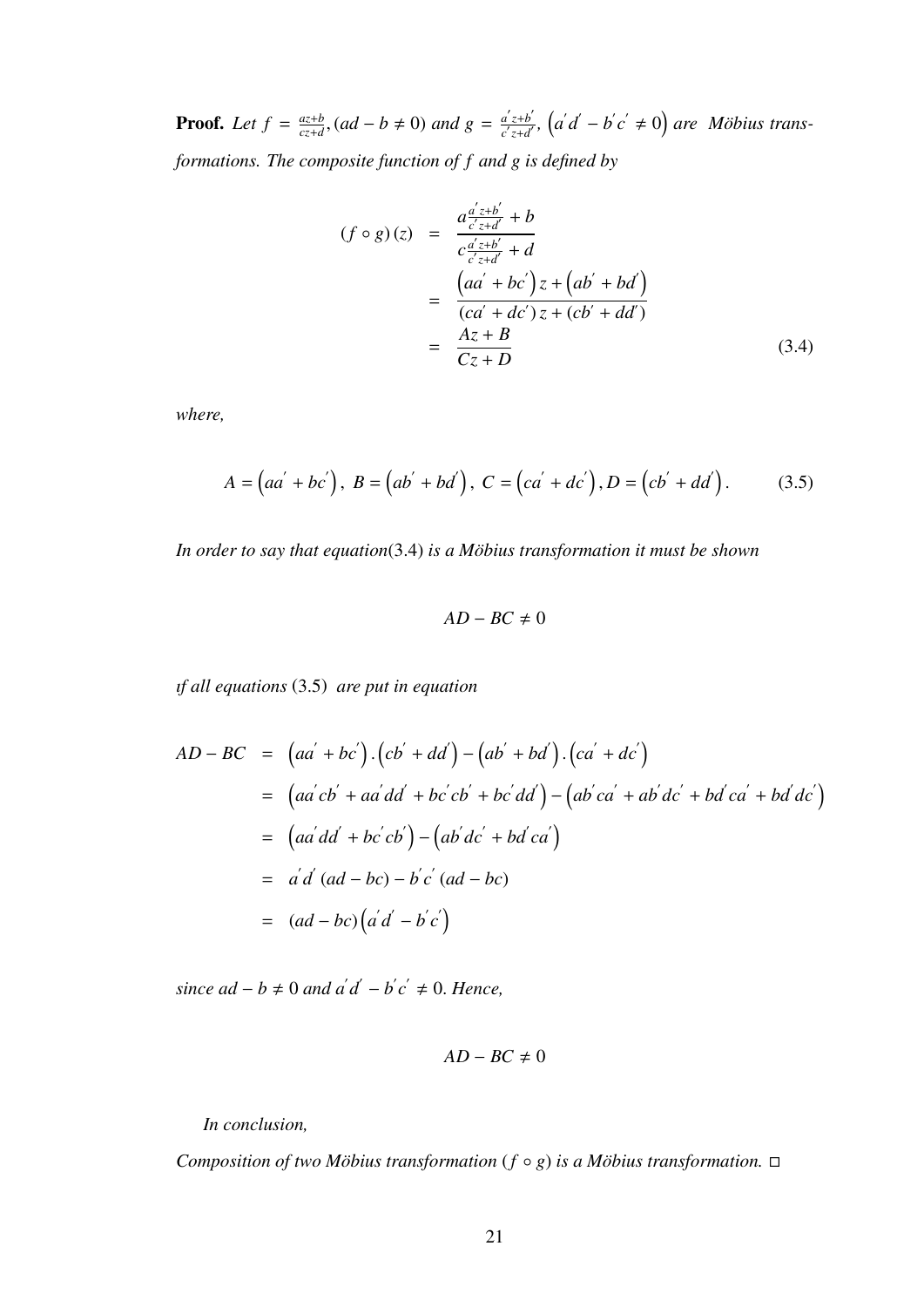Theorem 3.7 *Möbius transformations are one- to- one mapping.* 

**Proof.** Let f be a Möbius transformation with  $f = \frac{az+b}{cz+d}$  $\frac{az+b}{cz+d}$ ,  $(ad-bc \neq 0)$ . In order to say that *f* is one- to one, it must be shown thet,  $z_1 = z_2$  when  $f(z_1) = f(z_2)$  for  $z_1, z_2 \in \mathbb{C} \setminus \{-d/c\}$ .

Since,

$$
f(z_1) = f(z_2)
$$

then,

$$
\frac{az_1 + b}{cz_1 + d} = \frac{az_2 + b}{cz_2 + d}
$$

$$
\implies (az_1 + b)(cz_2 + d) = (az_2 + b)(cz_1 + d)
$$
  
\n
$$
\implies acz_1z_2 + adz_1 + bcz_2 + bd = acz_1z_2 + adz_2 + bcz_1 + bd
$$
  
\n
$$
\implies (ad - bc) z_1 = (ad - bc) z_2
$$

since,  $ad - bc \neq 0$ 

$$
z_1=z_2
$$

 $\Box$ 

As  $f$  is one to one, its inverse always exists. Inverse of Möbius transformation is obtained by solving the equation,

$$
w = f(z) = \frac{az+b}{cz+d}
$$
  
\n
$$
\implies w(cz+d) = az+b
$$
  
\n
$$
\implies z(cw-a) = b - dw
$$
  
\n
$$
\implies z = f^{-1}(w) = \frac{dw-b}{-cw+a}
$$

where,  $ad - (-b)(-c) = ad - bc \neq 0$ , where  $w \neq a/c$ . It can be given the following proposition.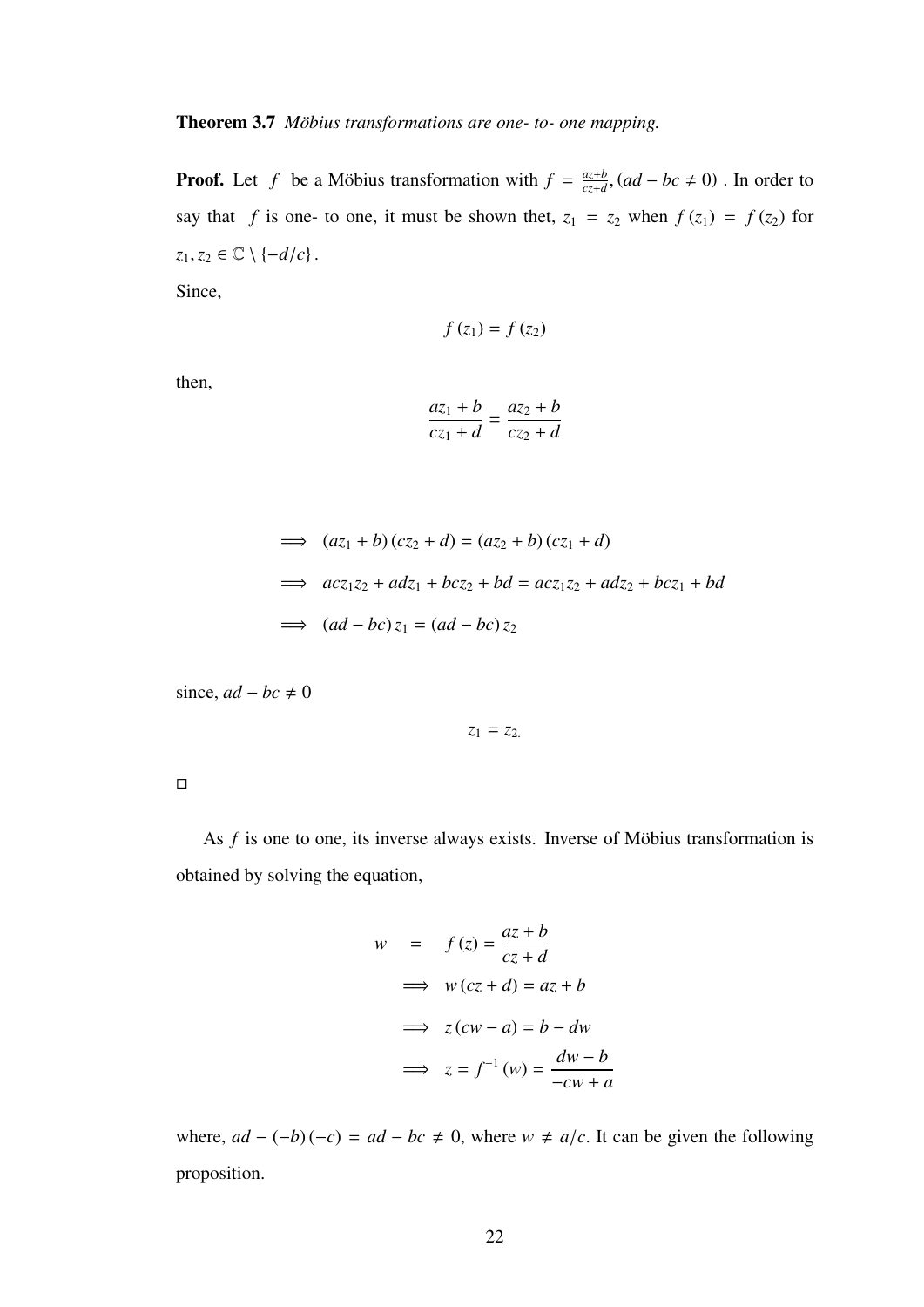**Proposition 3.8** *The inverse of a Möbius transformation is also Möbius transformation.*

It can be easily checked that,

$$
(f \circ I)(z) = (I \circ f)(z) = f(z),
$$

where  $I(z) = z$  is a identity function. So, the set of all Möbius transformations is a group with respect to the composition.

Since, Möbius transformations defind on the complex plane except the points  $z = -d/c$ and  $\infty$ . But it can be enlarge the definition of Möbius transformation  $f(z)$  to the whole extended complex plane by including these points. Indeed as,

$$
\lim_{z \to -d/c} \frac{1}{f(z)} = \lim_{z \to -d/c} \frac{cz + d}{az + b} = \frac{0}{a \frac{-d}{c} + b} = 0
$$

then,

$$
\lim_{z \to -d/c} f(z) = \infty.
$$

Morever,

$$
\lim_{z \to \infty} f(z) = \lim_{z \to 0} \frac{\frac{a}{z} + b}{\frac{c}{z} + d} = \lim_{z \to 0} \frac{a + bz}{c + dz} = \frac{a}{c}.
$$

Then, it can be define, for  $c \neq 0$ ,

$$
f(z) = \begin{cases} \frac{az+b}{cz+d} & \text{if } z \neq -d \diagup c, \ z \neq \infty \\ \infty & \text{if } z = -d \diagup c \\ \frac{a}{c} & \text{if } z = \infty \end{cases}
$$

And similarly, defined for inverse Möbius transformations;

$$
f^{-1}(z) = \begin{cases} \frac{dw - b}{-cw + a}, & \text{if } z \neq a \nearrow c, z \neq \infty \\ \infty & \text{if } z = a \nearrow c \\ -\frac{d}{c} & \text{if } z = \infty \end{cases}
$$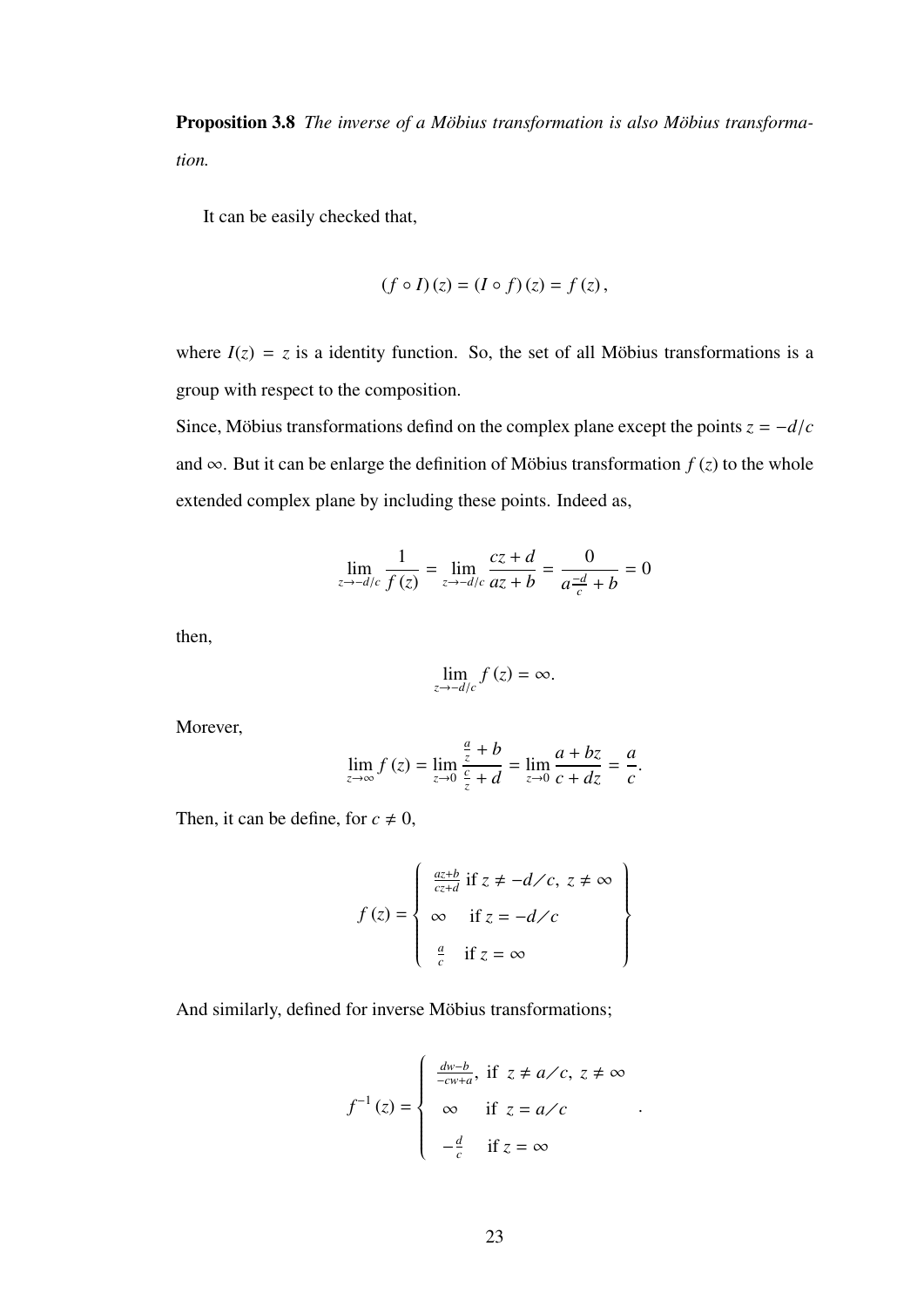It shows that both  $f$  and  $f^{-1}$  are onto surjection functions.

And as it mention before Möbius transformations are group with respect to composition in the whole extended complex plane  $\overline{C}$ . And the Möbius groups will be shown with  $M\ddot{o}b(\overline{\mathbb{C}})$ .

**Theorem 3.9** *Möbius maps are conformal(or angle preserving).* 

Proof. Since all analytic functions are conformal.And as it was mention, all Möbius transformations are analytic functions, and so all Möbius maps are conformal.  $\Box$ 

#### Theorem 3.10 *Möbius maps are Automorphism.*

**Proof.** Since all Möbius transformations are bijection and from previous theorem, they are conformal. Then, it can be say that they Möbius maps are Automorphism.  $\Box$ 

## 3.3 Matrix Representation

The coefficients of a Möbius map can be represented by the matrix as a,

$$
A = \begin{pmatrix} a & b \\ c & d \end{pmatrix} \in GL(2, \mathbb{C}),
$$

for any Möbius transformation  $M = \frac{az+b}{cz+d}$  $\frac{az+b}{cz+d}$ , wherer  $GL(2,\mathbb{C})$  is denoted by the general linear group such that

$$
GL(2,\mathbb{C}) = \left\{ A = \left( \begin{array}{cc} a & b \\ c & d \end{array} \right) : a, b, c, d \in \mathbb{C}, \det A \neq 0 \right\}.
$$

The compose of Möbius maps (as it can be seen proposition  $(3.6)$ ) can be obtained by multiplying the matrices.

**Proposition 3.11** *The map*  $F: GL(2, \mathbb{C}) \rightarrow Aut(\overline{\mathbb{C}})$  *defined by* 

$$
F: \begin{pmatrix} a & b \\ c & d \end{pmatrix} \to \begin{pmatrix} f(z) = \frac{az+b}{cz+d} \end{pmatrix}
$$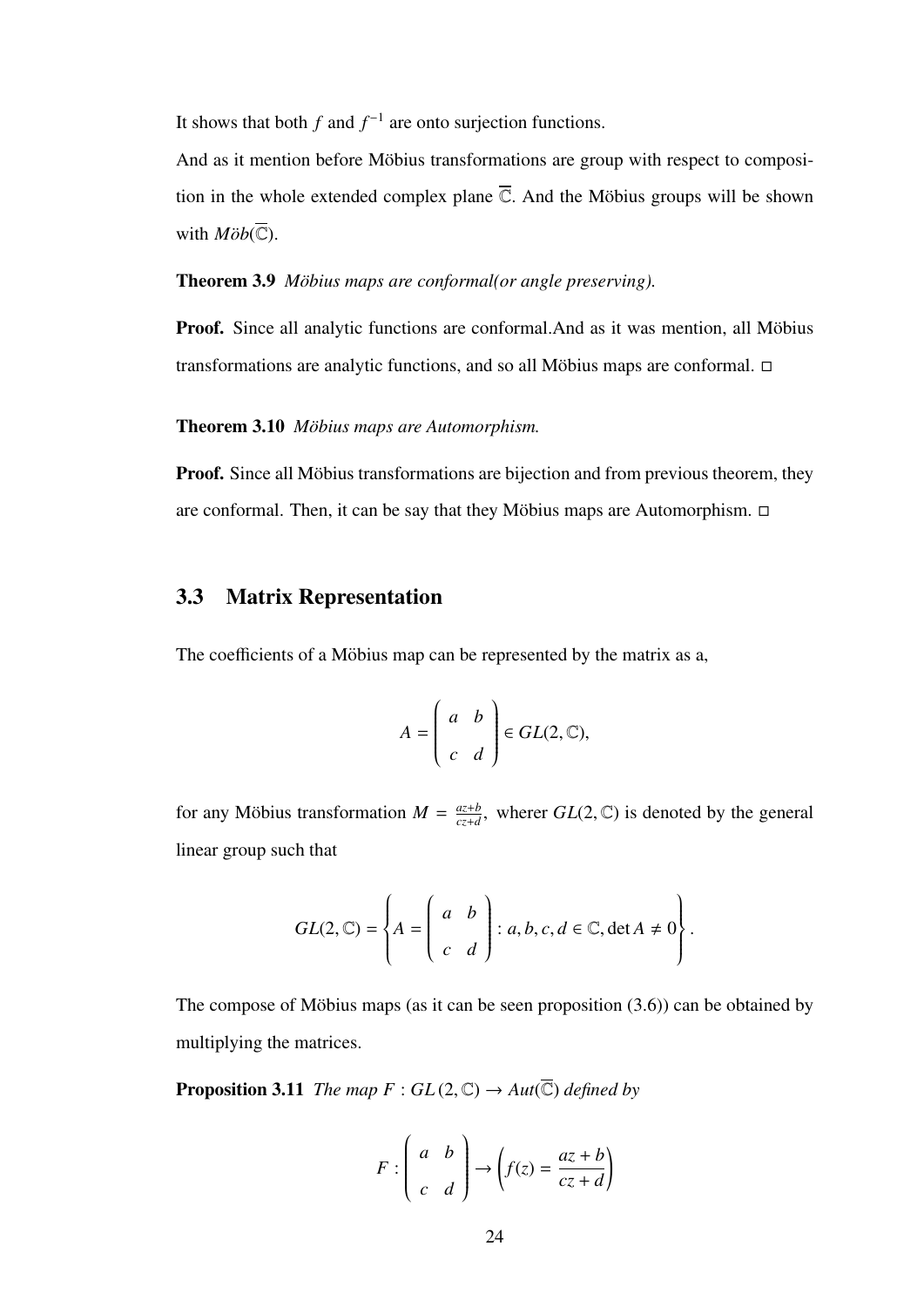#### *is a homomorphism*

Proof. Consider that, two matrices with

$$
\begin{pmatrix} a & b \\ c & d \end{pmatrix} \rightarrow \frac{az+b}{cz+d} \text{ and } \begin{pmatrix} a' & b' \\ c' & d \end{pmatrix} \rightarrow \frac{a'z+b'}{c'z+d'}
$$

then, the multiplication of two matrices is,

$$
\begin{pmatrix} aa' + bc' & ab' + bd' \\ ca' + dc' & cb' + dd' \end{pmatrix} \rightarrow \frac{(aa' + bc')z + (ab' + bd')}{(ca' + dc')z + (cb' + dd')},
$$

by popositon $(3.6)$ , the right side is equivalent to the composition of two Möbius map. And its shows that the homoemorphism of  $F$ .  $\Box$ 

**Corollary 3.12** *Any*  $T \in Aut(\overline{\mathbb{C}})$  *can be represented by a matrix* 

$$
\left(\begin{array}{cc} a & b \\ c & d \end{array}\right) \in SL(2, \mathbb{C}).
$$

*where*  $SL(2, \mathbb{C})$  *is defined by for any matrix A,* 

$$
SL(2,\mathbb{C}) = \{A \in GL(2,\mathbb{C}) : \det A = 1\}.
$$

Proof. By previous proposition, *T* can be represented by a matrix

$$
A = \left(\begin{array}{cc} a & b \\ c & d \end{array}\right) \in GL(2, \mathbb{C}),
$$

with det  $A = ad - bc$ .

Since the metrices  $\frac{1}{\det A}A$  and *A* have same image under *F*, and the determinant of  $\frac{1}{\det A}A$ is equal 1.

Hence,  $A \in SL(2, \mathbb{C})$ .  $\Box$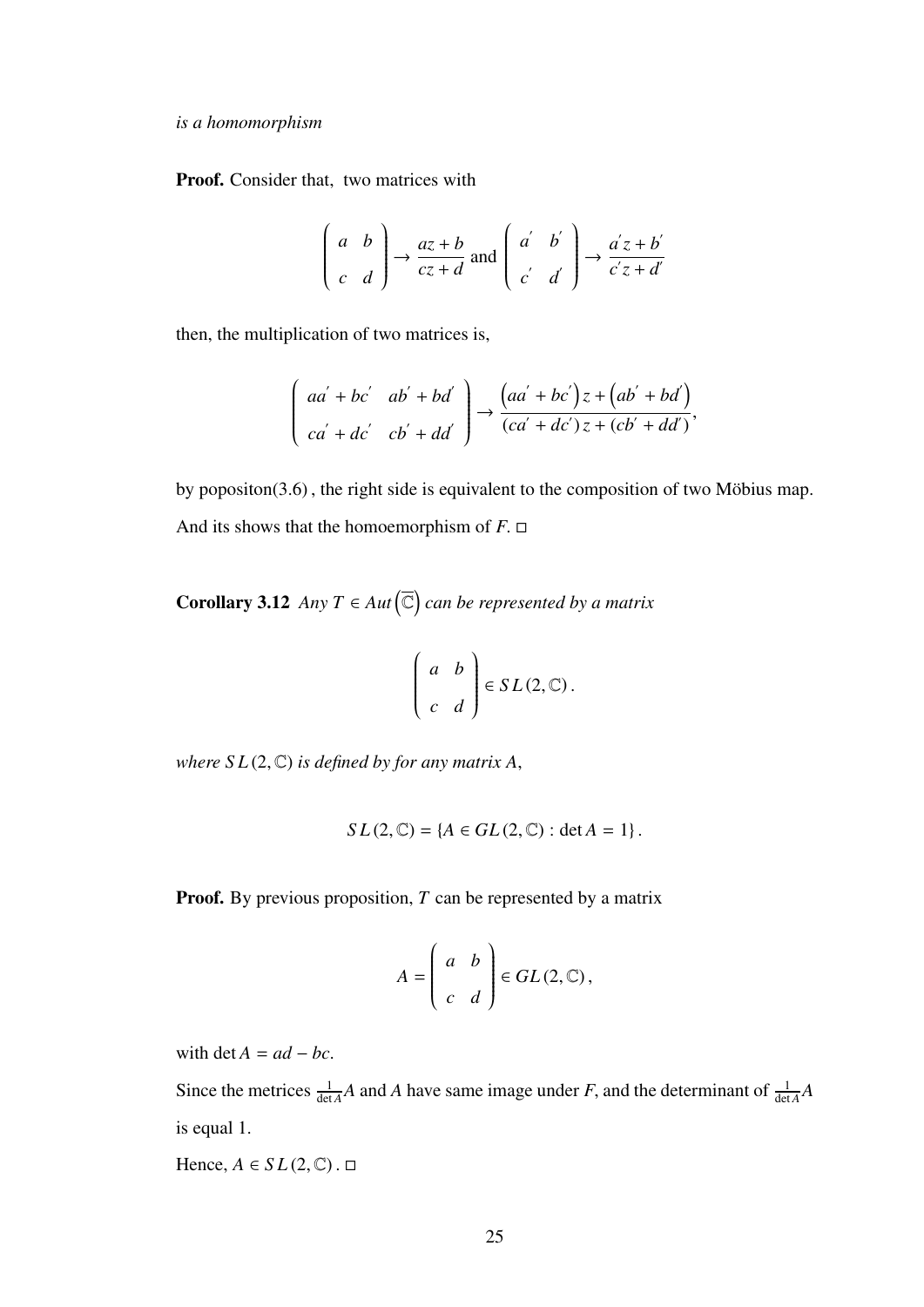## 3.4 Cross- Ratio

Theorem 3.13 *Given three distance points z*<sup>1</sup>,*z*<sup>2</sup>,*and z*<sup>3</sup> *in the extended z- plane amd three distance points*  $w_1, w_2$ *, and*  $w_3$  *in the extendend*  $w$ *- plane, there exist a unique bilinear transformation*  $w = T(z) \in Aut(\overline{\mathbb{C}})$  *such that*  $T(z_k) = w_k$ , *for*  $k = 1, 2, 3$ .

**Proof.** First assume that non of the six points is  $\infty$ . Let

$$
w = T(z) = \frac{az + b}{cz + d},
$$

for  $k = 1, 2, 3$ , it can be written,

$$
w_k = \frac{az_k + b}{cz_k + d}
$$

then,

$$
w - w_k = \frac{az + b}{cz + d} - \frac{az_k + b}{cz_k + d}
$$

with making the elementary operations, above equation can be written,

$$
w - w_k = \frac{(ad - bc)(z - z_k)}{(cz + d)(cz_k + d)}
$$
(3.6)

for  $k = 1$  and  $k = 3$ , it can be obtained,

$$
w - w_1 = \frac{(ad - bc)(z - z_1)}{(cz + d)(cz_1 + d)}
$$
(3.7)

and

$$
w - w_3 = \frac{(ad - bc)(z - z_3)}{(cz + d)(cz_3 + d)},
$$
\n(3.8)

dividing (3.7)by (3.8),

$$
\frac{w - w_1}{w - w_3} = \frac{(cz_3 + d)}{(cz_1 + d)} \frac{(z - z_1)}{(z - z_3)}.
$$
\n(3.9)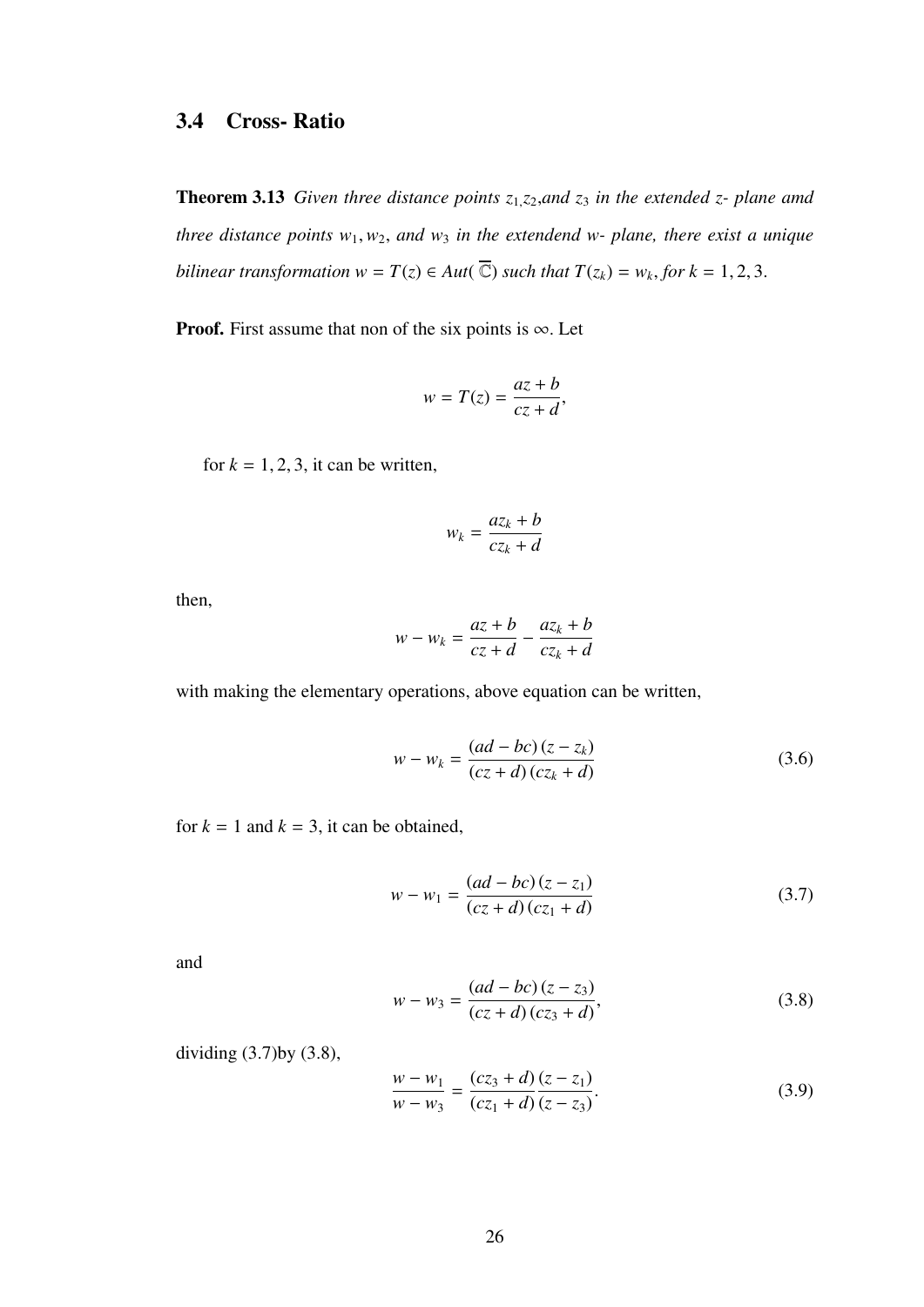in above equation, if put  $z_2$  instead of  $z$  and  $w_2$  instead of  $w$ , then,

$$
\frac{w_2 - w_1}{w_2 - w_3} = \frac{(cz_3 + d)}{(cz_1 + d)} \frac{(z_2 - z_1)}{(z_2 - z_3)}.
$$
\n(3.10)

multiplying (3.9) by (3.10) , it will be obtained,

$$
\frac{(w-w_1)(w_2-w_3)}{(w-w_3)(w_2-w_1)} = \frac{(z-z_1)(z_2-z_3)}{(z-z_3)(z_2-z_1)}.
$$
\n(3.11)

If one of the points were  $\infty$ , assume  $z_3 = \infty$ , by taking the limit of (3.11) as  $z_3$  approached <sup>∞</sup>,

$$
\frac{(w - w_1)(w_2 - w_3)}{(w - w_3)(w_2 - w_1)} = \lim_{z_3 \to \infty} \frac{(z - z_1)(z_2 - z_3)}{(z - z_3)(z_2 - z_1)} = \frac{(z - z_1)}{(z_2 - z_1)}.
$$

To show that the uniqueness of  $T(z_k)$ , assume its not. And let  $S(z_k)$  and  $T(z_k)$  are both two nonlinear transformations that

$$
w_k = S(z_k) = T(z_k), \text{ for } k = 1, 2, 3.
$$

then,

$$
(S^{-1} \circ T)(z_k) = S^{-1}(T(z_k)) = S^{-1}(w_k) = z_k
$$

and so

 $S^{-1} \circ T = I$ 

then, obtained

*S* = *T*

which proves the uniqueness part of the theorem.  $\Box$ 

Corollary 3.14 *Given three distance points z*<sup>1</sup>,*z*<sup>2</sup>,*and z*<sup>3</sup> *in the extended z-plane there exists a unique bilinear transformation*  $w = T(z)$  *such that*  $T(z_1) = 0$ ,  $T(z_2) =$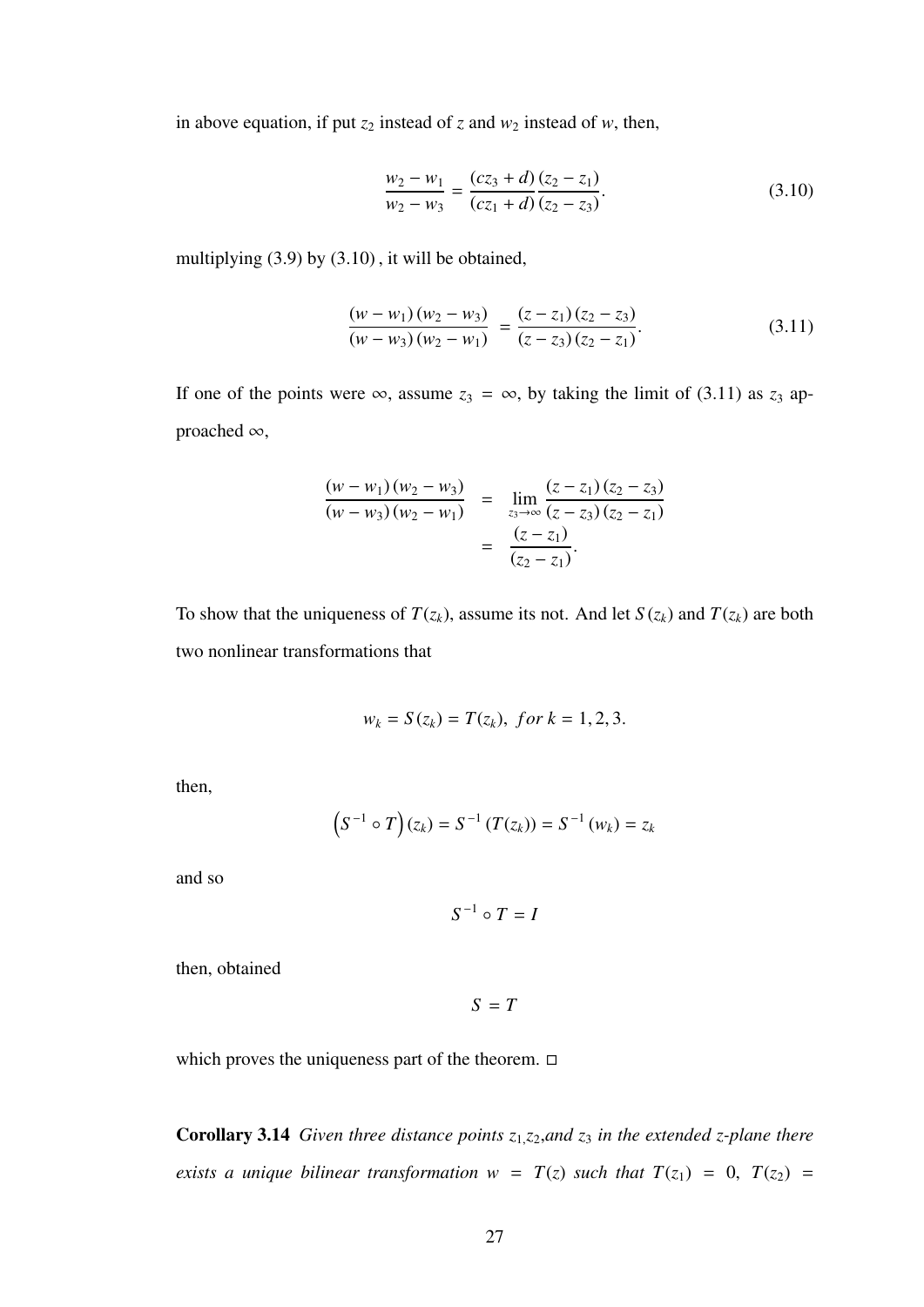1,  $T(z_3) = \infty$ *. And it is given by* 

$$
w = \frac{(z - z_1)(z_2 - z_3)}{(z - z_3)(z_2 - z_1)}.
$$

**Proof.** From the previous theorem, it is known that for any  $z_1$ ,  $z_2$ , and  $z_3$ , there exist a unique transformation,

$$
\frac{(w-w_1)(w_2-w_3)}{(w-w_3)(w_2-w_1)} = \frac{(z-z_1)(z_2-z_3)}{(z-z_3)(z_2-z_1)}
$$

if put 0,1 and ∞ instead of  $w_1, w_2, w_3$  respectively,

$$
w = \frac{(z - z_1)(z_2 - z_3)}{(z - z_3)(z_2 - z_1)},
$$

the proof is completed.  $\square$ 

#### Definition 3.15 *(Cross- Ratio)*

Let,  $z_1, z_2, z_3, z$  be distinct points in  $\overline{C}$ , the *cross- ratio* of these points is defined by

$$
[z_1, z_2; z_3, z] = \frac{(z - z_1)(z_2 - z_3)}{(z - z_3)(z_2 - z_1)}.
$$

Theorem 3.16 *Let A be either a circle or a line in* <sup>C</sup>. *Then A has the equation*

$$
\alpha z\overline{z} + \beta z + \overline{\beta}\overline{z} + \gamma = 0,
$$

*where*  $\alpha, \gamma \in \mathbb{R}$  *and*  $\beta \in \mathbb{C}$ *.* 

Proof. Since the equation,

.

$$
a(x^{2} + y^{2}) + bx + cy + d = 0, \text{ where } a, b, c, d \in \mathbb{R},
$$
 (3.12)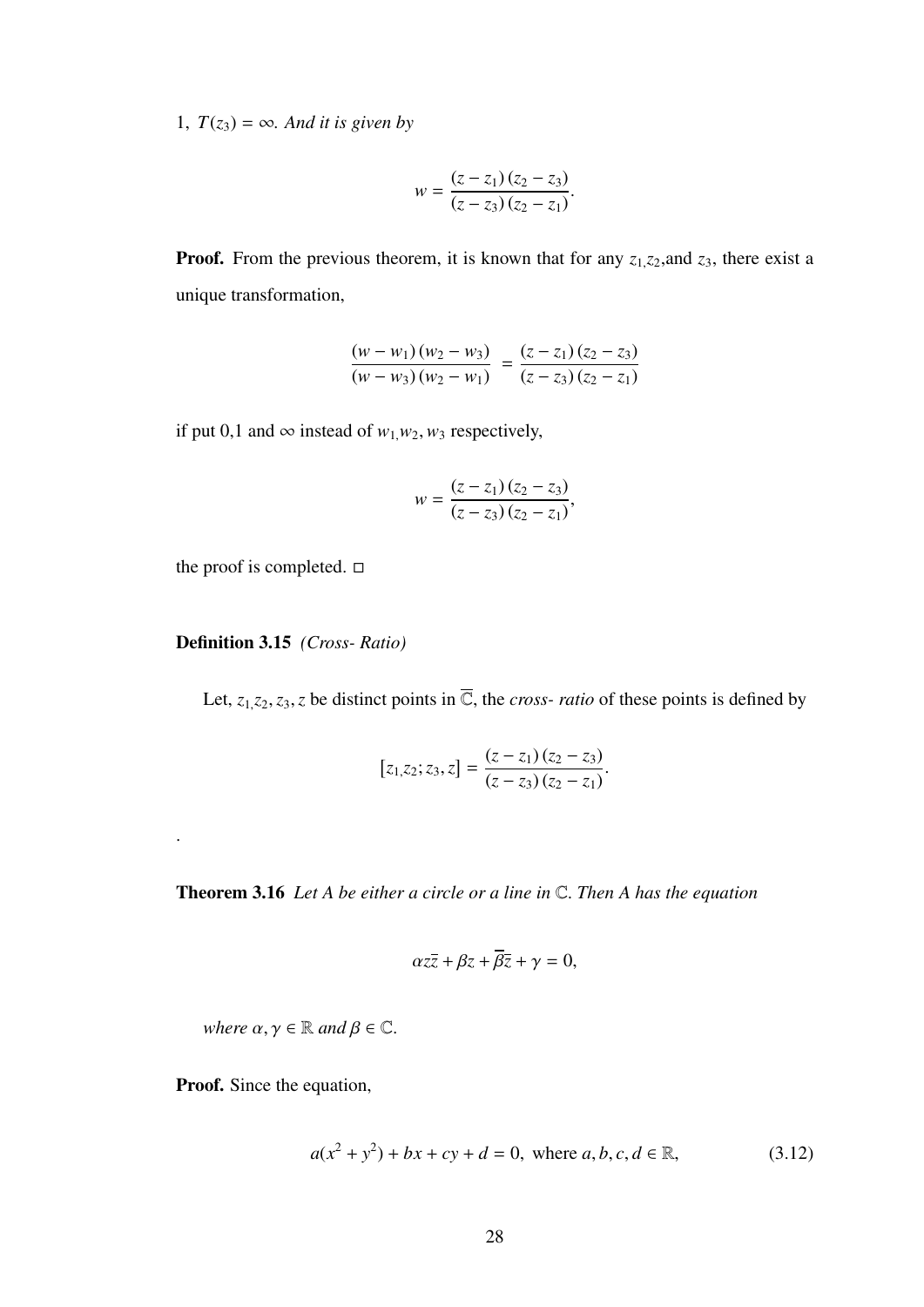is an equation of circle when  $a \neq 0$ , or an equation of a line when  $a = 0$ . Recalling that  $x = \frac{z+\overline{z}}{2}$  $\frac{+z}{2}$  and  $y = \frac{z-\overline{z}}{2i}$  $\frac{z-\overline{z}}{2i}$  and  $x^2 + y^2 = |z|^2$ , substituting these expression into (3.12), then,

$$
a\left|z\right|^2+b\frac{z+\overline{z}}{2}+c\frac{z-\overline{z}}{2i}+d=0
$$

and recombine gives,

$$
a|z|^2 + \frac{b - ci}{2}z + \frac{b + ci}{2}\overline{z} + d = 0
$$

consider,  $a = \alpha$ ,  $d = \gamma \in \mathbb{R}$  and  $\frac{b-c}{2} = \beta \in \mathbb{C}$ . Then if  $a = \alpha$  equal to zero, then above equation gives a line, unless it gives a circle in <sup>C</sup>. Hence any circle or line in the complex plane can be written as a form,

$$
\alpha z\overline{z} + \beta z + \overline{\beta z} + \gamma = 0.
$$

 $\Box$ 

Proposition 3.17 *Let A be either a circle or a line in* C *with satisfying the equation*  $\alpha z\overline{z} + \beta z + \overline{\beta z} + \gamma = 0$ . *Suppose*  $\beta \in \mathbb{R}$ . *Then A is either circle with centre on real axis or a vertical straight line.*

**Proof.** From the proof of the previous theorem,  $\frac{b-c}{2} = \beta$  if  $\beta \in \mathbb{C}$ . And assume  $a \neq 0$ in the equation (3.12) , then it can be recomposed as a

$$
\left(x + \frac{b}{2a}\right)^2 + \left(y + \frac{c}{2a}\right)^2 = \frac{b^2 + c^2 - 4ad}{4a^2},
$$

then the center of the circle is,

$$
\left(-\frac{b}{2a}, -\frac{c}{2a}\right)
$$

since  $\frac{b}{2} = Re\beta$  and  $\frac{-c}{2} = Im\beta$ , and so the center can be expressed,

$$
\left(\frac{-Re\beta}{a}, \frac{Im\beta}{a}\right).
$$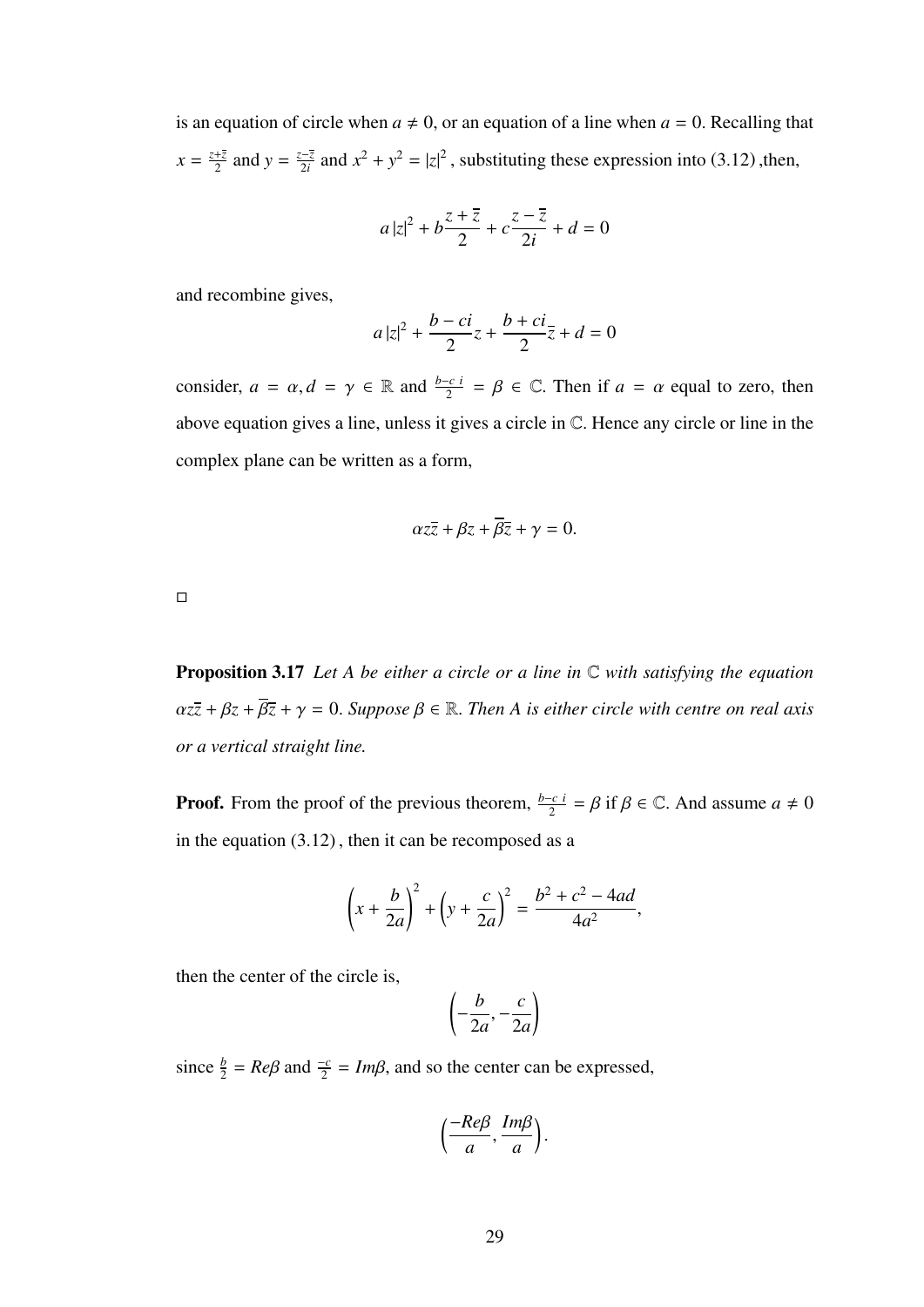Hence, if  $\beta \in \mathbb{R}$ , then  $Im\beta = 0$ . Therefore if  $\beta \in \mathbb{R}$ , the center of the equation  $\alpha z\overline{z}$  +  $\beta z + \overline{\beta z} + \gamma = 0$ , is on the real axis.

Now, assume  $a = 0$ , then the equation (3.12) will be,

$$
bx + cy + d = 0,
$$

and the slope of above line is  $\frac{-b}{c}$ , and it can be expressed as a  $\frac{Re\beta}{Im\beta}$ . If  $\beta \in \mathbb{R}$ ,  $Im\beta = 0$ where it gives the vertical line.  $\Box$ 

Lemma 3.18 *Every Möbius transformation maps circles and lines into circles and lines in*  $\overline{\mathbb{C}}$ *.* 

Proof. From theorem  $(3.16)$ , the equation of a circle or a line can be regarded as,

$$
\alpha z\overline{z} + \beta z + \overline{\beta z} + \gamma = 0. \tag{3.13}
$$

Let,

$$
w = \frac{az + b}{cz + d},
$$

then

$$
z = \frac{dw - b}{-cw + a}.
$$

Substituting this into (3.13) ,

$$
\alpha \left( \frac{dw - b}{-cw + a} \right) \left( \frac{d\overline{w} - b}{-c\overline{w} + a} \right) + \beta \left( \frac{dw - b}{-cw + a} \right) + \overline{\beta} \left( \frac{d\overline{w} - b}{-c\overline{w} + a} \right) + \gamma = 0,
$$

it can be recomposed as a,

$$
\left(\alpha d^2 - \beta c d - \overline{\beta} c d + \gamma c^2\right) w \overline{w} + \left(-\alpha b d + \beta a d + \overline{\beta} b c - \gamma a c\right) w + \left(-\alpha b d + \beta b c + \overline{\beta} a d - \gamma a c\right) \overline{w} + \left(\alpha b^2 - \beta a d\right)
$$
\n(3.14)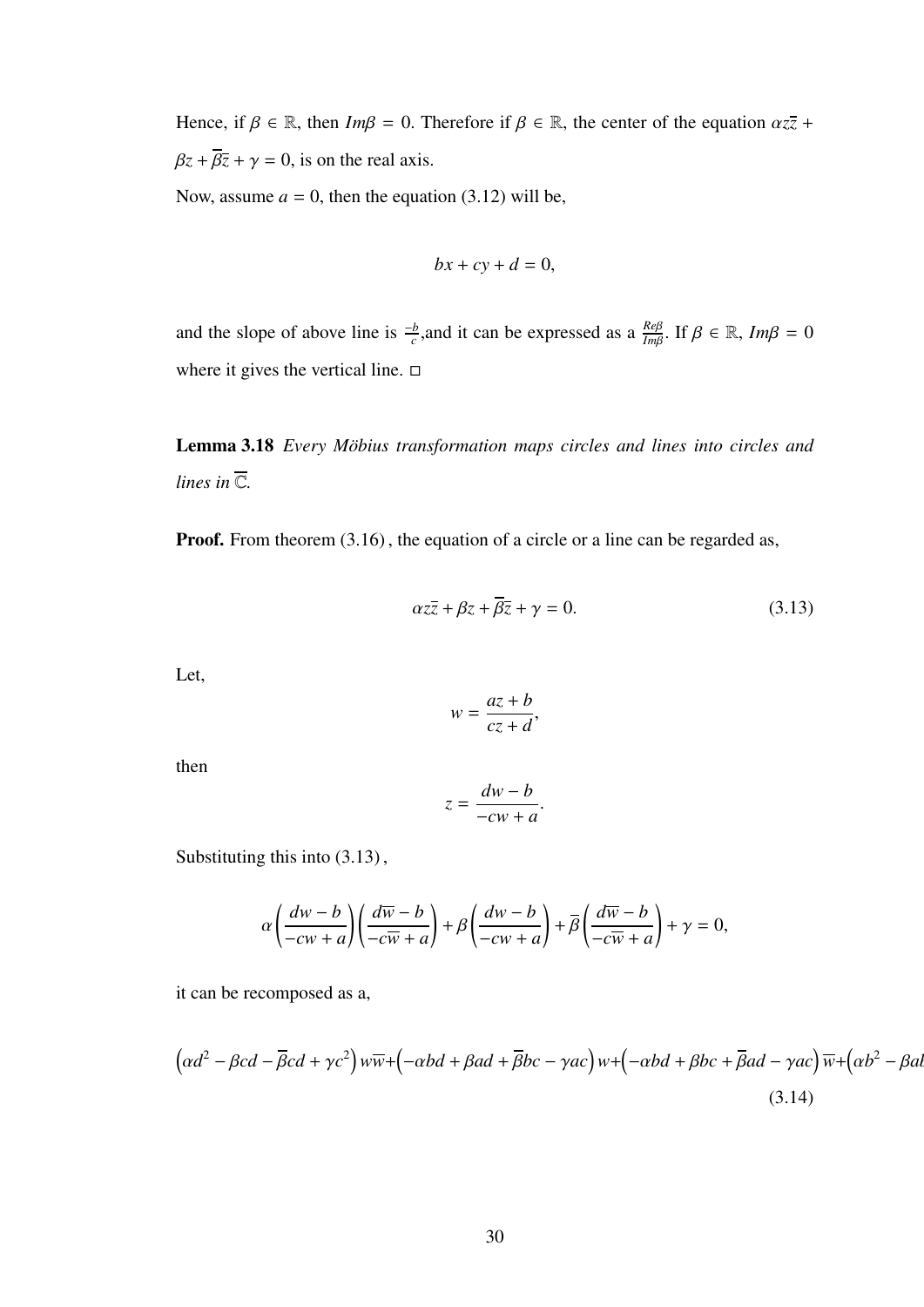Since,  $a, b, c, d, \alpha$  and  $\gamma$  are real number,  $\beta$  is a complex number, and it is known that  $2Re\beta = \beta + \overline{\beta}$ . And so, if it is considered

$$
\alpha d^2 - 2cdRe\beta + \gamma c^2 = \alpha_1,
$$

$$
-\alpha bd + \beta ad + \overline{\beta}bc - \gamma ac = \beta_1, \text{ whenever } -\alpha bd + \beta bc + \overline{\beta}ad - \gamma ac = \overline{\beta_1}
$$

and

$$
\alpha b^2 - \beta ab - \overline{\beta} ab + \gamma c^2 = \gamma_1
$$

then the equation (3.14) can be regarded as,

$$
\alpha_1 w \overline{w} + \beta_1 w + \overline{\beta_1} \overline{w} + \gamma_1 = 0
$$

with  $\alpha, \gamma \in \mathbb{R}, \beta \in \mathbb{C}$ . Clearly, the last equation represent the equation of a circle when  $\alpha_1 \neq 0$ , and a line when  $\alpha_1 = 0$ . This complete the proof.  $\Box$ 

## 3.5 Automurphism of the Unit Disc And Upper Half Plane

In this section, it will be introduce some particular Möbius maps which transform upper half plane to the unit disc, upper half plane to itself and unit disk to unit disk. And it will be start in this section with Cayley transformation which is transform upper half plane to the unit circle it will be introduce the Möbius map;

$$
C: z \to \frac{z-i}{z+i} = w
$$

which is called *Cayley transformation.*

Lemma 3.19 *Cayley transformation induces a conformal automorphism from* H *to D*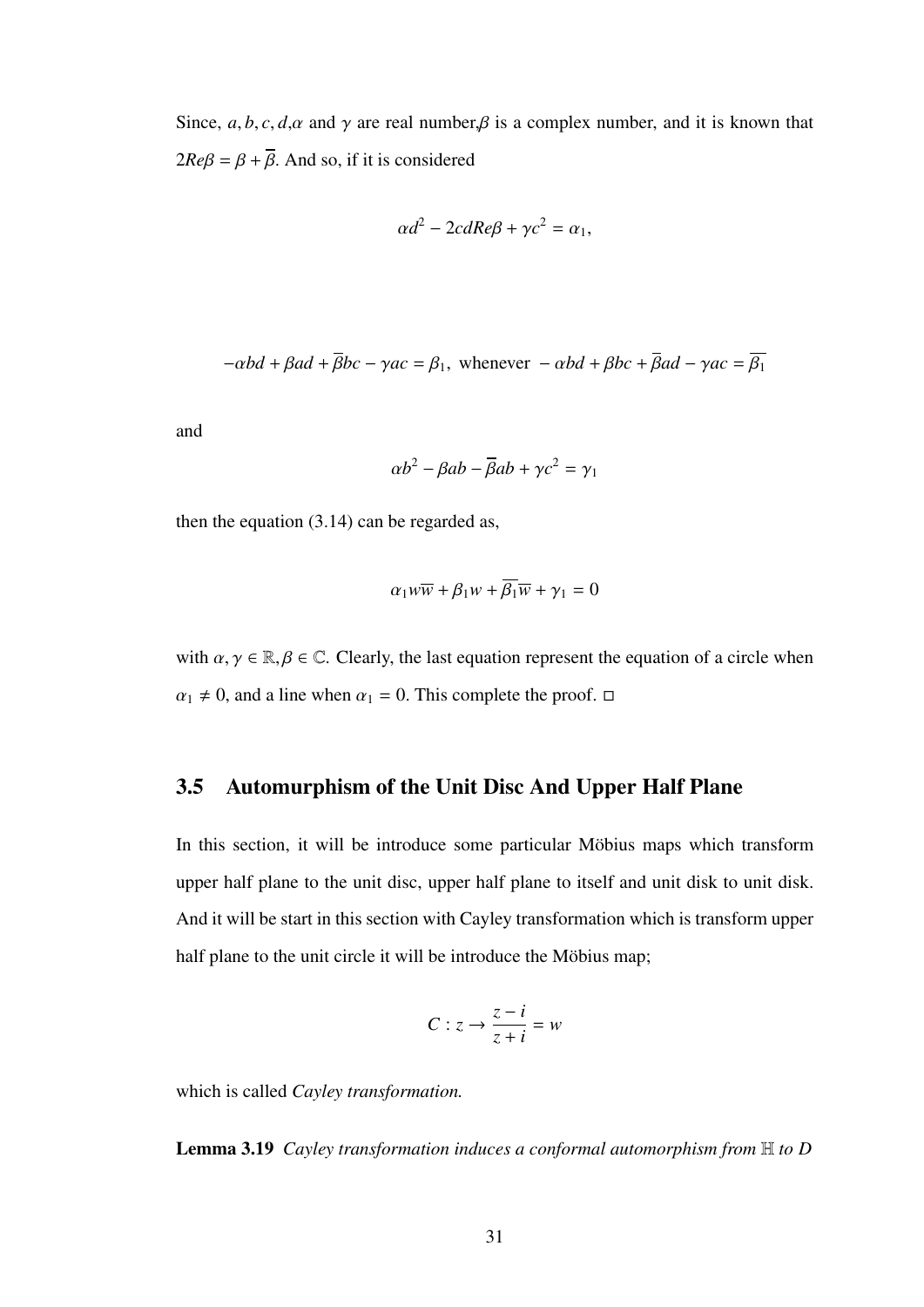**Proof.** Take any three poins 0, 1 and  $\infty$  on the  $\mathbb{R} \cup {\infty}$ , from the theorem (3.13), there exist a unique transformation which is transform the thre points to another three poins on the circle.with  $C(0) = -1$ ,  $C(\infty) = 1$  and  $C(1) = -i$ , which is give the cyley transformation

$$
w = \frac{z - i}{z + i}.
$$

So the cyley transformation transform the boundary of H onto boundary of unit disk. Let take any point in the upper half plane it can be easily seen that the cyley transformation transforms the point in the unit disk. Therefore it is an Möbius map from  $H$  to  $D \square$ 

## *3.5.1 Automorphism of the unit disc D*

Automorphism of unit disk is defind by

$$
Aut(D) = \left\{ T \in Aut(\overline{\mathbb{C}}) : T(D) = D \right\}.
$$

**Theorem 3.20** *The set Aut*(*D*) *is the subgroup of Aut*( $\overline{C}$ ) *of Möbius maps of the form* 

$$
T(z) = \frac{az + \overline{c}}{cz + \overline{a}}, \text{ with } |a|^2 + |b|^2 = 1
$$

**Proof.** Since the unit circle is defined by  $|z|^2 = 1$ , and from lemma (3.18), every Möbius transformation maps circles into circles in  $\overline{\mathbb{C}}$ . Take any Möbius transformation

$$
T(z) = w = \frac{az + b}{cz + d}
$$
 with  $ad - bc = 1$ 

then ,

$$
z = \frac{dw - b}{-cw + a} \text{ and } \overline{z} = \frac{\overline{dw} - \overline{b}}{-\overline{cw} + \overline{a}}
$$

is obtained. Put them into unit circle,

$$
\left(\frac{dw-b}{-cw+a}\right)\left(\frac{\overline{dw}-\overline{b}}{-\overline{cw}+\overline{a}}\right)=1
$$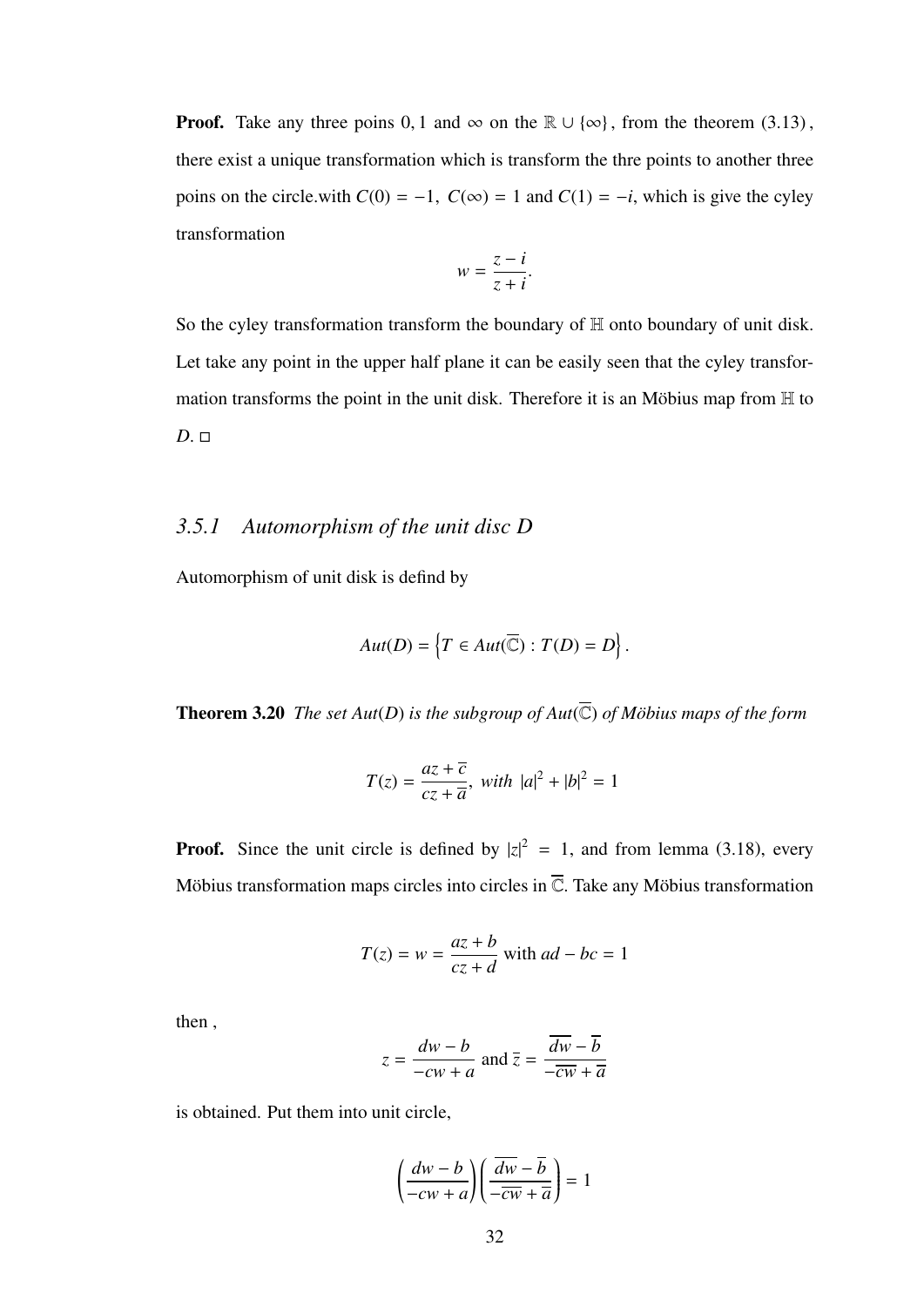$$
|d|^2 |w|^2 - \overline{b}dw - b\overline{dw} + |b|^2 = |c|^2 |w|^2 - c\overline{aw} - a\overline{cw} + |a|^2
$$

$$
\left(|d|^2 - |c|^2\right)|w|^2 + \left(-\overline{b}d + c\overline{a}\right)w + \left(-b\overline{a} + a\overline{c}\right)\overline{w} + |b|^2 - |a|^2 = 0
$$

is obtained. In order to obtained unit circle

$$
-\overline{b}d + c\overline{a} \tag{3.15}
$$

and

$$
-b\overline{d} + a\overline{c} \tag{3.16}
$$

must be equal to zero and

$$
\frac{|a|^2 - |b|^2}{|d|^2 - |c|^2} = 1
$$

and so

$$
|a|^2 - |b|^2 = |d|^2 - |c|^2 \neq 0 \tag{3.17}
$$

From equation (3.16)

$$
-b\overline{d} + a\overline{c} = 0 \Rightarrow a\overline{c} = b\overline{d}
$$

from here, let

$$
\frac{a}{\overline{d}} = \frac{b}{\overline{c}} = \lambda
$$

then,

$$
a = \lambda \overline{d} \text{ and } b = \lambda \overline{c}
$$
 (3.18)

put them on equation (3.17)

$$
|d|^2 - |c|^2 = |a|^2 - |b|^2 = |\lambda|^2 (|d|^2 - |c|^2)
$$

$$
\Rightarrow |d|^2 - |c|^2 = |\lambda|^2 (|d|^2 - |c|^2)
$$

and from  $ad - bc = 1$ ,

$$
\lambda\left(d\overline{d}-c\overline{c}\right)=1.
$$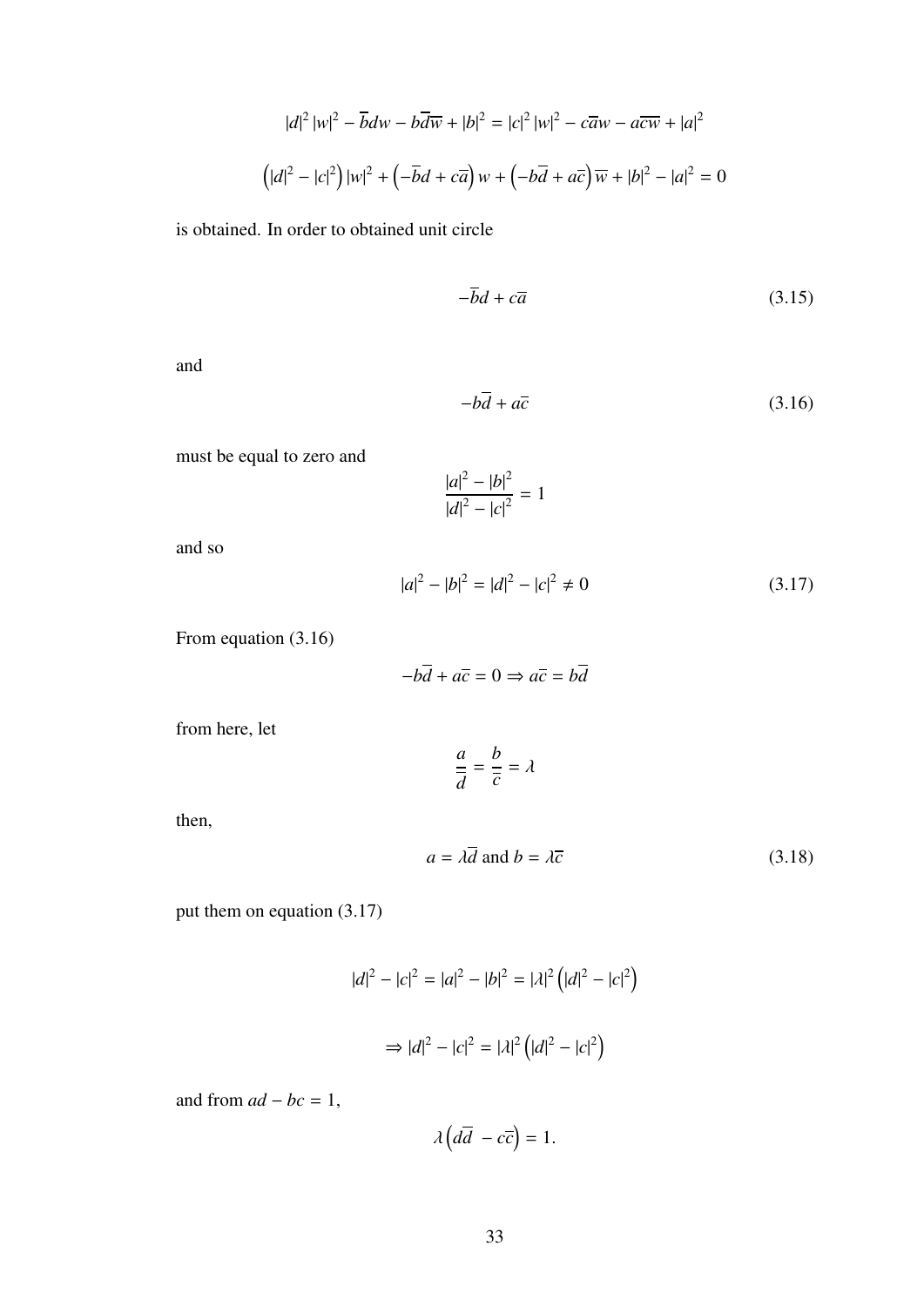because of  $d\overline{d} = |d|^2$  and  $c\overline{c} = |c|^2$  are real,  $\lambda$  must be real, therefore  $\lambda = \pm 1$ , the sign of  $\lambda$  is depend on  $|d|^2 - |c|^2$ 

The transform of inside of the unit circle is inside of the unit circle nad as it mentiond before the point  $\frac{-d}{c}$  is tranform  $\infty$  under the Möbius transformation so that point must be keep out the inside of the unit circle. Therefore

$$
\left|\frac{-d}{c}\right| > 1 \Rightarrow |d| > |c|
$$

than,

$$
|d| - |c| > 0.
$$

It is implise that  $\lambda$  must be equal to 1. If put 1 instead of  $\lambda$  in the equation (3.18), then,

$$
a=\overline{d},\ b=\overline{c}
$$

and so,

$$
\overline{a}=d, \ \overline{b}=c
$$

are obtained. Finally, the Möbius transformation  $T(z)$  will be equal,

$$
T(z) = \frac{az + \overline{c}}{cz + \overline{a}}, \text{ with } |a|^2 - |c|^2 = 1.
$$

In conclusion,

the Möbius transformation which is translate the unit circle to unit circle is given by

$$
T(z) = \frac{az + \overline{c}}{cz + \overline{a}}, \text{ with } |a|^2 - |c|^2 = 1.
$$

 $\Box$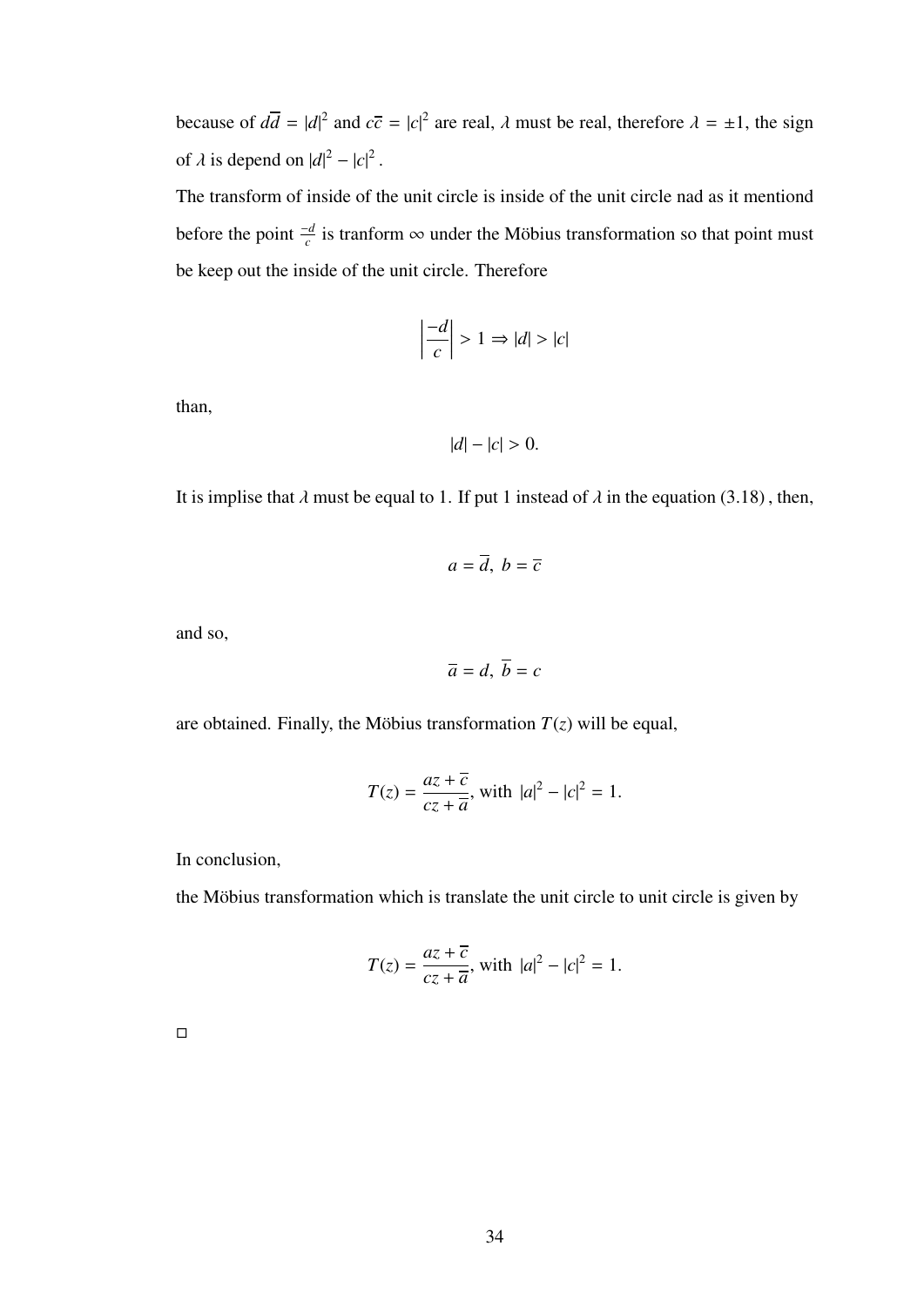## *3.5.2 Automorphism of The upper half plane* H

Before given the Automprphism of the upper half plae, it will be defined Automorphism of upper half plane,

$$
Aut(\mathbb{H})=\left\{T\in Aut(\overline{\mathbb{C}}): T(\mathbb{H})=,\mathbb{H}\right\}.
$$

**Theorem 3.21** *The set Aut*( $\mathbb{H}$ ) *of analytic bijections*  $\mathbb{H} \to \mathbb{H}$  *is the subgroup of Aut*( $\overline{\mathbb{C}}$ ) *of M¨obius maps of the form;*

$$
f(z) = \frac{az - b}{cz - d}, \text{ with } a, b, c, d \in \mathbb{R}, \text{ } ad - bc > 0.
$$
 (3.19)

Proof. It is needed to show that the Möbius transformation which transform the upper half plane to apper half plane is in the form of  $(3.19)$ . So the *Imf(z)* under the transformation must be equal to zero whenever  $Im z > 0$ . Take a Möbius transformation,

$$
f(z) = \frac{az + b}{cz + d},
$$

first it must be computed  $Im f(z)$ , since  $Im z = \frac{1}{2}$  $\frac{1}{2i}(z - \overline{z})$  and if apply this for  $f(z)$ , then,

$$
Im f(z) = \frac{1}{2i} \left( \frac{az+b}{cz+d} - \frac{a\overline{z} + b}{c\overline{z} + d} \right)
$$
  
= 
$$
\frac{1}{2i} \frac{(az+b)(c\overline{z} + d) - (a\overline{z} + b)(cz+d)}{(cz+d)(c\overline{z} + d)}
$$

after making some elimination, it will be obtained,

$$
Im f(z) = \frac{1}{2i} \frac{ad - bc}{|cz + d|^2} (z - \overline{z})
$$

which is equivalent,

$$
Im f(z) = \frac{ad - bc}{|cz + d|^2} Im z.
$$

Now, Since *Imz* and  $|cz + d|^2$  greater then zero and so for making, *Imf*(*z*) > 0, *ad* – *bc* must be greater then zero. And this completes the proof.  $\Box$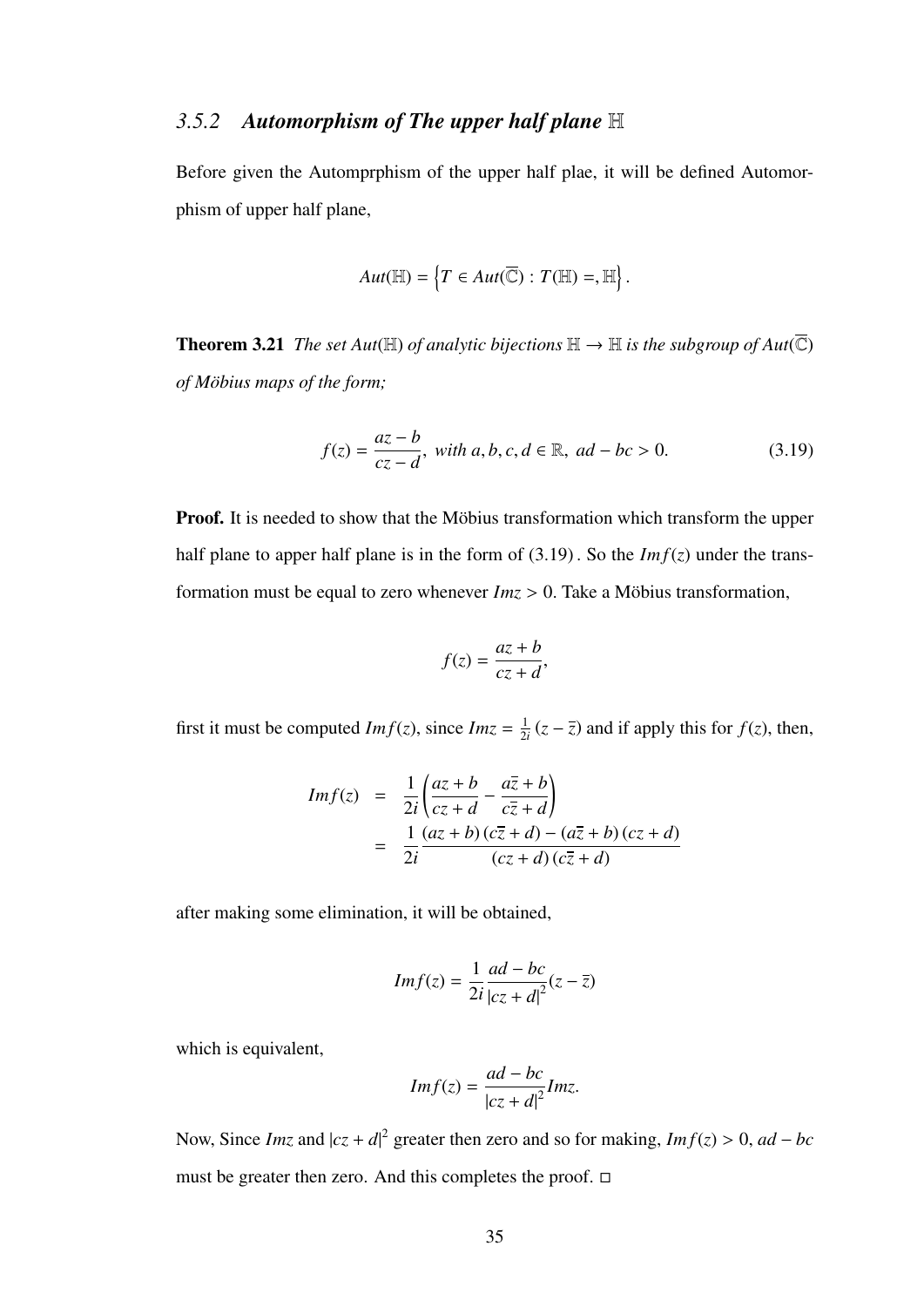To move from  $D$  to  $H$ , it will be intoduce the Möbius map;

$$
C: z \to \frac{z-i}{z+i} = w
$$

which is called *Cayley transformation.*

#### Lemma 3.22 *Cayley transformation induces a conformal automorphism from* H *to D*

**Proof.** Take any three poins 0, 1 and  $\infty$  on the  $\mathbb{R} \cup {\infty}$ , from the theorem (3.13), there exist a unique transformation which is transform the three points to another three points on the circle.with  $C(0) = -1$ ,  $C(\infty) = 1$  and  $C(1) = -i$ , which is give the cyley transformation

$$
w = \frac{z - i}{z + i}.
$$

So the cyley transformation transform the boundary of H onto boundary of unit disk. Let take any point in the upper half plane it can be easily seen that the cyley transformation transforms the point in the unit disk. Therefore it is an Möbius map from  $H$  to  $D. \Box$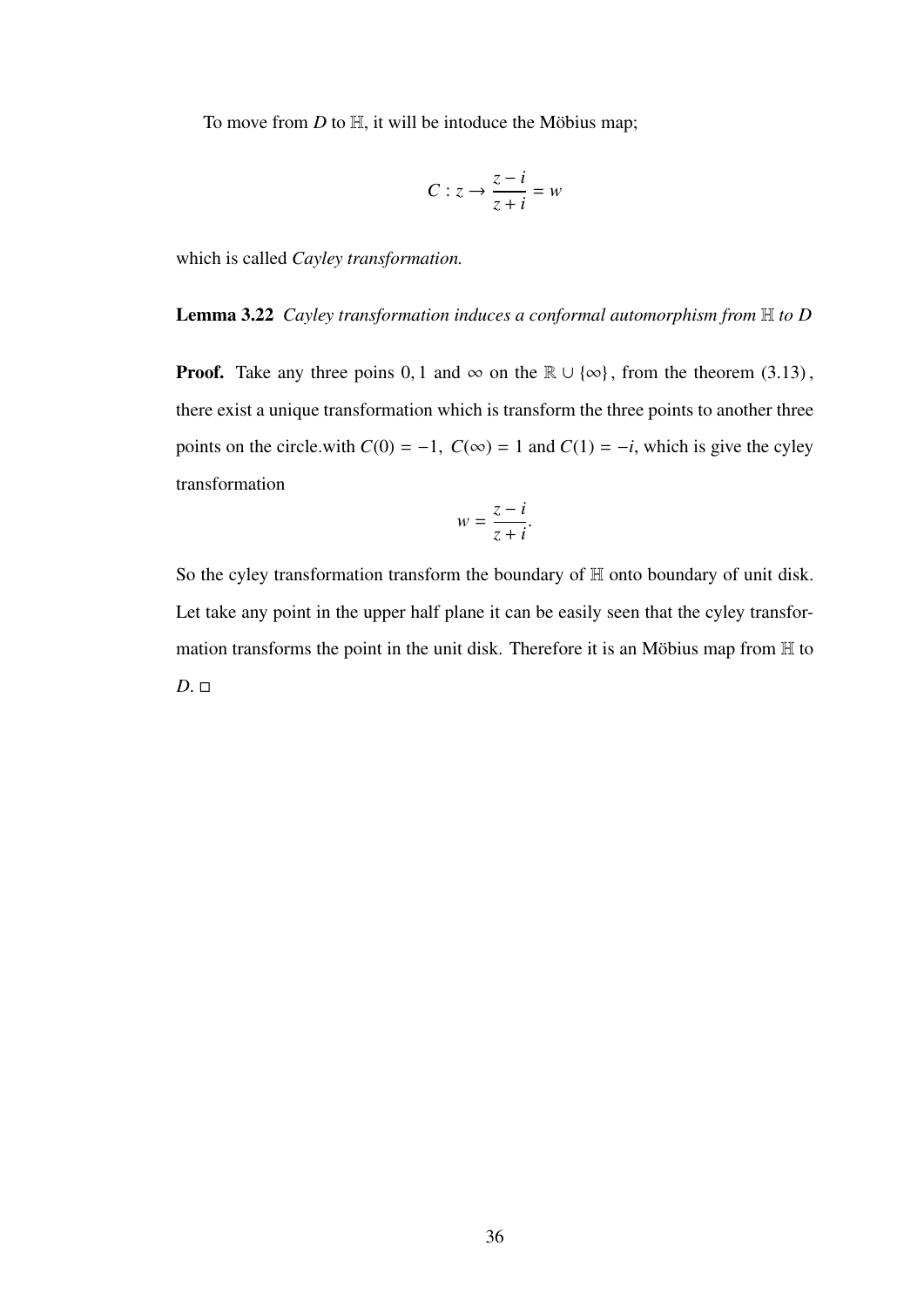## CHAPTER 4

### HYPERBOLIC GEOMETRY

## 4.1 Upper Half Plane Of Hyperbolic Geometry

In this section a review of background knowlage on upper half plane of hyperbolic will be presented. In the framework of upper half plane method, length and distance in hyperboic geometry will be presented. Then aspects, definitions will be listed. Morever some formulas will be illustrated. Follwing this namely path integrals will be highlighted. Finally relevant aspects of the upper half plane will be mention with the empirical studies contacted on this area.

#### Definition 4.1 *(upper half plane model)*

The upper hyperbolic plane H model is the upper half plane in the complex plane and its defined by,

$$
\mathbb{H} = \{z \in \mathbb{C} : Im z > 0\}
$$

*with the metric*

$$
ds^2 = \frac{dx^2 + dy^2}{y^2}
$$

#### Definition 4.2 *(boundary of* H*)*

The boundary of H is defined to be the set  $\partial H = \{z \in \mathbb{C} : Im(z) = 0\} \cup \{\infty\}$ . That is  $\partial H$  is the real axis together with the point  $\infty$ .

#### Definition 4.3 *(Hyperbolic Line)*

There are two seeningly types of Hyperbolic line,both defined in terms of Euclidean objects in  $\mathbb C$ . One is the intersection of  $\mathbb H$  with an Euclidean line in  $\mathbb C$  perpendicular to the real axis  $\mathbb R$  in  $\mathbb C$ . The other is the intersection of  $\mathbb H$  with an Euclidean circle centred on the real axis in  $\mathbb{R}$ .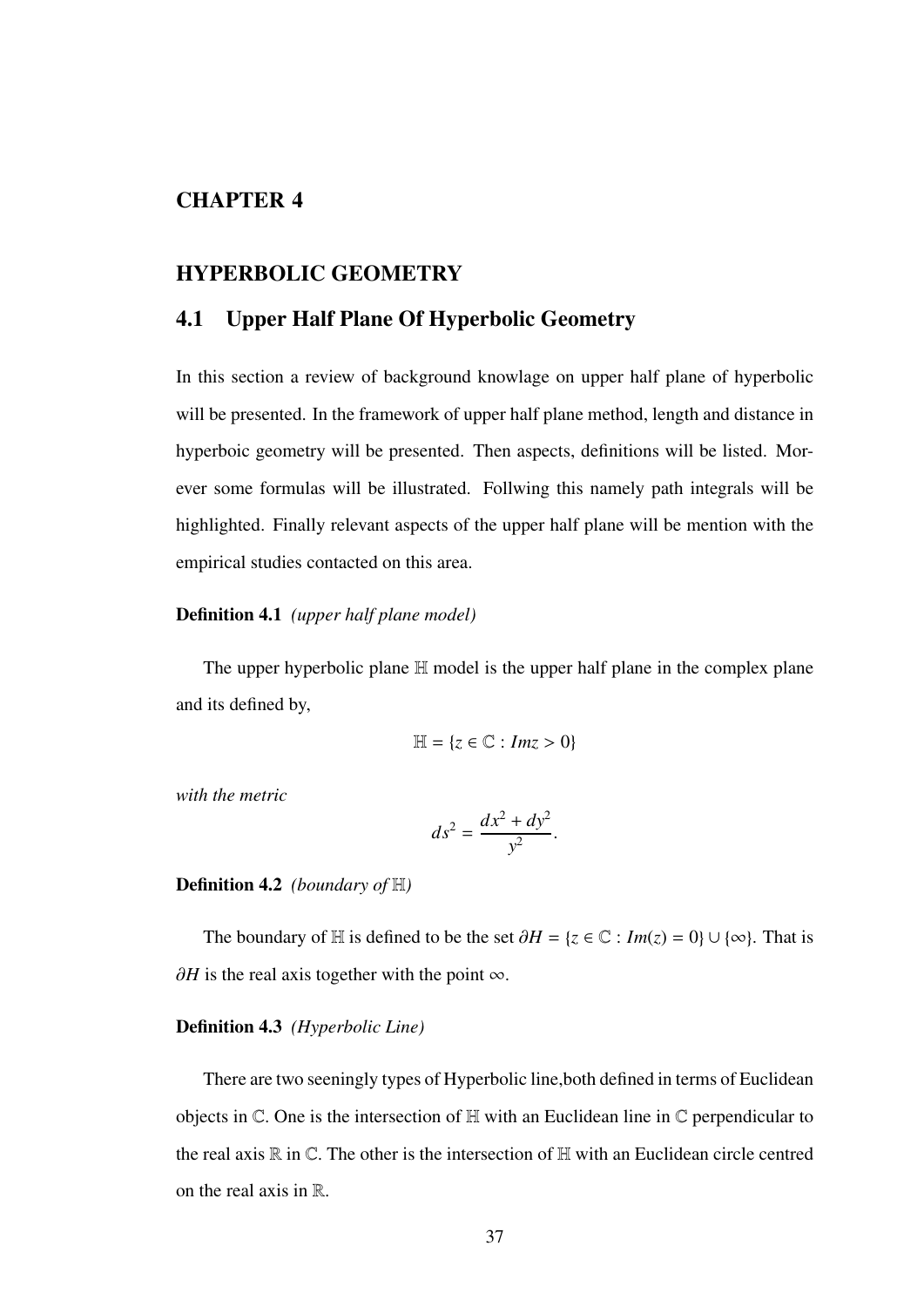Proposition 4.4 *For each pair p and q of distinct points in* H*, there exist a unique hyperbolic line*  $\ell$  *in*  $\mathbb H$  *passing through p and q.* 

**Proof.** Firstly, it will be shown that the existence of the hyperbolic line passing through *p* and *q*. There are two cases to consider the line;

First, assume *Rep* = *Req*, it means, if *p* and *q* are defined by  $p = p_1 + ip_2$  and  $q =$  $q_1 + iq$ , then  $p_1 = q_1$ . From Euclidean geometry, it is known that, there is a line passes through *p* and q with equation,

$$
y - p_2 = \frac{q_2 - p_2}{q_1 - p_1} (x - p_1),
$$
\n(4.1)

and from the assumption  $p_1 = q_1$ , the line which passes through p and q is perpendicular to the  $\mathbb R$  axis in the Euclidean plane. According to definition (4.3), the intersection of  $\mathbb H$  with line  $\ell$  is a hyperbolic line which passing through  $p$  and  $q$ .

Now, assume  $Rep \neq Reg$ , again the line joining p and q is defined with equation (4.1). Let perpendicular bisector of this line is  $K$ , and since  $K$  and  $\mathbb{R}$ -axis are not parallel each other so they intersect at any point, let says *<sup>c</sup>*. The euclidean circle that passes through p and q has its center on *<sup>K</sup>*. Assume a circle A with the center *<sup>C</sup>* and radius will be <sup>|</sup>*<sup>c</sup>* <sup>−</sup> *<sup>p</sup>*<sup>|</sup> . Since the center *<sup>c</sup>* lies on the perpendicular bisector *<sup>K</sup>* so <sup>|</sup>*<sup>c</sup>* <sup>−</sup> *<sup>p</sup>*<sup>|</sup> <sup>=</sup> <sup>|</sup>*<sup>c</sup>* <sup>−</sup> *<sup>q</sup>*<sup>|</sup> , it means the circle A passes through both p and q. According to (4.1) it can be said that the intersection of H with a circle *A* is a Hyperbolic line.

In order to complete the proof, it must be shown that the uniqueness of this hyperbolic lines. As it was mentioned before, for the circle passing through *<sup>p</sup>* and *<sup>q</sup>*, the center must be on the perpendicular bisector. Moreover the perpendicular bisector and Raxis intersect only one point *c*, and so there exist a unique Euclidean circle centered on R and passes through *<sup>p</sup>* and *<sup>q</sup>*. And there exists unique Euclidean line passes through *p* and *q*. This completes the proof.  $\Box$ 

#### Definition 4.5

Two hyperbolic lines in H are parallel if they are disjoint.

As it was mentioned in the introduction part Hyperbolic geometry is a one of the non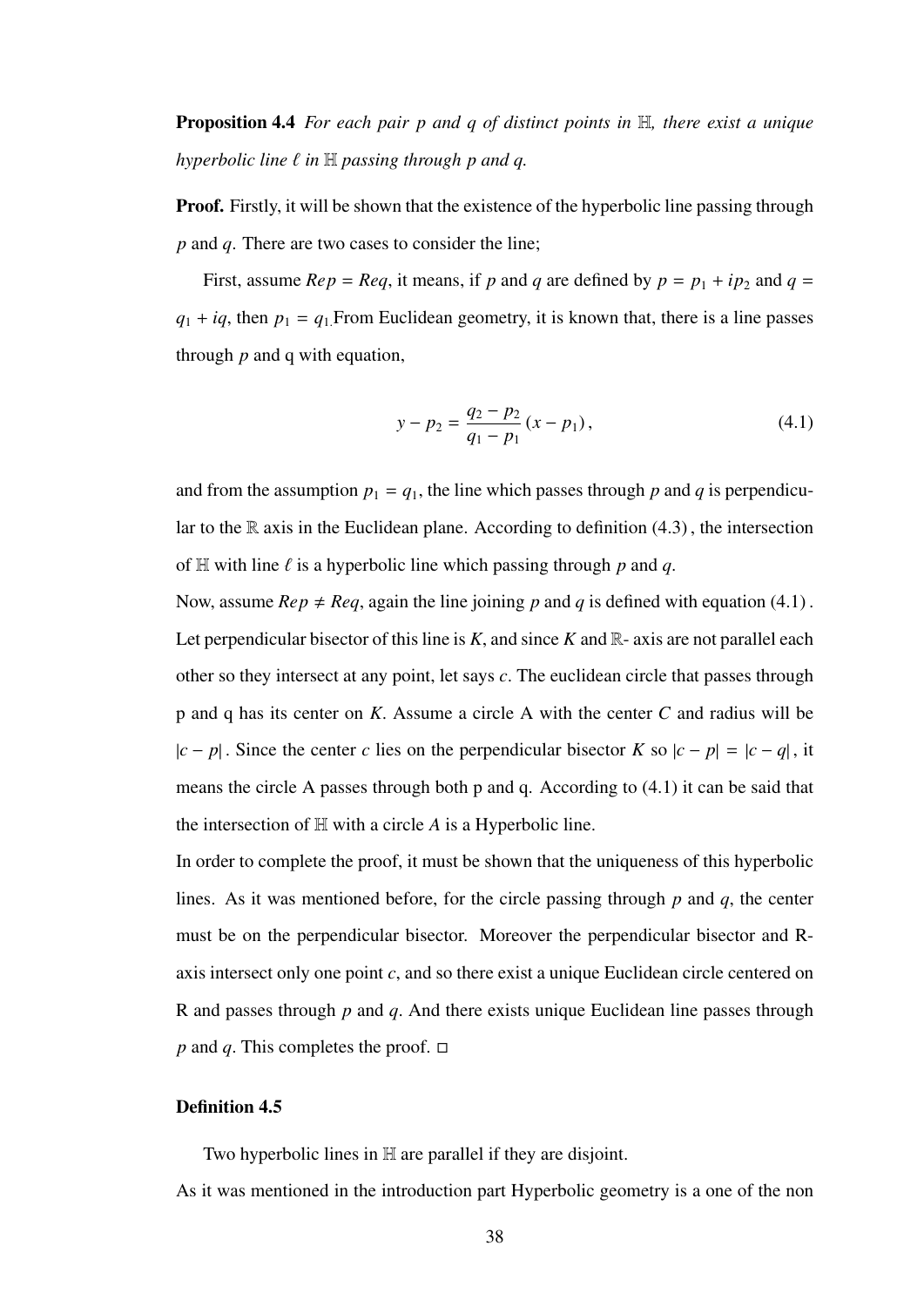Euclidean geometry which is not satisfied the fifth postulate of Euclidean geometry. The following theorem gives the importance of the between Euclidean geometry and hyperbolic geometry.

**Theorem 4.6** Let  $\ell$  be a hyperbolic line in  $\mathbb{H}$ , and let p be a point in  $\mathbb{H}$  not on  $\ell$ . Then, *there exist infinitely many distinct lines through that are parallel to*  $\ell$ *.* 

**Proof.** Let the Hyperbolic line  $\ell$  contained from any Euclidean line L. Since p is *not on L then from the Euclidean fifth postulate there exist a K Euclidean line wich is passes through p and parallel to L. Becouse of*  $\ell$  *is hyperbolic line, L is perpendicular to* <sup>R</sup>, *then K must be perpendicular to* <sup>R</sup> *as well. And so according to Definition*(4.3) *one hyperbolic line in* H *through p and parallel to L is the intersection of* H *and K.*

*In order to show that there exist another line passes through p and parallel to L; Let take any point x on*  $\mathbb{R}$ -axis between L and K. Therefore Rep  $\neq$  Rex, there exist an *Euclidean circle A which passes through p and x, and has a center on* R*- axis. By this construction, A and L are disjoint. And so the Hyperbolic line* <sup>H</sup>∩*A and* ` *are disjoint, that is reached that*  $H \cap A$  *is another Hyperbolic parallel line to*  $\ell$ *.* 

*Because of,there are infinetly many points on* R *between K and L, its gives that there are infinitely many distance Hyperbolic lines through p and parallel to*  $\ell$ *.* 

To complete the proof, It needs to show that, If  $\ell$  is contained any circle, there exist *infinitely many parallel Hyperbolic lines parallel to*  $\ell$ *.* 

*Now, assume that*  $\ell$  *contained from an Euclidean circle A, and p is a point in*  $\mathbb{H}$  *not on A. Let D be the Euclidean circle which has a same center with A and passes through p. Since, circles with have same center are disjont, then from Definition* (4.5) *one Hyperbolic line passes through p and parallel to*  $\ell$  *is*  $H \cap D$ .

*In order to construct second hyperbolic line, take any point x on* <sup>R</sup> *between D and A*. *There exist an Euclidean circle E*, *which passes through x and p. From construction of E, A and E are disjoint and so*  $H \cap A$  *that is hyperbolic line*  $\ell$  *and*  $H \cap E$  *are disjoint then the second hyperbolic line passes through p and parallel to*  $\ell$  *is*  $\mathbb{H} \cap E$ .

*Finally, therefore infinitely many points on* R *between A and D, there are infinitely many distinct hyperbolic lines through p and parallel to*  $\ell$ *.*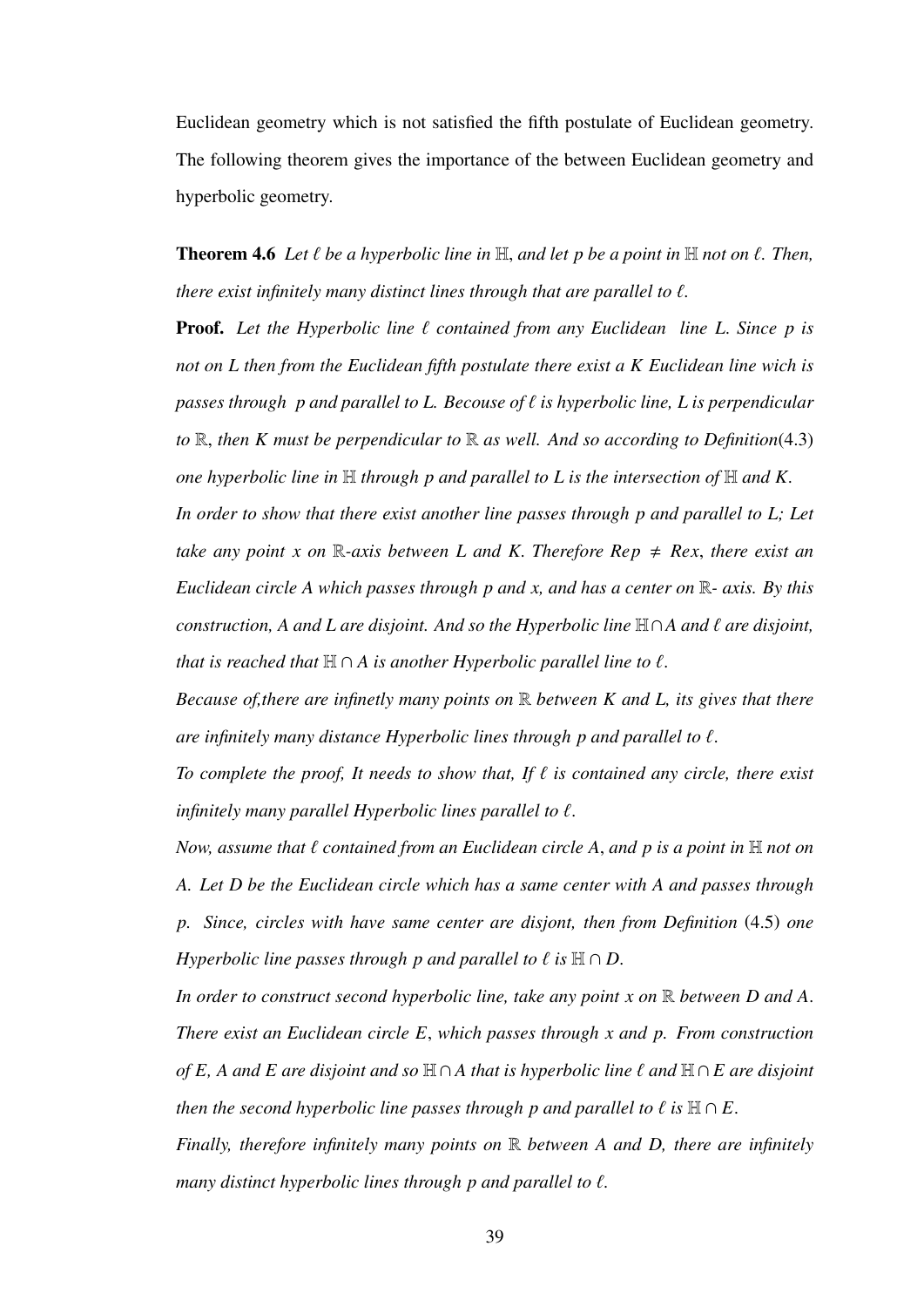*Consequently, for any line l in* H*, there exist infinitely many distinct hyperbolic lines through any point p not on l*.



## 4.2 Length And Distance In Hyperbolic Geometry

In this section, it wil be given definitions and theorems for hyperbolic distance, in addition this there will be given most usefull distance formulas. Before define the length in hyperbolic geometry, it is needed to recall from calculus the definition of element of arc-length.

### *4.2.1 Path integrals*

A path  $\sigma$  in the plane  $\mathbb{R}^2$  is a function  $\sigma : [a, b] \longrightarrow \mathbb{R}^2$  that is continuous on  $[a, b]$  and differentiable on  $(a, b)$  with continuous derivative. The image of the interval under  $\sigma$ is a *curve* in  $\mathbb{R}^2$ . The Euclidean length of  $\sigma$  is given by the integral

$$
length(\sigma) = \int_{a}^{b} \sqrt{(x'(t))^{2} + (y'(t))^{2}} dt
$$

where  $\sigma$  can be written with  $\sigma = (x(t), y(t)), t \in [a, b]$ , and  $\sqrt{(x'(t))^2 + (y'(t))^2} dt$  is the *arc-length element* in  $\mathbb{R}^2$ 

If it is assumed  $\sigma$  as a path into the complex plane, then  $\sigma$  can be written with  $\sigma$  =  $x(t) + iy(t)$ , the length of  $\sigma$ ,

$$
length(\sigma) = \int_{a}^{b} \sqrt{(x'(t))^{2} + (y'(t))^{2}} dt = \int_{a}^{b} |\sigma'(t)| dt
$$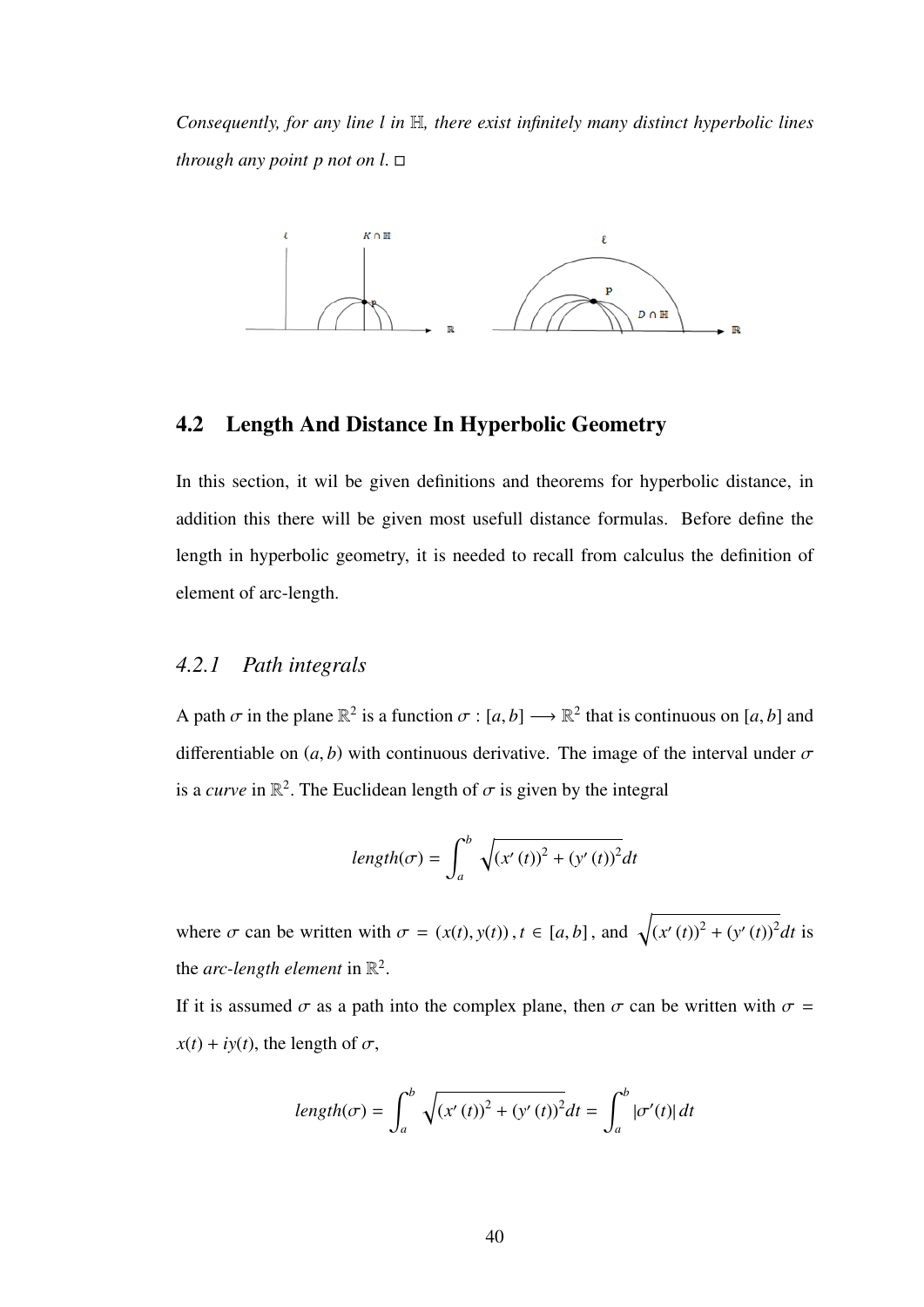then, it can be rewritting as a

$$
length(\sigma) = \int_{\sigma} |dz|,
$$

where  $|dz| = |\sigma'(t)| dt$  is the standart Euclidean element of arc-lenght in  $\mathbb{C}$ .

Then the path integral of any continuous function can be obtained with using above notations, that is let *f* be a continuous function  $f : \mathbb{C} \longrightarrow \mathbb{R}$ . The path integral of *f* along the a path  $\sigma$  :  $[a, b] \longrightarrow \mathbb{C}$  is the integral

$$
\int_{\sigma} f(z) \, |dz| = \int_{a}^{b} f(\sigma(t)) \, |\sigma'(t)| \, dt,
$$

it can be thought  $f(z) |dz|$  as a new element of arc-length and it rise the following defination.

### Definition 4.7

For a path  $\sigma$  :  $[a, b] \longrightarrow \mathbb{C}$ , the lenght of  $\sigma$  with respect to the element of arc-length  $f(z)$  |*dz*| is defined to be the integral

$$
length_f(\sigma) = \int_{\sigma} f(z) |dz| = \int_{a}^{b} f(\sigma(t)) |\sigma'(t)| dt.
$$

## *4.2.2 Hyperbolic length and distance*

This section will be start with the defination of hyperbolic length and hyperbolic distance in H .After that there will be given theorems which gives the distance between two hyperbolic points on the hyperbolic vertical line and then the preserving of distace under the *Aut*(H).

To define them it is will be used a suitable arc- lenght element on H invariant under the action of *Aut*(H).

Definition 4.8 *(Length in* H*)*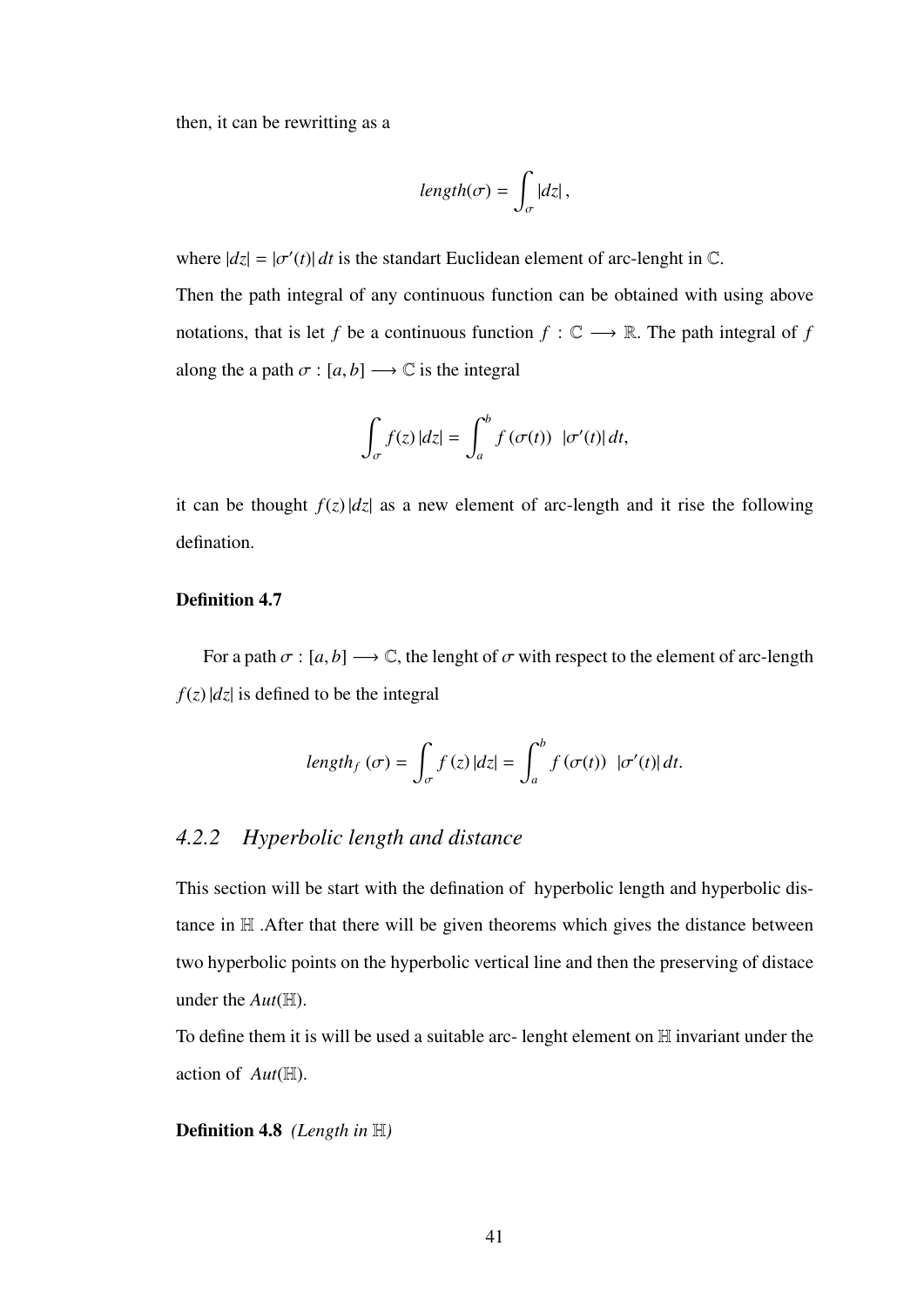For a piecewise path  $\sigma$  :  $[a, b] \longrightarrow \mathbb{H}$ , the hyperbolic length of  $\sigma$  defined to be

$$
length_{\mathbb{H}}(\sigma) = \int_{\sigma} \frac{1}{Im z} |dz| = \int_{a}^{b} \frac{1}{Im(\sigma(t))} |\sigma'(t)| dt.
$$

Definition 4.9 *(Distance )*

Let  $z, z' \in \mathbb{H}$ . The *hyperbolic distance* between *z* and *z'* is defined by

 $d_{\mathbb{H}}(z, z') = \inf \{ length_{\mathbb{H}}(\sigma) : \sigma \text{ is a piecewise differentiable path with end points } z \text{ and } z' \}$ 

### Definition 4.10 *(Geodesic)*

The paths of shortest hyperbolic length between points are called hyperbolic geodesics.

Theorem 4.11 *Vertical lines are geodesics in* <sup>H</sup>. *Moreover if b* > *a, then*

$$
d_{\mathbb{H}}(ai, bi) = \ln\left(\frac{b}{a}\right).
$$

**Proof.** By defination (4.8), the lenght of any path  $\sigma$  is defined by,

$$
length_{\mathbb{H}}(\sigma) = \int_{a}^{b} \frac{1}{Im(\sigma(t))} |\sigma'(t)| dt.
$$

Let take the path from *ai* to *bi* as a  $\sigma(t) = it$  with  $a \le t \le b$ , which is the vertical line in <sup>H</sup>, then

$$
length_{\mathbb{H}}(\sigma) = \int_{a}^{b} \frac{1}{t} i dt
$$

$$
= \ln b - \ln a
$$

$$
= \ln \frac{b}{a}.
$$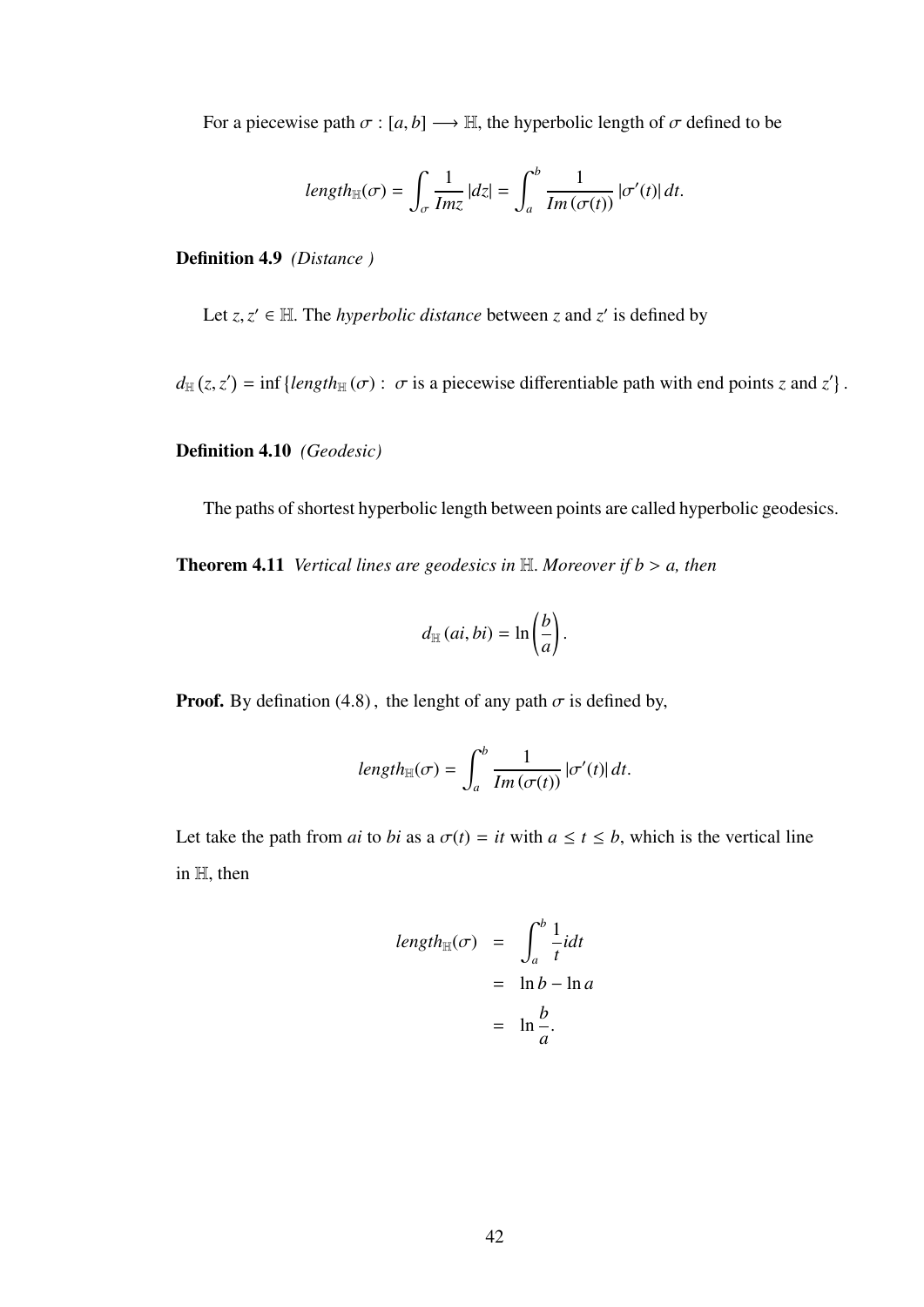Now, consider any path  $\sigma = x(t) + iy(t) : [0, 1] \rightarrow \mathbb{H}$  joining *ai* and *bi*. Again from definition (4.8),

$$
length_{\mathbb{H}}(\sigma) = \int_0^1 \frac{1}{Im(\sigma(t))} |\sigma'(t)| dt
$$
  
\n
$$
= \int_0^1 \frac{1}{y(t)} \sqrt{(x'(t))^2 + (y'(t))^2} dt
$$
  
\n
$$
\geq \int_0^1 \frac{1}{y(t)} \sqrt{(y'(t))^2} dt
$$
  
\n
$$
= \int_0^1 \frac{1}{y(t)} |y'(t)| dt
$$
  
\n
$$
\geq \int_0^1 \frac{1}{y(t)} y'(t) dt
$$
  
\n
$$
= \ln \frac{b}{a}.
$$

Hence, the infimum length of paths joining *ai* and *bi* is  $\ln \frac{b}{a}$ . The equality is hold only  $x'(t) = 0$ , so  $x(t)$  is constant, it means that the length which is the joining *ai* and *bi* is the vertical line in  $H$ . This complete the proof.  $\Box$ 

**Proposition 4.12** *Let*  $\gamma$  *be a Möbius transformation of*  $\mathbb H$  *and let z and*  $z' \in \mathbb H$  *. Then* 

$$
d_{\mathbb{H}}(\gamma(z),\gamma(z'))=d_{\mathbb{H}}(z,z').
$$

**Proof.** Let  $\sigma$  be a path from *z* to *z'*. Then the path from  $\gamma(z)$  to  $\gamma(z')$  is  $\gamma(\sigma)$ . In order to show that the distace of two points is equal to the distance under the Möbius transformation of that points, it is sufficient to show that

$$
length_{\mathbb{H}}(\gamma \circ \sigma) = length(\sigma).
$$

Let take a Möbius transformation  $\gamma(z) = \frac{az+b}{cz+d}$  $\frac{az+b}{cz+d}$ , with *a*, *b*, *c* and *c* are real, then,

$$
|\gamma'(z)| = \frac{ad - bc}{|cz + d|^2}
$$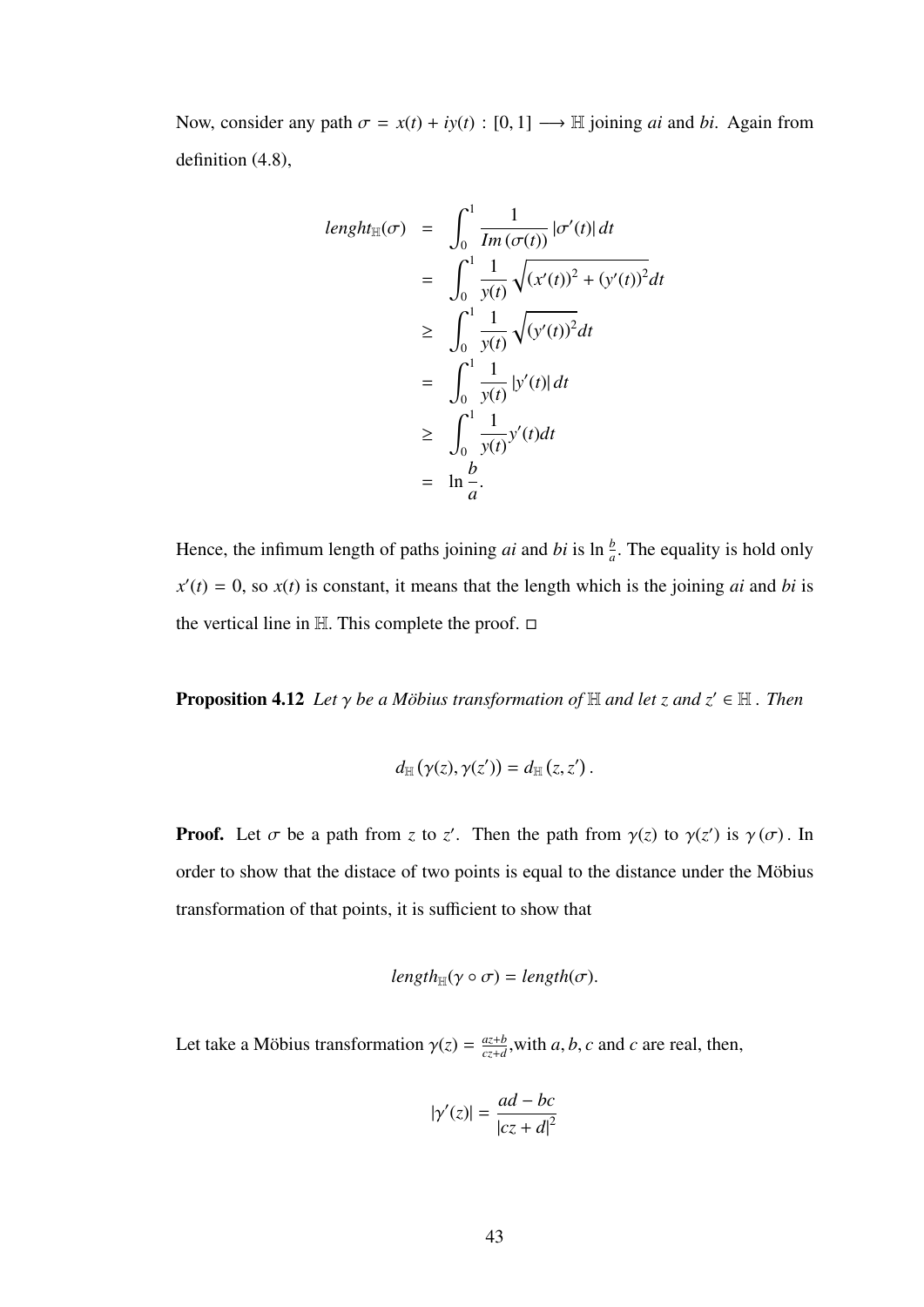and

$$
Im(\gamma(z)) = \frac{ad - bc}{|cz + d|^2} Im(z),
$$

they can be proved easily. Take  $z = \sigma(t)$ ,

$$
length_{\mathbb{H}}(\gamma \circ \sigma) = \int \frac{1}{Im[(\gamma \circ \sigma)(t)]} |(\gamma \circ \sigma)'(t)| dt
$$
  
\n
$$
= \int \frac{1}{Im(\gamma(\sigma(t))} |\gamma'(\sigma(t))| |\sigma'(t)| dt
$$
  
\n
$$
= \int \frac{1}{\frac{ad-bc}{|c\sigma(t)+d|^2} Im\sigma(t)} \frac{ad-bc}{|c\sigma(t)+d|^2} |\sigma'(t)| dt
$$
  
\n
$$
= \int \frac{1}{Im(\sigma(t))} |\sigma'(t)| dt.
$$
  
\n
$$
= length_{\mathbb{H}}(\sigma).
$$

 $\Box$ 

Since, with the aid of cross ratio, it can be found a *Aut*(H) that is transform any line in H to the vertical line (namely *y*-axis). The importance of the above theorem, it proves that all *Aut*(H) preserve the hyperbolic distances. And so the previous two theorem construct significant structure in the following sections to determine the formula of distance of any two point.

## *4.2.3 Metric spaces*

Definition 4.13 *(A Metric on a set X)*

A metric on a set *X* is a function

$$
d:X\times X\to\mathbb{R}
$$

satisfying three conditions:

1.  $d(x, y) \ge 0$  for all  $x, y \in X$ , and  $d(x, y) = 0$  if and only if  $x = y$ . 2.  $d(x, y) = d(y, x)$  for all  $x, y \in X$ . 3.  $d(x, z) \leq d(x, y) + d(y, z)$  for all  $x, y \in X$  (triangle inequality).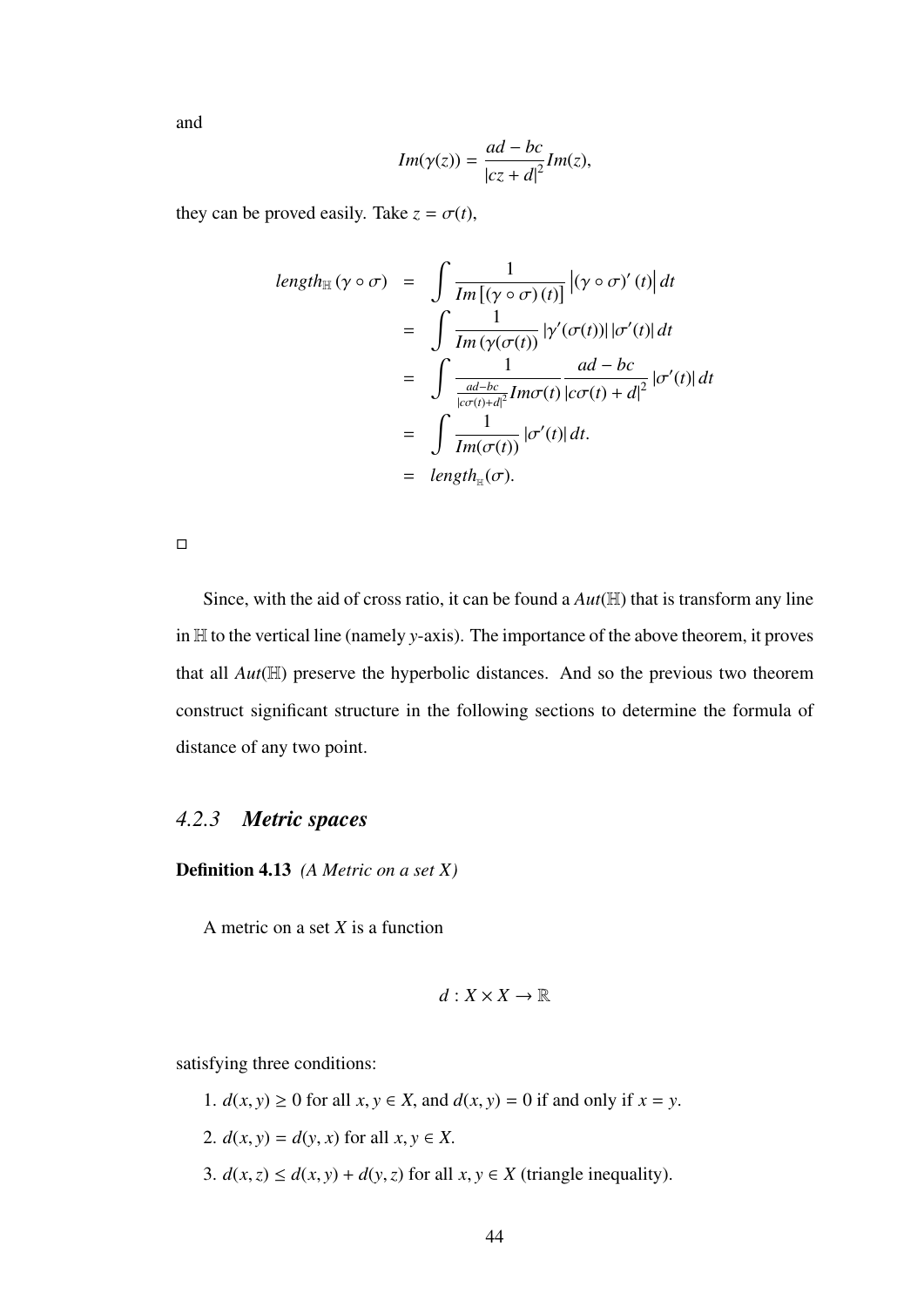If *<sup>d</sup>* is a metric on *<sup>X</sup>*, it is referred to a *metric space* (*X*, *<sup>d</sup>*).

**Theorem 4.14** ( $\mathbb{H}, d_{\mathbb{H}}$ ) *is a path metric space.* 

**Proof.** To show that  $d_{\text{H}}$  does define a metric.  $d_{\text{H}}$  must be satisfies the three conditions in the definition (4.13) .

Let  $\Gamma[x, y]$  denoted by the set of all piecewise  $\sigma$  paths  $\sigma : [a, b] \to \mathbb{H}$  with  $\sigma(a) = x$ and  $\sigma(b) = y$ . Now, consider the path  $\sigma : [a, b] \to \mathbb{H}$  in  $\Gamma[x, y]$ , from the definition of  $length_{\mathbb{H}}(\sigma)$ ,

$$
length_{\mathbb{H}}(\sigma) = \int_{\sigma} \frac{1}{Im z} |dz| = \int_{a}^{b} \frac{1}{Im(\sigma(t))} |\sigma'(t)| dt,
$$

since above integral is always nonegative, therefore  $length_{\mathbb{H}}(\sigma)$  is nonnegative for every path in  $\Gamma[x, y]$  and so the infimum  $d_{\mathbb{H}}(x, y)$  of these integrals are nonnegative which is complete the first condition of defination (4.13) .

Now to show that  $d_{\mathbb{H}}(x, y) = d_{\mathbb{H}}(y, x)$ , for all x, y in H, it is needed to compare the length of paths in  $\Gamma[x, y]$  and  $\Gamma[y, x]$ . Let  $\sigma(a, b) \to \mathbb{H}$  be a path in  $\Gamma[x, y]$  and define  $\gamma$  :  $[a, b] \rightarrow [a, b]$  with  $\gamma = a + b - t$  and the composition of  $\sigma$  and  $\gamma$ ,  $\sigma \circ \gamma$  :  $[a, b] \rightarrow \mathbb{H}$ lies in  $\Gamma(y, x)$ , in fact  $\sigma \circ \gamma(a) = \sigma(b) = y$  and  $\sigma \circ \gamma(b) = \sigma(a) = x$ . And the length of  $σ ∘ γ,$ 

$$
length_{\mathbb{H}}(\sigma \circ \gamma) = \int_{\sigma \circ \gamma} \frac{1}{Imz} |dz|
$$
  
= 
$$
\int_{a}^{b} \frac{1}{Im((\sigma \circ \gamma)(t))} |(\sigma \circ \gamma)'(t)| dt
$$
  
= 
$$
\int_{a}^{b} \frac{1}{Im((\sigma(\gamma(t))} |(\sigma'(\gamma(t))||\gamma'(t)) dt,
$$

if make a subsitution with  $s = \gamma(t)$ , with,  $s = \gamma(a) = b$ ,  $s = \gamma(b) = a$  and  $s' = \gamma'(t) =$ <sup>−</sup>*dt*, then,

$$
length_{\mathbb{H}}(\sigma \circ \gamma) = -\int_b^a \frac{1}{Im(\sigma(s))} |\sigma'(s)| ds
$$
  
= 
$$
\int_a^b \frac{1}{Im(\sigma(s))} |\sigma'(s)| ds
$$
  
= 
$$
length_{\mathbb{H}}(\sigma).
$$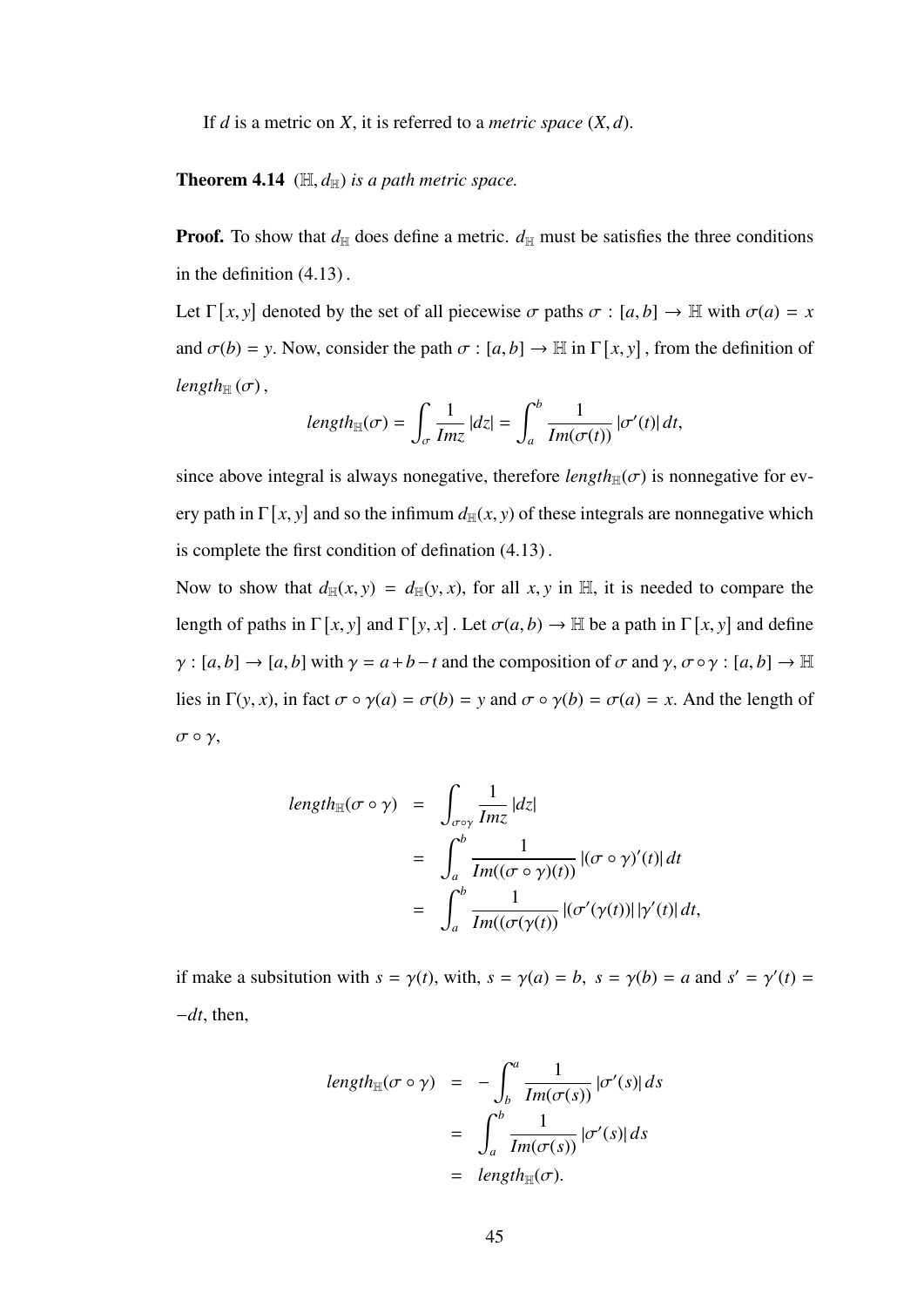Hence, every path in  $\Gamma$  [*y*, *x*] has the same length with the path in  $\Gamma$  [*x*, *y*], by composing with the appropriate *γ*. Using the same argument, every path in  $\Gamma[y, x]$  and in  $\Gamma[x, y]$ has equal length.

In particular, two sets of hyperbolic length,

$$
\{length_{\mathbb{H}}(\sigma), \ \sigma \in \Gamma[x, y]\} \ \text{and} \ \{length_{\mathbb{H}}(\rho), \ \rho \in \Gamma[y, x]\}
$$

are equal. Thus they have the same infimum, and it shows that  $d_{\mathbb{H}}(x, y) = d_{\mathbb{H}}(y, x)$ .

To complete the proof, it must be satisfied the last condition of definition (4.13) . Suppose it is not satisfied for  $d_{\text{H}}$ , then there exist three distance points *x*, *y*, and *z* such that,

$$
d_{\mathbb{H}}(x, z) > d_{\mathbb{H}}(x, y) + d_{\mathbb{H}}(y, z),
$$

and so,

$$
d_{\mathbb{H}}(x, z) - (d_{\mathbb{H}}(x, y) + d_{\mathbb{H}}(y, z)) > 0,
$$

let,

$$
d_{\mathbb{H}}(x,z) - (d_{\mathbb{H}}(x,y) + d_{\mathbb{H}}(y,z)) = \epsilon.
$$

Since,  $d_{\mathbb{H}}(x, y) = \inf \{ \text{length}_{\mathbb{H}}(f) : f \in \Gamma[x, y] \}$ , there exists a path  $f : [a, b] \to \mathbb{H}$  in  $\Gamma[x, y]$ , such that,

$$
length_{\mathbb{H}}(f) < d_{\mathbb{H}}(x, y) + \frac{\epsilon}{2}.
$$

Similarly,  $d_{\mathbb{H}}(y, z) = \inf \{ length_{\mathbb{H}}(g) : g \in \Gamma[y, z] \}$ , and there exists a path  $g : [b, c] \rightarrow$  $\mathbb{H}$  in  $\Gamma[y, z]$ , such that,

$$
length_{\mathbb{H}}(g) < d_{\mathbb{H}}(y, z) + \frac{\epsilon}{2}.
$$

Assume,  $h : [a, c] \rightarrow \mathbb{H}$  in  $\Gamma[x, z]$  be a concatenation of f and g, and so it is lies in <sup>Γ</sup> [*x*,*z*], then

$$
length_{\mathbb{H}}(h) = length_{\mathbb{H}}(f) + length_{\mathbb{H}}(g).
$$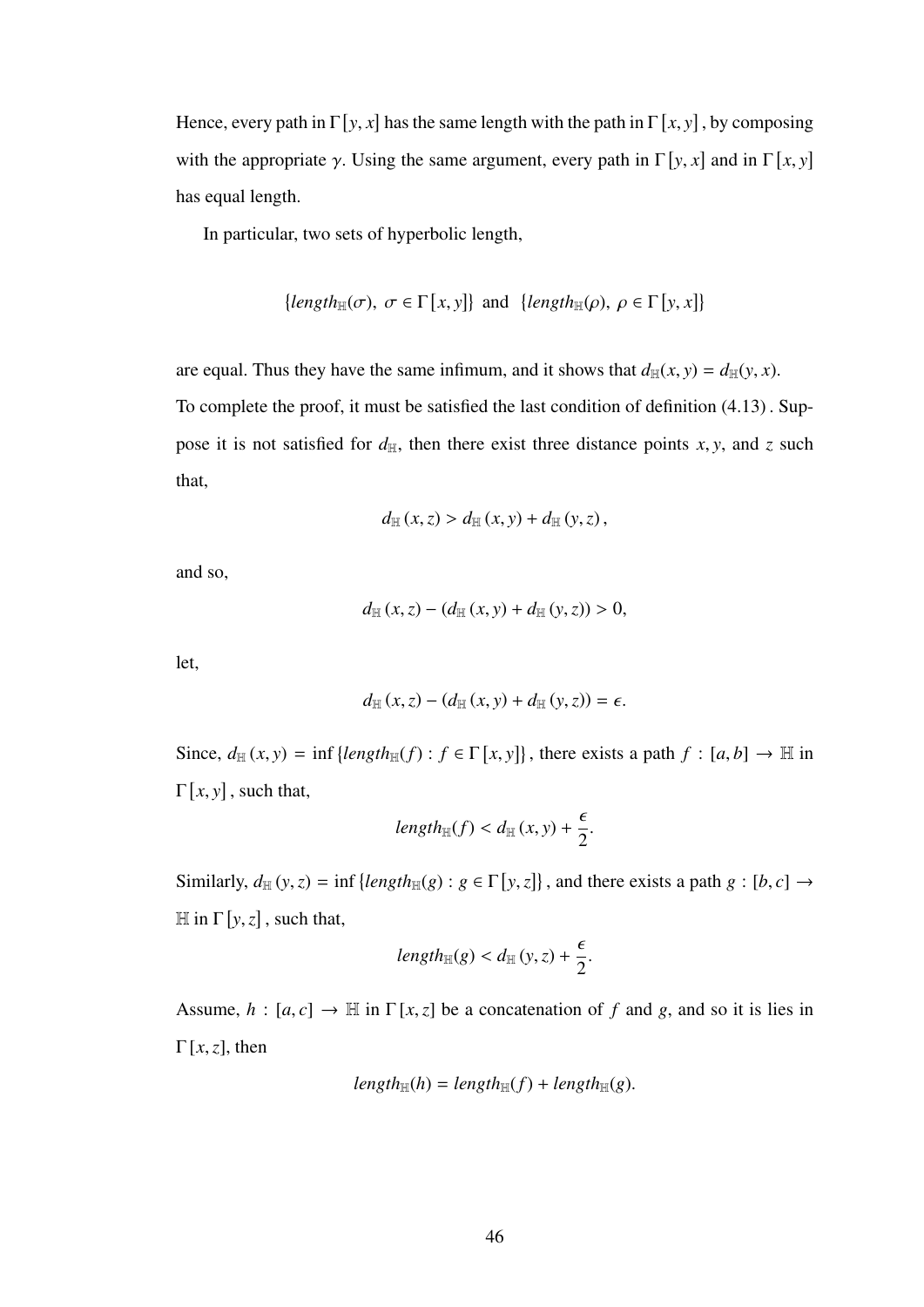Therefore,

$$
d_{\mathbb{H}}(x, z) \leq length_{\mathbb{H}}(h)
$$
  
=  $length_{\mathbb{H}}(f) + length_{\mathbb{H}}(g)$   
<  $d_{\mathbb{H}}(x, y) + d_{\mathbb{H}}(y, z) + \epsilon$ ,

then,

$$
d_{\mathbb{H}}(x,z) - (d_{\mathbb{H}}(x,y) + d_{\mathbb{H}}(y,z)) < \epsilon
$$

which is a contradiction. This complete the proof.  $\Box$ 

## *4.2.4 Isometries of* H

An isomerty of a metric space  $(X, d)$  is an homeomorphism  $f$  of  $X$  that preserves distance. That is, an isometry of  $(X, d)$  is a homeomorphism  $f$  of  $X$  for which

$$
d(x, y) = d(f(x), f(y))
$$

for every pair *<sup>x</sup>* and *<sup>y</sup>* of points of *<sup>X</sup>*.

Proposition 4.15 *Let x*, *<sup>y</sup>*, *and z be distinct point in* <sup>H</sup>.*Then,*

$$
d_{\mathbb{H}}(x,y)+d_{\mathbb{H}}(y,z)=d_{\mathbb{H}}(x,z)
$$

*if and only if y is contained in the hyperbolic line segment joining x to y.*

**Proof.** There exist a Möbius transformation m in  $M\ddot{\phi}b(\mathbb{H})$  such that  $m(x) = i$  and  $m(z) = \alpha i$ . From Proposition (4.12) and Theorem (4.11),

$$
\ln \alpha = d_{\mathbb{H}}(i, \alpha i) = d_{\mathbb{H}}(x, z),
$$

and let,  $m(y) = a + ib$ . There are several cases;

As a first case, let *<sup>y</sup>* lies on the hyperbolic line segment joining *<sup>x</sup>* to *<sup>y</sup>*. Then, *<sup>m</sup>*(*y*) lies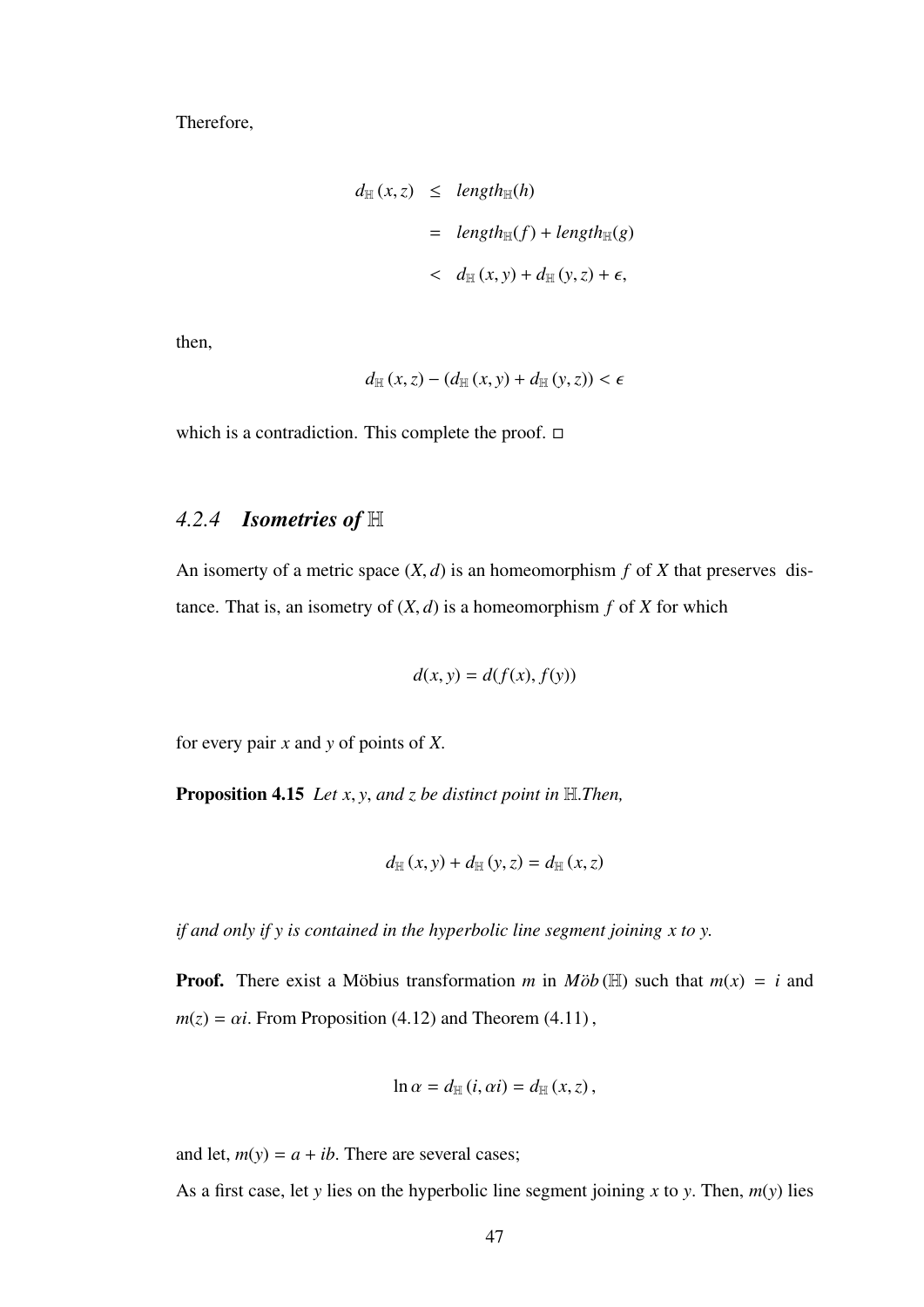on the line segment joining  $m(x)$  to  $m(z)$ , In particular (*y*) = *bi* and  $1 \le b \le \alpha$ , therefore

$$
d_{\mathbb{H}}(x,y)=d_{\mathbb{H}}(i,bi)=\ln b,
$$

and

$$
d_{\mathbb{H}}(y, z) = d_{\mathbb{H}}(bi, \alpha i) = \ln \frac{\alpha}{b} = \ln \alpha - \ln b,
$$

and so,

$$
d_{\mathbb{H}}(x, y) + d_{\mathbb{H}}(y, z) = d_{\mathbb{H}}(x, z).
$$
 (4.2)

Now, assume that *<sup>y</sup>* does not lie on the hyperbolic line segment joining *<sup>x</sup>* to *<sup>z</sup>*. Then,  $m(y)$  can be lie on the positive imaginary axis such that  $a = 0$  or not on the positive imaginary axis so that  $a \neq 0$  and so there are two cases for this step,

Let  $m(y)$  lies on the positive imaginary axis with not on the hyperbolic line segment joining *x* to *z* and so either  $0 < b < 1$  or  $b > \alpha$ , and  $a = 0$ .

If  $0 < b < 1$ , as  $\ln b < 0$ ,

$$
d_{\mathbb{H}}(x, y) = d_{\mathbb{H}}(i, bi) = -\ln b
$$

and

$$
d_{\mathbb{H}}(y, z) = d_{\mathbb{H}}(bi, \alpha i) = \ln \frac{\alpha}{b} = \ln \alpha - \ln b,
$$

and then,

$$
d_{\mathbb{H}}(y, z) = \ln \alpha - \ln b > \ln \alpha + \ln b = d_{\mathbb{H}}(x, z) - d_{\mathbb{H}}(x, y)
$$

and so,

$$
d_{\mathbb{H}}(x,z) < d_{\mathbb{H}}(x,y) + d_{\mathbb{H}}(y,z) \tag{4.3}
$$

is obtained.

And If  $b > \alpha$ , then  $\ln b > \ln \alpha$ , and

$$
d_{\mathbb{H}}(x,y)=d_{\mathbb{H}}(i,bi)=\ln b,
$$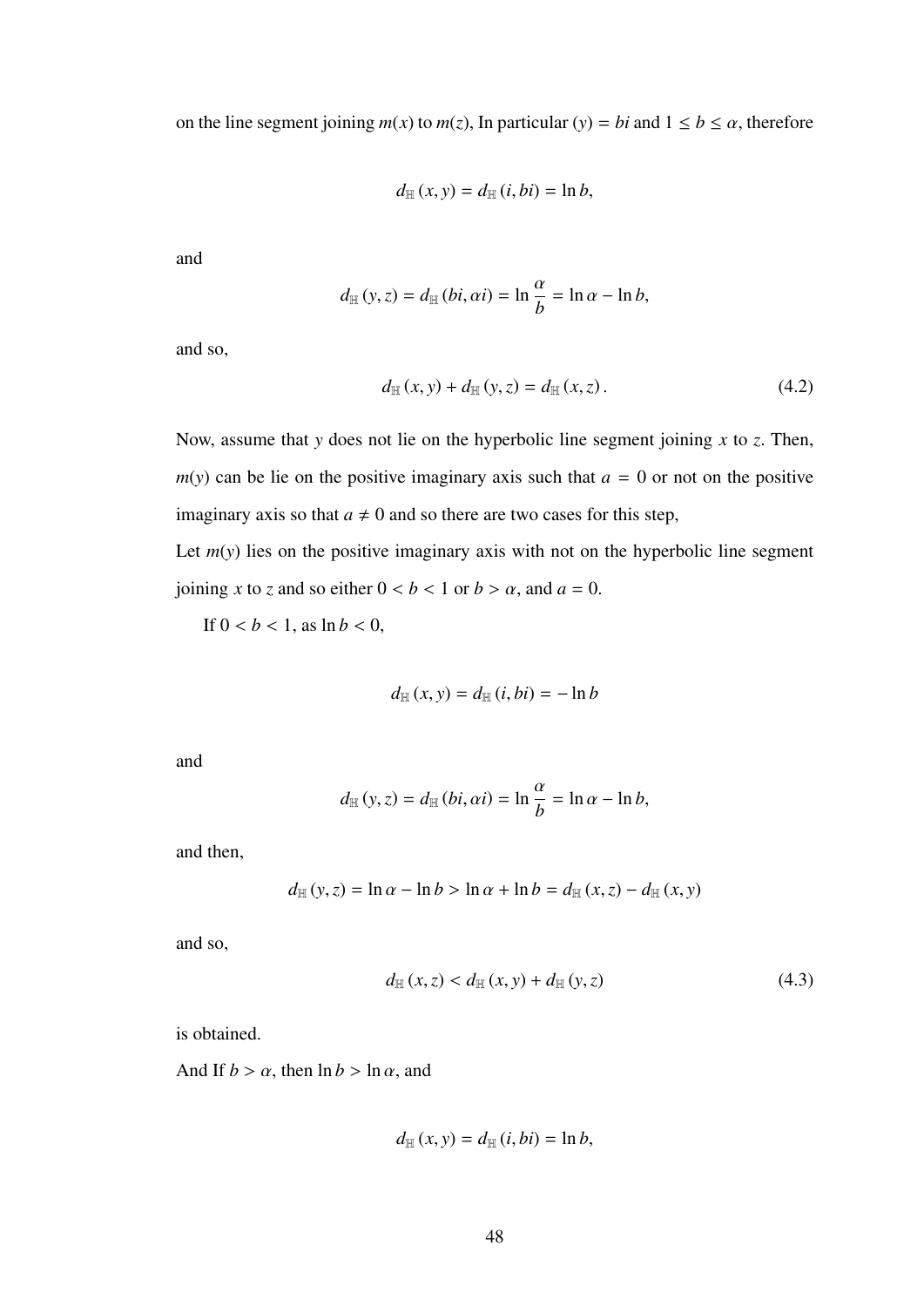and

$$
d_{\mathbb{H}}(y, z) = d_{\mathbb{H}}(bi, \alpha i) = \ln \frac{b}{\alpha} = \ln b - \ln \alpha,
$$

then,

$$
d_{\mathbb{H}}(y, z) = \ln b - \ln \alpha
$$

with added both sides ln *<sup>b</sup>*, then,

$$
\ln b + d_{\mathbb{H}}(y, z) = 2 \ln b - \ln \alpha > \ln \alpha
$$

it is obtained that,

$$
d_{\mathbb{H}}(x, y) + d_{\mathbb{H}}(y, z) > d_{\mathbb{H}}(x, z).
$$
 (4.4)

Let  $m(y)$  does not lie on the positive imaginary axis with not on the hyperbolic line segment joining *x* to *z*, and so  $a \neq 0$ . It can be observation that, whenever  $a \neq 0$ ,

$$
d_{\mathbb{H}} (i, bi) < d_{\mathbb{H}} (i, a + bi) = d_{\mathbb{H}} (x, y), \tag{4.5}
$$

likewise,

$$
d_{\mathbb{H}}(bi, \alpha i) < d_{\mathbb{H}}(a + bi, \alpha i) = d_{\mathbb{H}}(y, z).
$$
 (4.6)

If  $1 < b < \alpha$ , then according to equation (4.2),

$$
d_{\mathbb{H}}(x, z) = d_{\mathbb{H}}(x, y) + d_{\mathbb{H}}(y, z) = d_{\mathbb{H}}(i, bi) + d_{\mathbb{H}}(bi, \alpha i)
$$

if apply the equations (4.5) and (4.6) then,

$$
d_{\mathbb{H}}(x, z) < d_{\mathbb{H}}(x, y) + d_{\mathbb{H}}(y, z)
$$
.

And similarly, If  $b > a$  or  $0 < b < 1$ , then according from equations (4.3) and (4.4), both case have,

$$
d_{\mathbb{H}}(x,z) < d_{\mathbb{H}}(i,bi) + d_{\mathbb{H}}(bi, \alpha i) < d_{\mathbb{H}}(i, a+bi) + d_{\mathbb{H}}(a+bi, \alpha i) = d_{\mathbb{H}}(x,y) + d_{\mathbb{H}}(y,z)
$$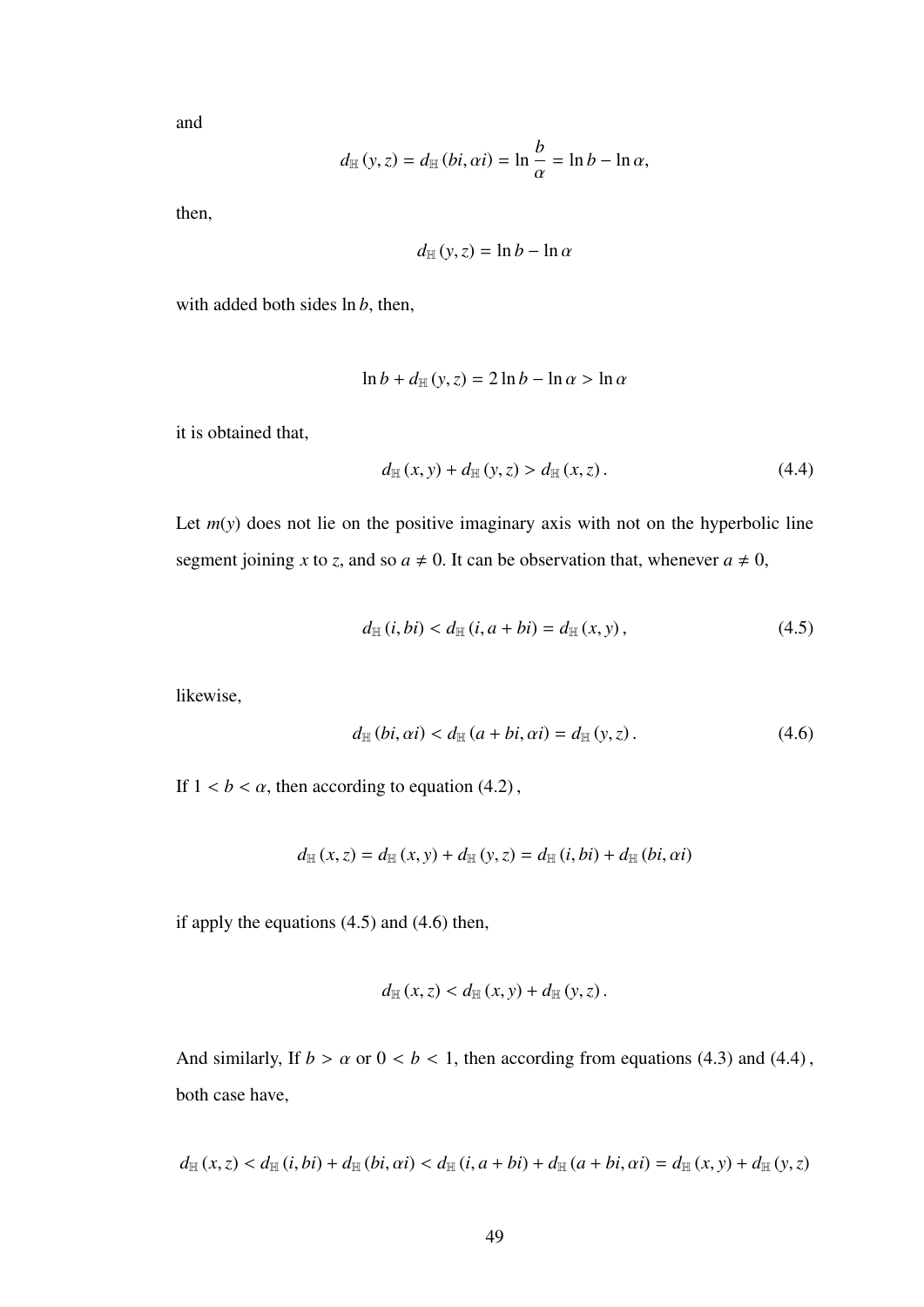is obtained.

In conclusion,

the only case in which  $d_{\mathbb{H}}(x, z) = d_{\mathbb{H}}(x, y) + d_{\mathbb{H}}(y, z)$ , is *y* lies on the hyperbolic line joining *x* to *z*. This complete the proof.  $\Box$ 

The previous proposition observation that hyperbolic line segments can be characterized purely in terms of hyperbolic distance.

Lemma 4.16 *Every hyperbolic isometry of* H *takes hyperbolic lines to hyperbolic lines.*

**Proof.** From previous proposition, assume *y* lies on the line segmet  $\ell_{xz}$  joining *x* to *z*, then

$$
d_{\mathbb{H}}(x, z) = d_{\mathbb{H}}(x, y) + d_{\mathbb{H}}(y, z)
$$
.

Taking *f* as a hyperbolic isometry, so it preserves hyperbolic distance, therefore,

$$
d_{\mathbb{H}}(f(x), f(z)) = d_{\mathbb{H}}(f(x), f(y)) + d_{\mathbb{H}}(f(y), f(z))
$$

is hold. From above equation, it can be say that  $f(y)$  lies on the hyperbolic line segmet  $\ell_{f(x)f(z)}$  joining  $f(x)$  to  $f(z)$ . And so

$$
f(\ell_{xz})=\ell_{f(x)f(z)}.
$$

Hence, the hyperbolic isometry  $f$  takes hyperbolic lines to hyperbolic lines.  $\Box$ 

**Theorem 4.17** *Isom*( $\mathbb{H}, d_{\mathbb{H}}$ ) =  $Aut(\mathbb{H})$ 

Proof. Since all Möbius transformations are bijection and invertable, and from proposition (4.12) every element of *Aut* ( $\mathbb{H}$ ) is a hyperbolic isometry, and so *Aut* ( $\mathbb{H}$ ) ⊂ *Isom* ( $\mathbb{H}, d_{\mathbb{H}}$ ). In order the complete the proof it must be shown that *Isom* ( $\mathbb{H}, d_{\mathbb{H}}$ ) ⊂  $Aut(\mathbb{H})$ .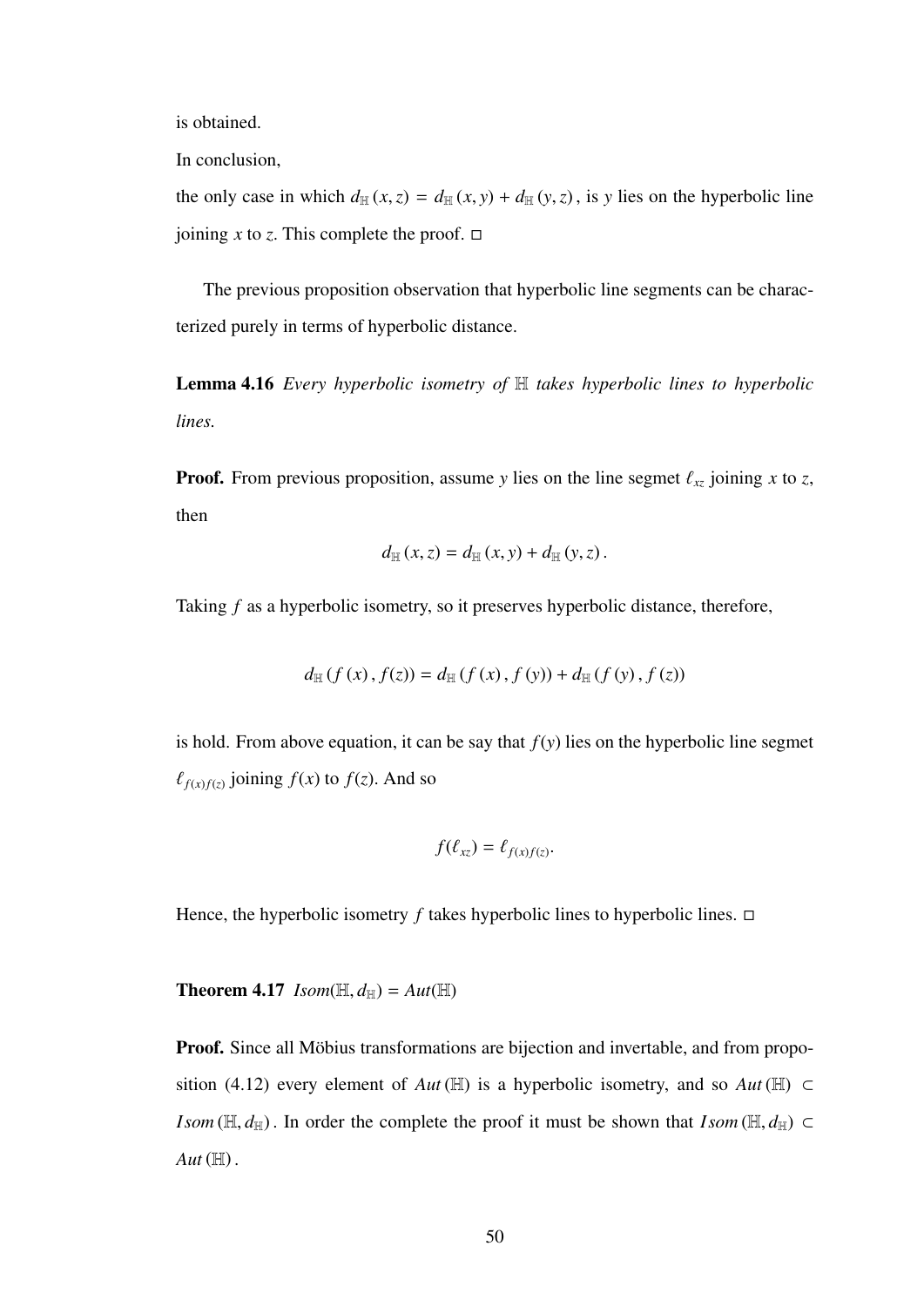Let  $f(z)$  be a hyperbolic isometry function and for any two points *p* and  $q \in \mathbb{H}$ , let  $\ell_{pq}$ be a hyperbolic line segment joining *<sup>p</sup>* to *<sup>q</sup>* . From definition of isometry

$$
\ell_{pq}=f(\ell_{pq}).
$$

Assume,  $\ell$  be a perpendicular bisector of hyperbolic line  $\ell_{pq}$  which is a hyperbolic line

$$
\ell = \{z \in \mathbb{H} : d_{\mathbb{H}}(p,z) = d_{\mathbb{H}}(q,z)\}.
$$

And so  $f(\ell)$  is a perpendicular bisector of  $f(\ell_{pq}) = \ell_{f(p)f(q)}$ .

Now, normalize the hyperbolic isometry *<sup>f</sup>*. Let take any two points *<sup>x</sup>* and *<sup>y</sup>* on the positive imaginary axis *I* in H. Since there exists an element  $\gamma$  of  $Aut(\mathbb{H})$  that satisfies  $\gamma(f(x)) = x$  and  $\gamma(f(y)) = y$  because  $d_H(x, y) = d_H(f(x), f(y))$ . In particular,  $\gamma \circ f$ fixes both *x* and *y* it means that  $\gamma \circ f$  takes *I* to *I*.

If take another point on *I* then it can be preserved by determined by the two hyperbolic distances  $d_{\mathbb{H}}(x, z)$  and  $d_{\mathbb{H}}(y, z)$  and as both hyperbolic distances are preserved by  $\gamma \circ f$ . Now, let *w* be any point in  $\mathbb H$  that does not lie on *I*, let  $\ell$  be a hyperbolic line throught *w* that is perpendicular to *I*.  $\ell$  can be describe as a hyperbolic line contained in the Euclidean circle with Euclidean center 0 and radius  $|w|$ . Since  $\ell$  is a perpendicular bisector of any line segment in *I*. And since  $\gamma \circ f$  fixes every point of *I* then  $\gamma \circ f(f) =$  $\ell$ . Assume  $\ell$  and *I* intersect at a point *z*, therefore,  $d_{\mathbb{H}}(z, w) = d_{\mathbb{H}}(\gamma \circ f(z), \gamma \circ f(w))$  and since  $\gamma \circ f$  preserves *I* then it must be  $\gamma \circ f$  fixes *w*. It means that  $\gamma \circ f$  fixes every point of  $H$ , It shows  $\gamma \circ f$  is a identity function. And so  $f = \gamma^{-1}$  therefore f is an element of *Aut*( $\mathbb{H}$ ). This complete the proof.  $\Box$ 

### *4.2.5 More formula for distance*

There are several useful ways of writing down the distance between two points without having to integrate along arcs. One of this method is a cross ratio;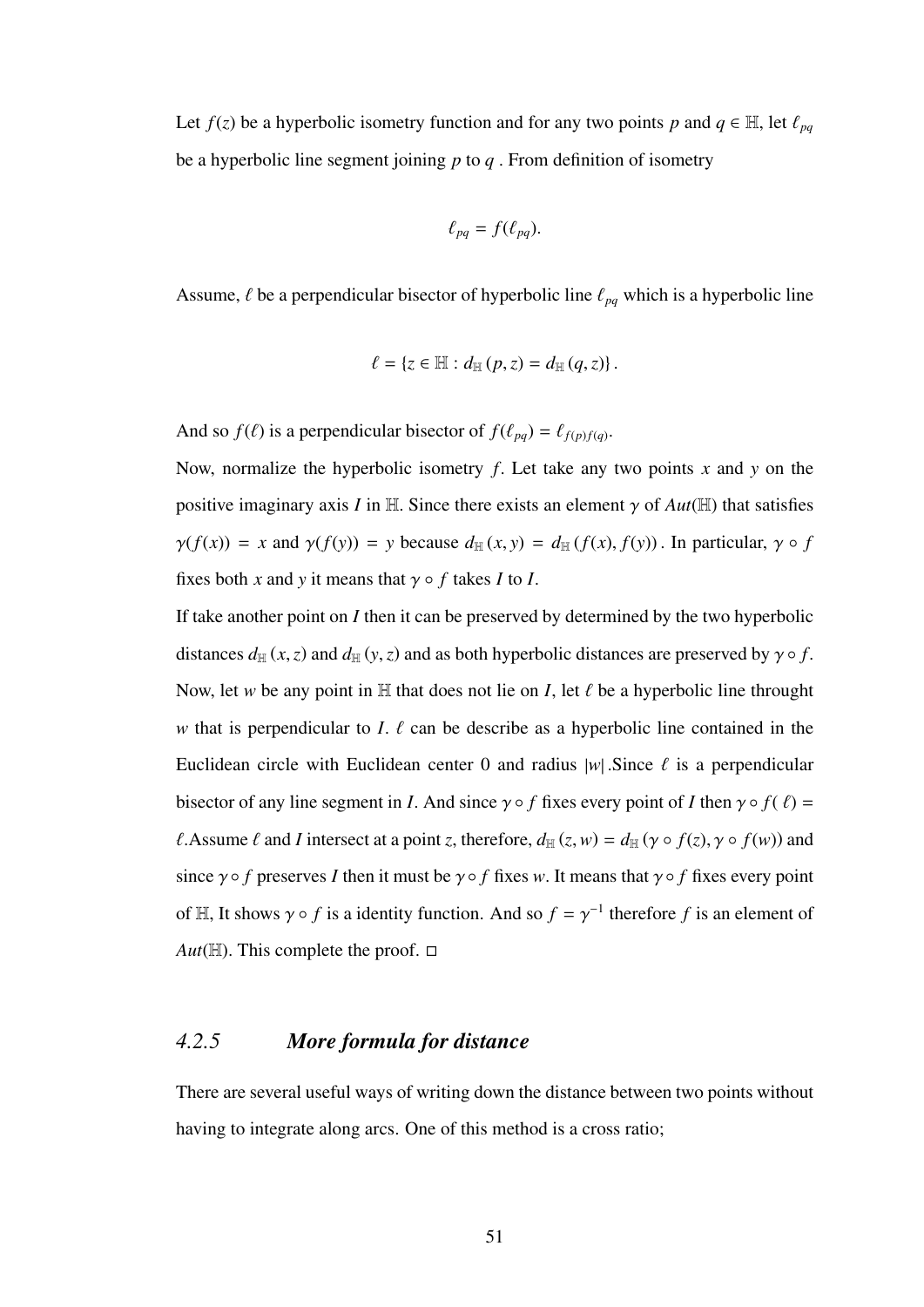#### Proposition 4.18

$$
d_{\mathbb{H}}(z, w) = \ln [z, z'; w, w'] \tag{4.7}
$$

*where z' and w' are the endpoints on* ∂H *of the geodesic that joins z to w.* 

Proof. In order the proof of this proposition, it is enough to check that the left hand side of equality (4.7) equal to the right had side.

Since there exists an isometric function  $f$  such that the points  $z, z', w$  and  $w'$  maps to  $f(z) = i$ ,  $f(z') = 0$ ,  $f(w) = \alpha i$  and  $f(w') = \infty$ . And then from theorems (4.12)and  $(4.11),$ 

$$
d_{\mathbb{H}}(z, w) = d_{\mathbb{H}}(f(z), f(w))
$$

$$
= d_{\mathbb{H}}(i, \alpha i) = \ln \alpha.
$$

And the cross ratio of these four points,

$$
[z, z'; w, w'] = \frac{(w' - z)(z' - w)}{(w' - w)(z' - z)}
$$
  
= 
$$
\frac{(f(w') - f(z))(f(z') - f(w))}{(f(w') - f(w))(f(z') - f(z))}
$$
  
= 
$$
\frac{(f(w') - i)(0 - \alpha i)}{(f(w') - \alpha i)(0 - i)}
$$
  
= 
$$
\frac{\alpha i}{i} \lim_{f(w') \to \infty} \frac{f(w') - i}{f(w') - \alpha i}
$$
  
= 
$$
\alpha.
$$

Then,

$$
\ln [z, z'; w, w'] = \ln \alpha.
$$

Hence, the left hand side is equal to right hand side and so, the equality (4.7) is hold.  $\Box$ 

And the another useful way to calculate the Hyperbolic distance is given the following proposition;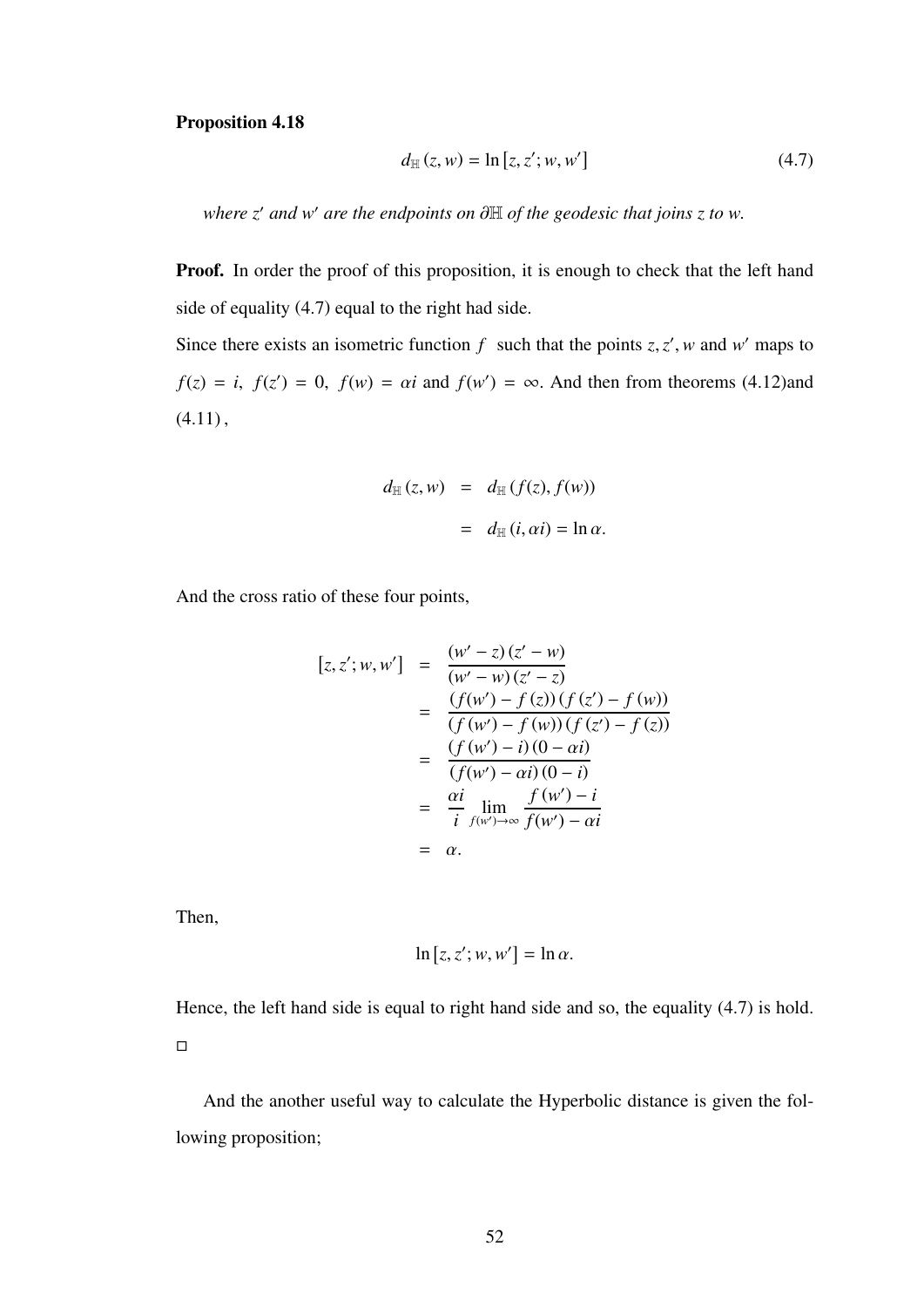**Proposition 4.19** *Given two points z*,  $w \in \mathbb{H}$ ;

$$
\cosh d_{\mathbb{H}}(z, w) = 1 + \frac{|z - w|^2}{2ImzImw}.
$$
\n(4.8)

Proof. To prove this proposition, the same proof technique will be used with above proposition.

As a first let find the right hand side of the equality (4.8), let *<sup>f</sup>* be a isometric function, with  $f(z) = i$  and  $f(w) = \alpha i$ , then

$$
1 + \frac{|z - w|^2}{2ImzImw} = 1 + \frac{|f(z) - f(w)|^2}{2Imf(z) Imf(w)}
$$
  
= 
$$
1 + \frac{|i - \alpha i|^2}{2.1 \cdot \alpha}
$$
  
= 
$$
\frac{2\alpha + (1 - \alpha)^2}{2\alpha}
$$
  
= 
$$
\frac{1 + \alpha^2}{2\alpha}.
$$

And to find the left hand side, according from (4.11) , the distace from *<sup>z</sup>* to *<sup>w</sup>* is,

$$
d_{\mathbb{H}}(z,w)=\ln \alpha.
$$

And so,

$$
\cosh d_{\mathbb{H}}(z, w) = \cosh \ln \alpha
$$
  
= 
$$
\frac{e^{\ln \alpha} + e^{-\ln \alpha}}{2}
$$
  
= 
$$
\frac{\alpha + \alpha^{-1}}{2}
$$
  
= 
$$
\frac{\alpha^2 + 1}{2\alpha}.
$$

conclude that, left hand side equal to right hand side for all  $z, w \in \mathbb{H}$ .  $\Box$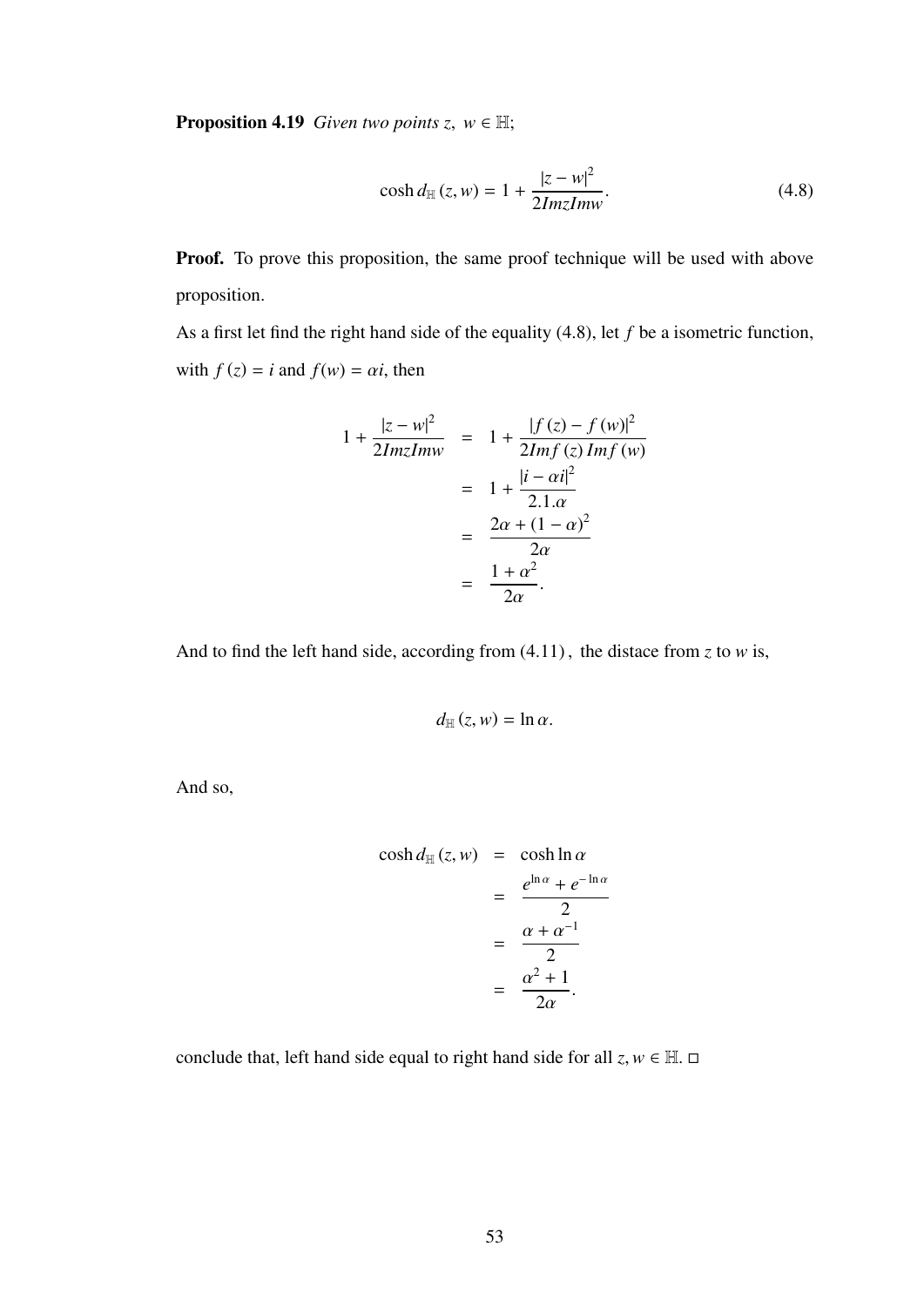## CHAPTER 5

## THE POINCARÉ DISC MODEL

Up to now it is studied the upper half plane model of hyperbolic geomerty but there are several other useful models to study hyperbolic geomerty and one of them which will be described in this chapter is Poincaré disc model. There are different ways to construct the Poincaré Disc Model, and in this thesis it will construct with using the upper half plane.

**Definition 5.1** *The disc*  $D = \{z \in \mathbb{C} : |z| < 1\}$  *is called Poincaré disc. The circle*  $\partial D =$  ${x \in \mathbb{C} : |z| = 1}$  *is called the circle at*  $\infty$  *or boundary of D.* 

Definition 5.2 *(Geodesics in D)*

The geodesics in the Poincaré Disc Model of hyperbolic geometry are the arcs of *circles and diameters in D* that meet ∂*<sup>D</sup>* orthogonally.

Recall from in chapter 1, the Möbius transformation from  $H$  to  $D$  is given with the Cayley mapping,

$$
h(z) = \frac{z - i}{z + i}.
$$

The inverse function of Cayley mappind is defined by *<sup>D</sup>* to <sup>H</sup>,

$$
g(z) = h^{-1}(z) = \frac{iz + i}{-z + 1}.
$$

For any piecewise  $\sigma$  path  $\sigma$  :  $[a, b] \rightarrow D$ , the composition  $g \circ \sigma$  :  $[a, b] \rightarrow \mathbb{H}$  is a path in H, and the length of  $g \circ \sigma$  in H is given by,

$$
length_{\mathbb{H}} (g \circ \sigma) = \int_{g \circ \sigma} \frac{1}{Imz} |dz|
$$
  
= 
$$
\int_{a}^{b} \frac{1}{Im((g \circ \sigma)(t))} |(g \circ \sigma)'(t)| dt
$$
  
= 
$$
\int_{a}^{b} \frac{1}{Im(g(\sigma(t))} |g'(\sigma(t))| |\sigma'(t)| dt
$$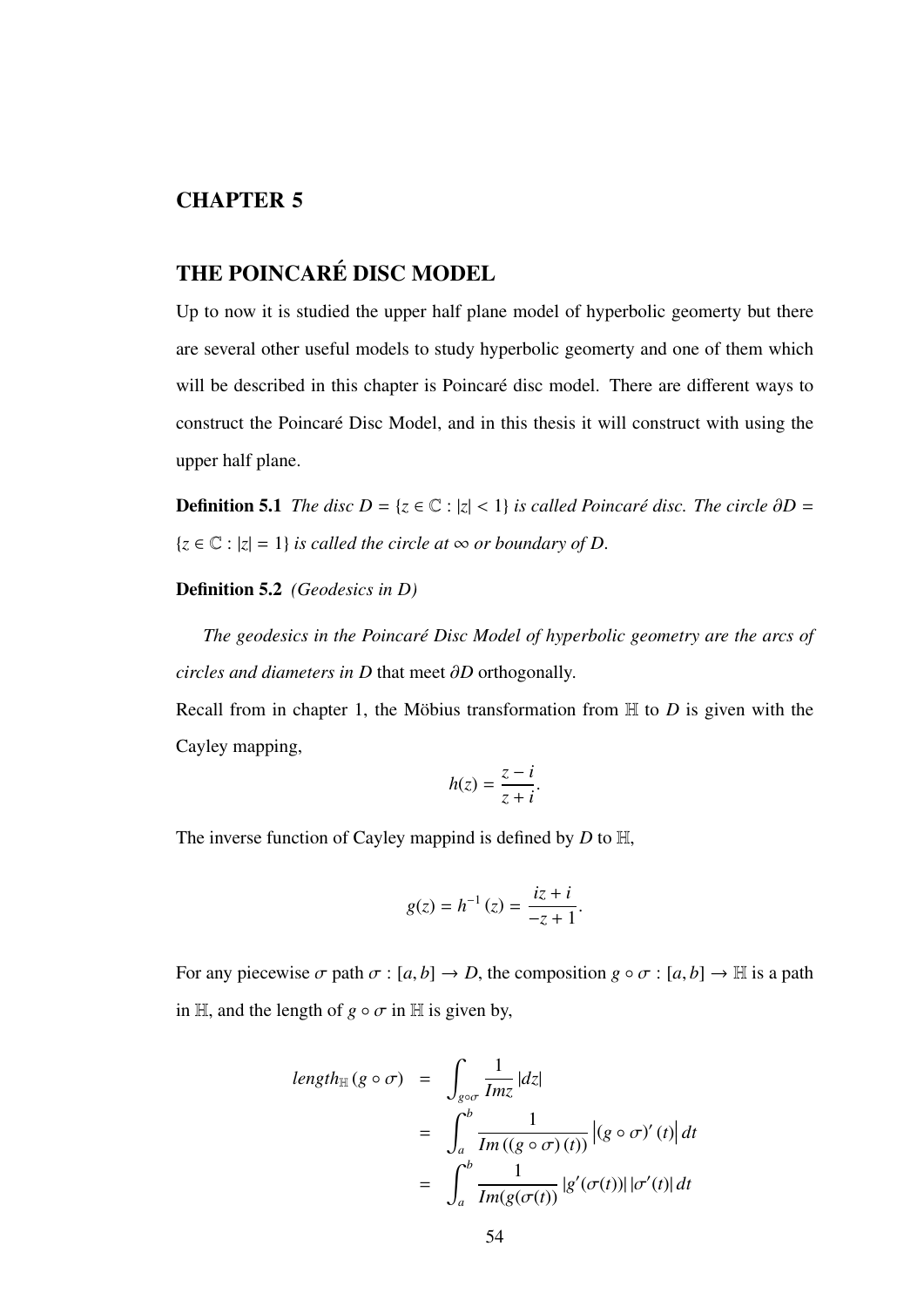and it is easy to calculate that,

$$
Im(g(\sigma(t))) = Im \frac{\sigma(t) - i}{\sigma(t) + i} = \frac{1 - |\sigma(t)|^2}{| -\sigma(t) + 1|^2}
$$

and

$$
|g'(\sigma(t))| = \frac{2}{|\sigma(t) + 1|^2},
$$

and so

$$
\frac{1}{Im(g(\sigma(t))} |g'(\sigma(t))| = \frac{2}{1 - |\sigma(t)|^2}
$$

Hence,

$$
length_{\mathbb{H}} (g \circ \sigma) = \int_{a}^{b} \frac{2}{1 - |\sigma(t)|^{2}} |\sigma'(t)| dt.
$$

Then the length of the path  $\sigma$  in *D* is defined by,

$$
length_D(\sigma) = \int_a^b \frac{2}{1 - |\sigma(t)|^2} |\sigma'(t)| dt.
$$

The distance between two points  $z, w \in D$  is defined by taking the length of the shortest path between them:

 $d_D(z, w) = \inf \{ length_D(\sigma) : \sigma \text{ is a piecewise differentiable path from } z \text{ to } w \}$ 

**Proposition 5.3** *Let*  $\sigma$  :  $[0, r] \rightarrow D$ , *then* 

$$
d_D(0,r) = \ln\left(\frac{1+r}{1-r}\right).
$$

*Morever, the real axis is the unique geodesic joining to* <sup>0</sup> *to r*.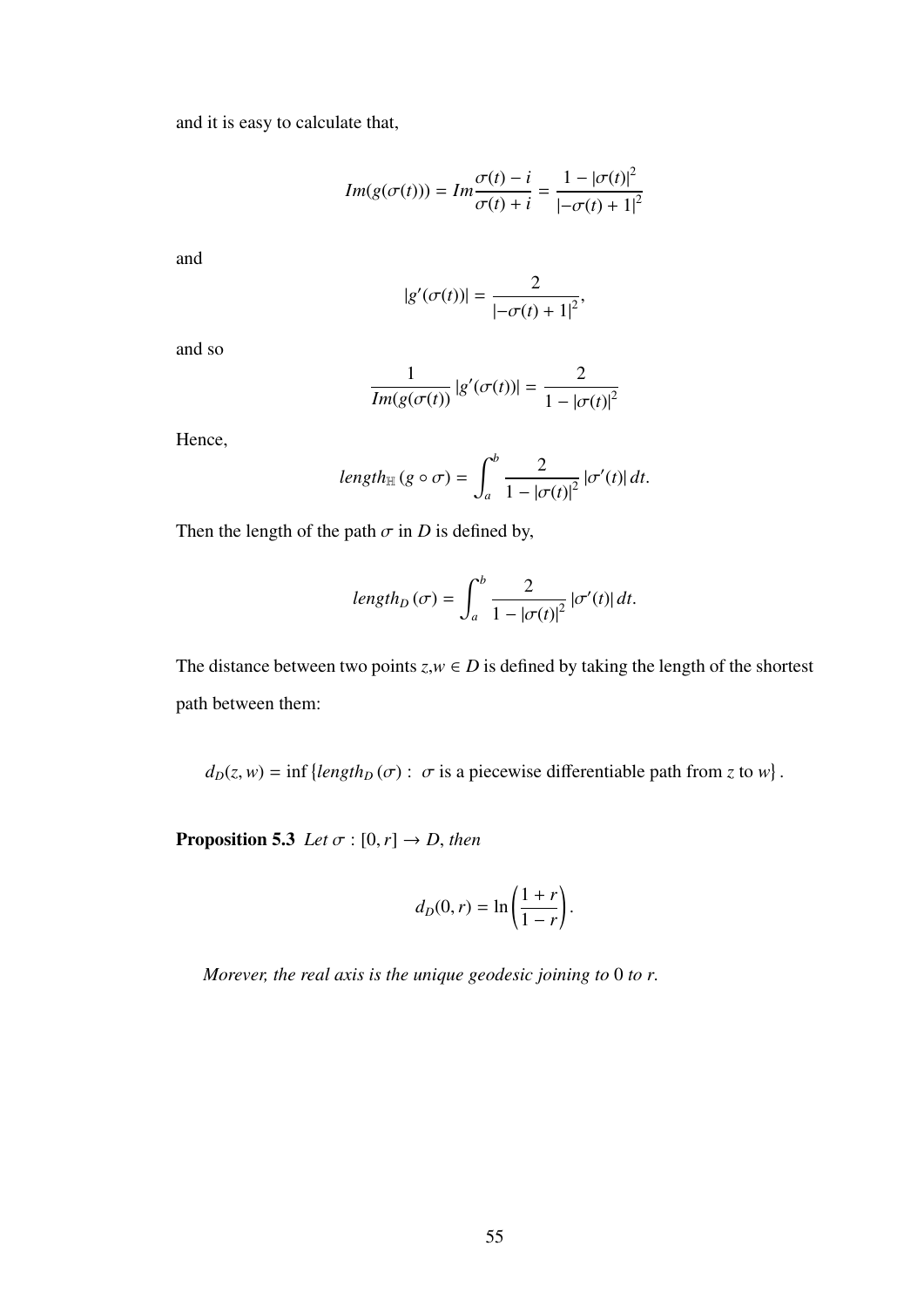**Proof.** Let define a path  $\dot{\sigma}$  [0, *r*]  $\rightarrow$  *D* with  $\sigma$ (*t*) = *t*. Then,

$$
length_D(\sigma) = \int_{\sigma} \frac{2}{1 - |z|^2} |dz|
$$
  
= 
$$
\int_0^r \frac{2}{1 - t^2} dt
$$
  
= 
$$
\int \left(\frac{1}{1 + r} + \frac{1}{1 - r}\right) dt
$$
  
= 
$$
\ln\left[\frac{1 + r}{1 - r}\right].
$$

To show that this length is minimum, take polar coordinates  $(r, \theta)$  in *D* and recall that  $dx^2 + dy^2 = dr^2 + r^2 d\theta^2.$ 

Now, consider any path  $\sigma = r(t) + i\theta(t)$ : [0, 1]  $\longrightarrow D$  joining 0 and *r*. Again from definition (4.8),

$$
length_{\mathbb{H}}(\sigma) = \int_0^1 \frac{2}{1 - |\sigma(t)|^2} |\sigma'(t)| dt
$$
  
\n
$$
= \int_0^1 \frac{1}{1 - r^2} \sqrt{(r'(t))^2 + r^2 (\theta'(t))^2} dt
$$
  
\n
$$
\geq \int_0^1 \frac{1}{1 - r^2(t)} \sqrt{(r'(t))^2} dt
$$
  
\n
$$
= \int_0^1 \left[ \frac{1}{1 + r(t)} + \frac{1}{1 - r(t)} \right] |r'(t)| dt
$$
  
\n
$$
\geq \int_0^1 \left[ \frac{1}{1 + r(t)} + \frac{1}{1 - r(t)} \right] r'(t) dt
$$
  
\n
$$
= \ln \left[ \frac{1 + r(t)}{1 - r(t)} \right]
$$
  
\n
$$
= \ln \left[ \frac{1 + r}{1 - r} \right].
$$

Hence, the infimum length of paths joining 0 and *r* is  $\ln \left( \frac{1+t}{1-t} \right)$  $\left[\frac{1+r}{1-r}\right]$ . The equality is hold only  $\theta'(t) = 0$ , it means that the length which is the joining 0 and *r* is the real axis. This complete the proof.  $\square$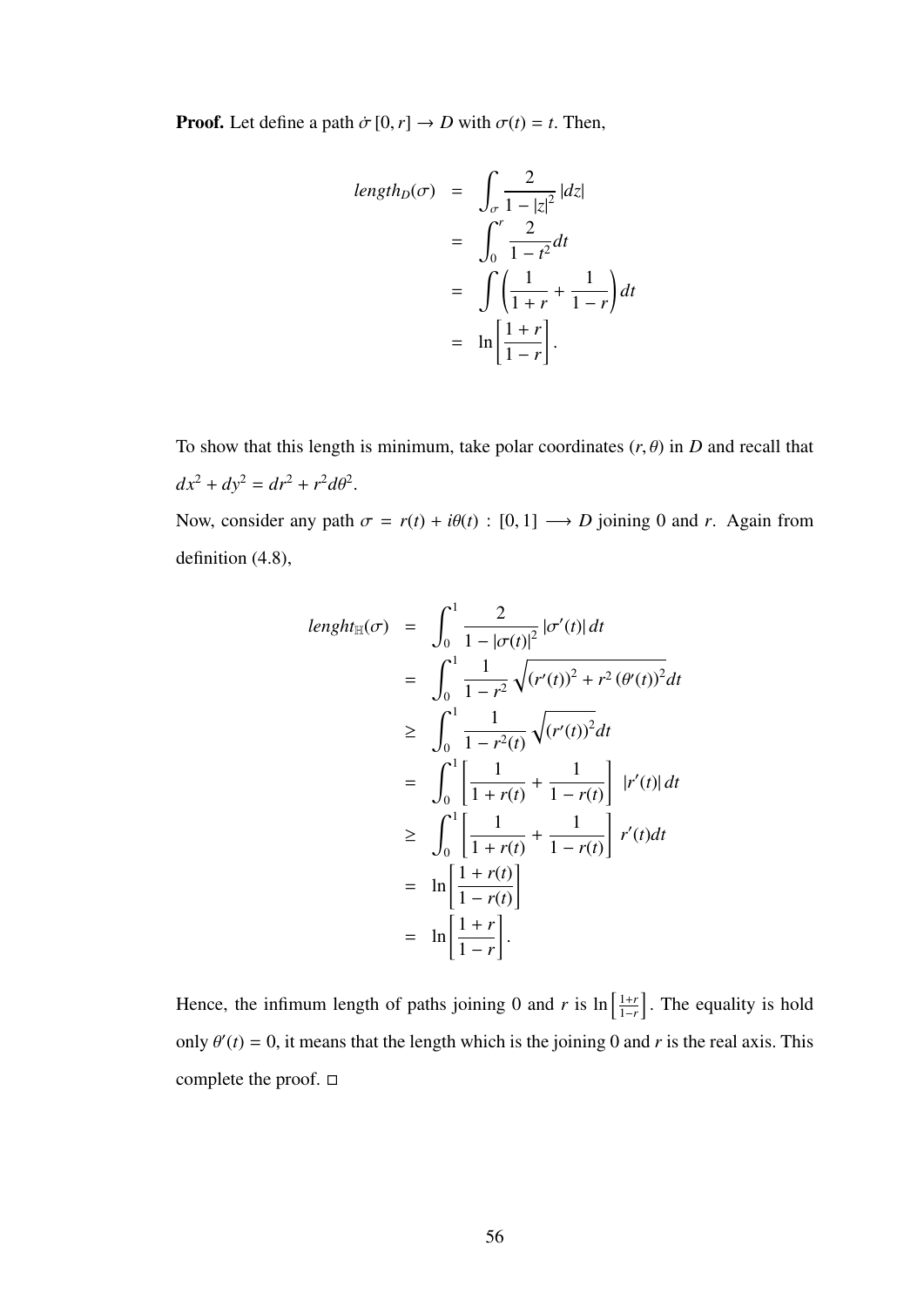From previous proposition,

$$
d_D(0,r) = \ln\left(\frac{1+r}{1-r}\right),\,
$$

if it solve for *r*,

$$
r = \frac{e^{d_D(0,r)} - 1}{e^{d_D(0,r)} - 1},
$$

since  $\tanh z = \frac{e^{2z}+1}{e^{2z}-1}$  $\frac{e^{2z}+1}{e^{2z}-1}$ , then,

$$
r = \tanh\left(\frac{1}{2}d_D(0, r)\right).
$$

Above formula is related with the radius of hyperbolic circle and Euclidean circle. In

euclidean geometry, a circle is defined as the locus of all points a fixed distance from a fixed point and the definition of circle in the hyperbolic plane is given following definition.

### Definition 5.4 *(Hyperbolic Circle)*

A *hyperbolic circle* in *D* is a set in *D* of the form

$$
C = \{ y \in D : d_D(x, y) = \rho \}
$$

where  $x \in D$  and  $\rho > 0$  are fixed. *x* is refer to the *hyperbolic centre* of *C* and  $\rho$  is refer the *Hyperbolic radius of C*.

**Lemma 5.5** *The circumference of a hyperbolic circle of radius*  $ρ$  *is*  $2π \sinh(ρ)$ *.* 

Proof. Let start the proof with take any hyperbolic circle with hyperbolic center 0 and hyperbolic radius  $\rho$ , then from the definition (5.4),

$$
\rho = d_D(0, r) = \ln\left(\frac{1+r}{1-r}\right).
$$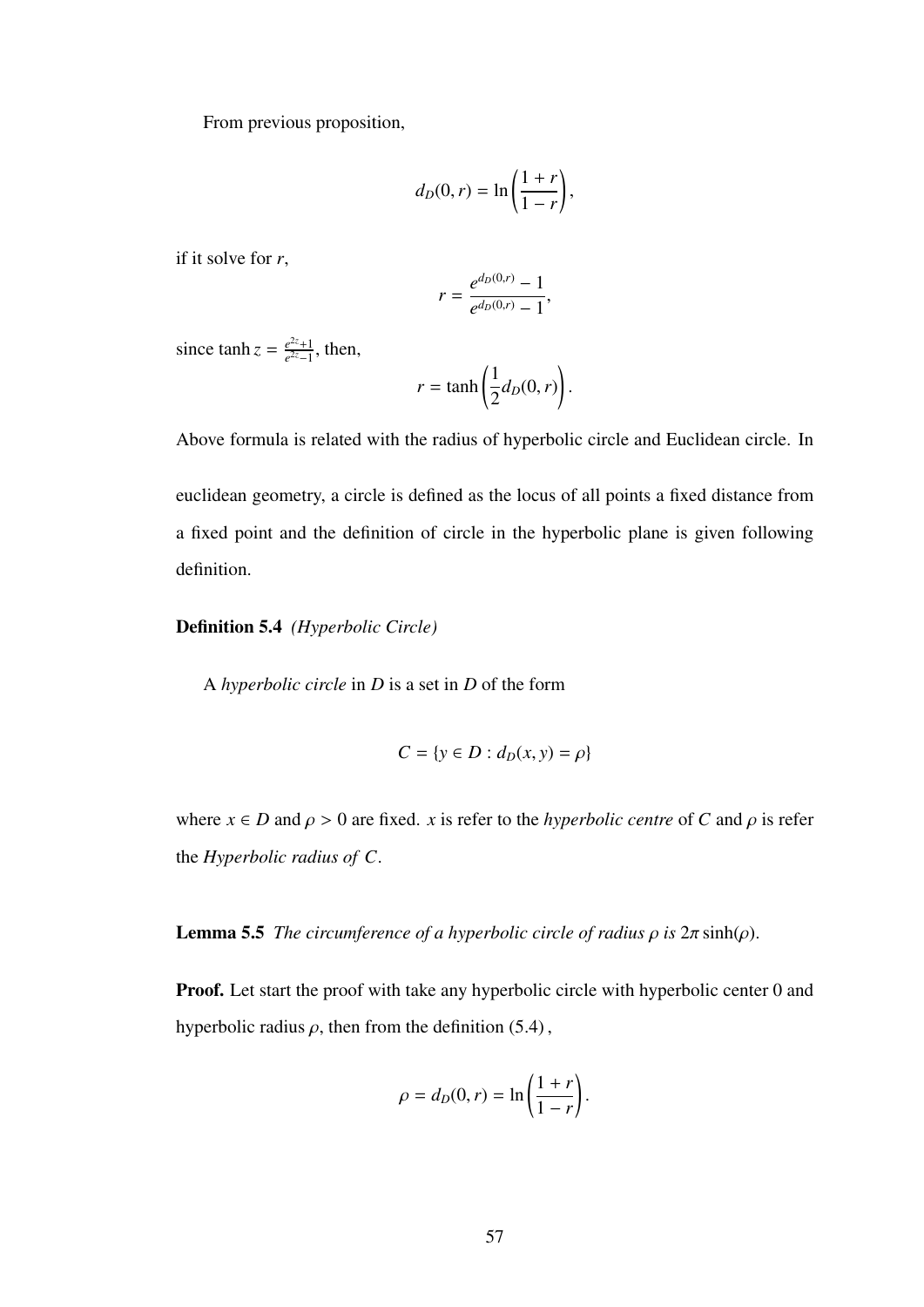Then,  $r = \tanh(\frac{1}{2}\rho)$ , and so the hyperbolic circle is also Euclidean circle with center 0 and radius *r*. Since the Euclidean circle can be parametrized by,

$$
\gamma
$$
: [0, 2 $\pi$ ]  $\rightarrow$  D,  $\gamma(t) = re^{it}$ , where  $0 \le t \le 2\pi$ ,

with

$$
|\gamma(t)| = r \text{ and } |d\gamma(t)| = rdt.
$$

Then, the hyperbolic length of  $\gamma(t)$ ,

$$
d_D = \int_{\gamma} \frac{2 |dz|}{1 - |z|^2} = \int_0^{2\pi} \frac{2r}{1 - r^2} dt = \frac{4\pi r}{1 - r^2}.
$$

And since,  $r = \tanh\left(\frac{1}{2}\right)$  $2^{\mathcal{P}}$  $\big)$ , then,

$$
d_D = \frac{4\pi \tanh \frac{1}{2}\rho}{1 - (\tanh \frac{1}{2}\rho)^2}
$$
  
= 
$$
\frac{4\pi \tanh \frac{1}{2}\rho}{\mathrm{sech}^2 \frac{1}{2}\rho}
$$
  
= 
$$
4\pi \sinh\left(\frac{1}{2}\rho\right)\cosh\left(\frac{1}{2}\rho\right)
$$

Since  $sinh(2t) = 2 sinh(t) cosh(t)$ , and so the length of hyperbolic circle will be,

$$
d_D=2\pi\sinh(\rho).
$$

 $\Box$ 

# **Lemma 5.6** *The area of a hyperbolic circle of radius*  $\rho$  *is*  $4\pi \sinh(\frac{1}{2}\rho)$ .

Proof. The integral from the zero to radius of the hyperbolic circumference of the circle gives that the area of the circle. And so,

$$
Area = \int_0^{\rho} 2\pi \sinh \rho \, d\rho = 2\pi \cosh \rho \big|_0^{\rho} = 2\pi (\cos h \rho - 1)
$$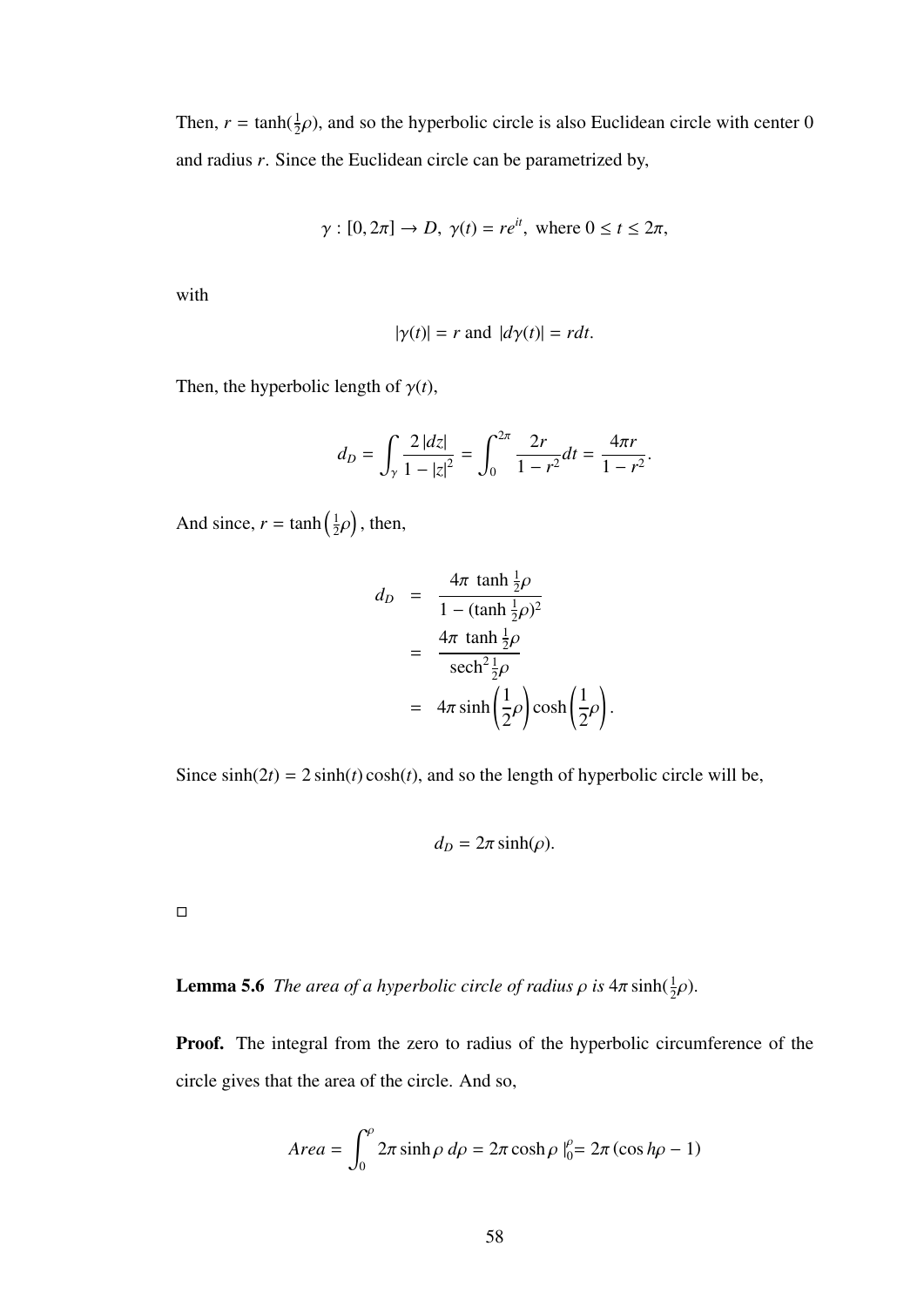since  $\sinh \rho = \frac{\cosh 2\rho - 1}{2}$ , then,

$$
Area = 4\pi \sinh^2\left(\frac{1}{2}\rho\right).
$$

 $\Box$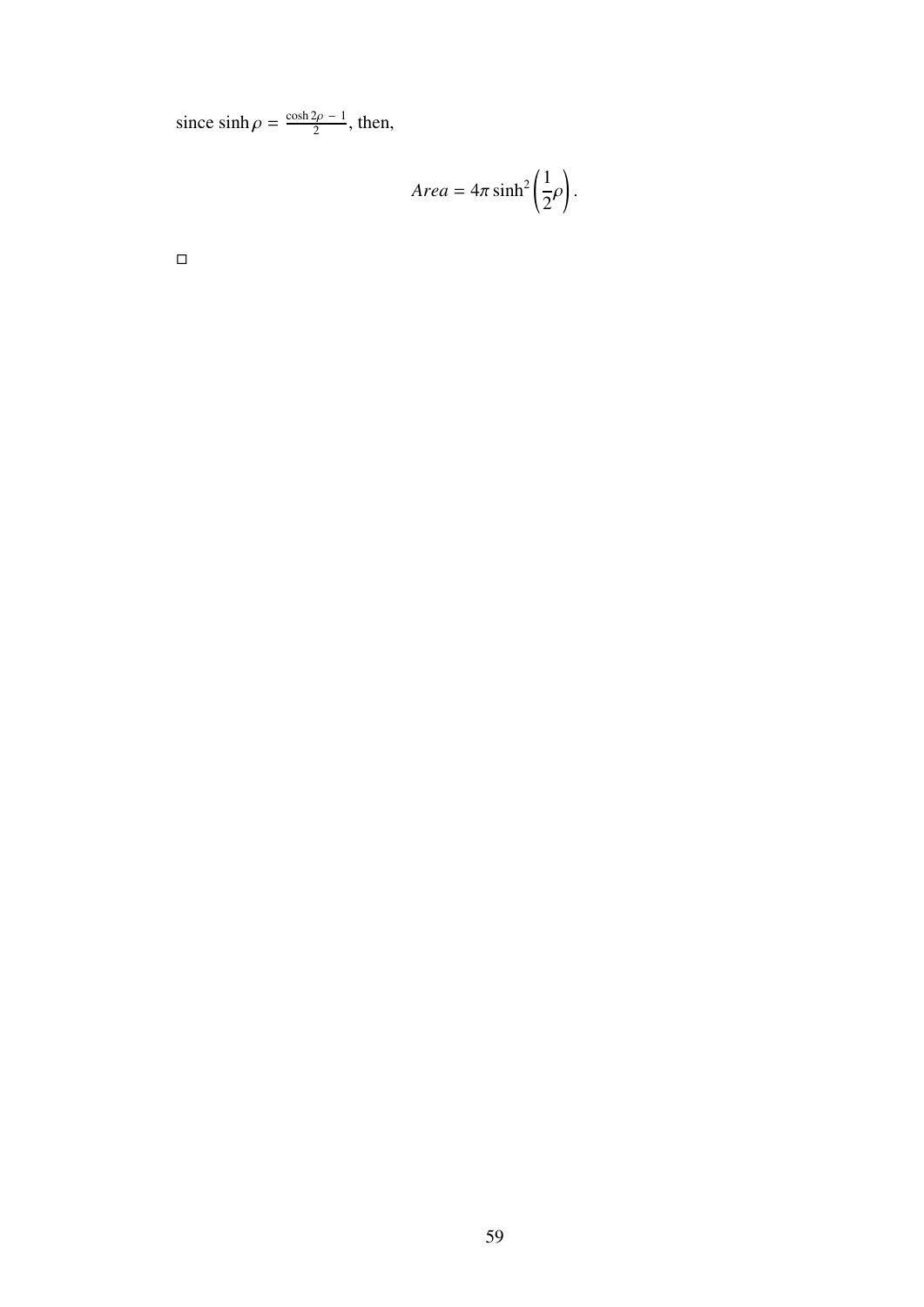## CHAPTER 6

## **CONCLUSION**

In this thesis studied with hyperbolic geometry which is the one of the non Euclidean geometry. It is construct with using upper half plane model and Poancaré and complex variable functions. The Möbius transformations played most imprtant role in the hyperbolic geometry. Here with using the Möbius transformations obtained the some formulas to find length and distace in hyperbolic geometry. And stereographic projection and hyperbolic geomtery make easiest to study with spherical geometry.